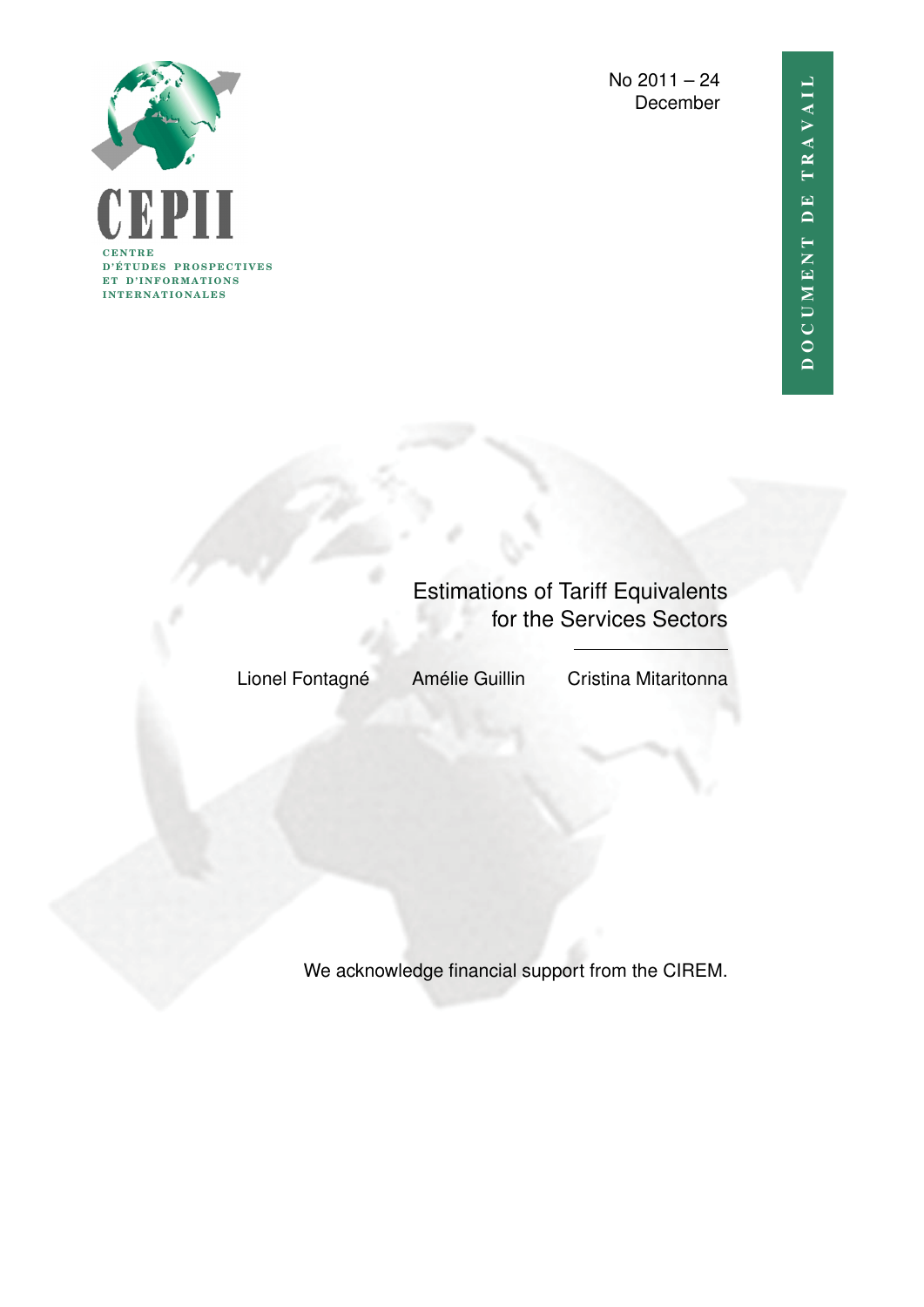### TABLE OF CONTENTS

|                                                                                                                                                                                                                                | 3              |
|--------------------------------------------------------------------------------------------------------------------------------------------------------------------------------------------------------------------------------|----------------|
|                                                                                                                                                                                                                                | 5              |
| Résumé non technique reconnuelle reconnuelle reconnuelle reconnuelle reconnuelle reconnuelle reconnuelle reconnuelle reconnuelle reconnuelle reconnuelle reconnuelle reconnuelle reconnuelle reconnuelle reconnuelle reconnuel | - 6            |
|                                                                                                                                                                                                                                | $\overline{7}$ |
| 1                                                                                                                                                                                                                              | 8 <sup>8</sup> |
|                                                                                                                                                                                                                                |                |
|                                                                                                                                                                                                                                |                |
|                                                                                                                                                                                                                                |                |
| 4.1. Gravity equations estimated on cross-sectional reconstructed data 14                                                                                                                                                      |                |
|                                                                                                                                                                                                                                |                |
|                                                                                                                                                                                                                                |                |
|                                                                                                                                                                                                                                |                |
| 5.1. Beyond Park's specification: regression results on (cross section) reconstructed                                                                                                                                          |                |
|                                                                                                                                                                                                                                |                |
|                                                                                                                                                                                                                                |                |
| 5.3. Regression results from estimations on actual data 23                                                                                                                                                                     |                |
| 6.                                                                                                                                                                                                                             |                |
| 7.                                                                                                                                                                                                                             |                |
|                                                                                                                                                                                                                                |                |
|                                                                                                                                                                                                                                |                |
|                                                                                                                                                                                                                                |                |
| 8.1. Cross section estimations using GTAP data                                                                                                                                                                                 | 33             |
| 8.2. Ad-valorem equivalents by country from cross section estimations using GTAP                                                                                                                                               |                |
|                                                                                                                                                                                                                                | 38             |
|                                                                                                                                                                                                                                | 40             |
|                                                                                                                                                                                                                                | 42             |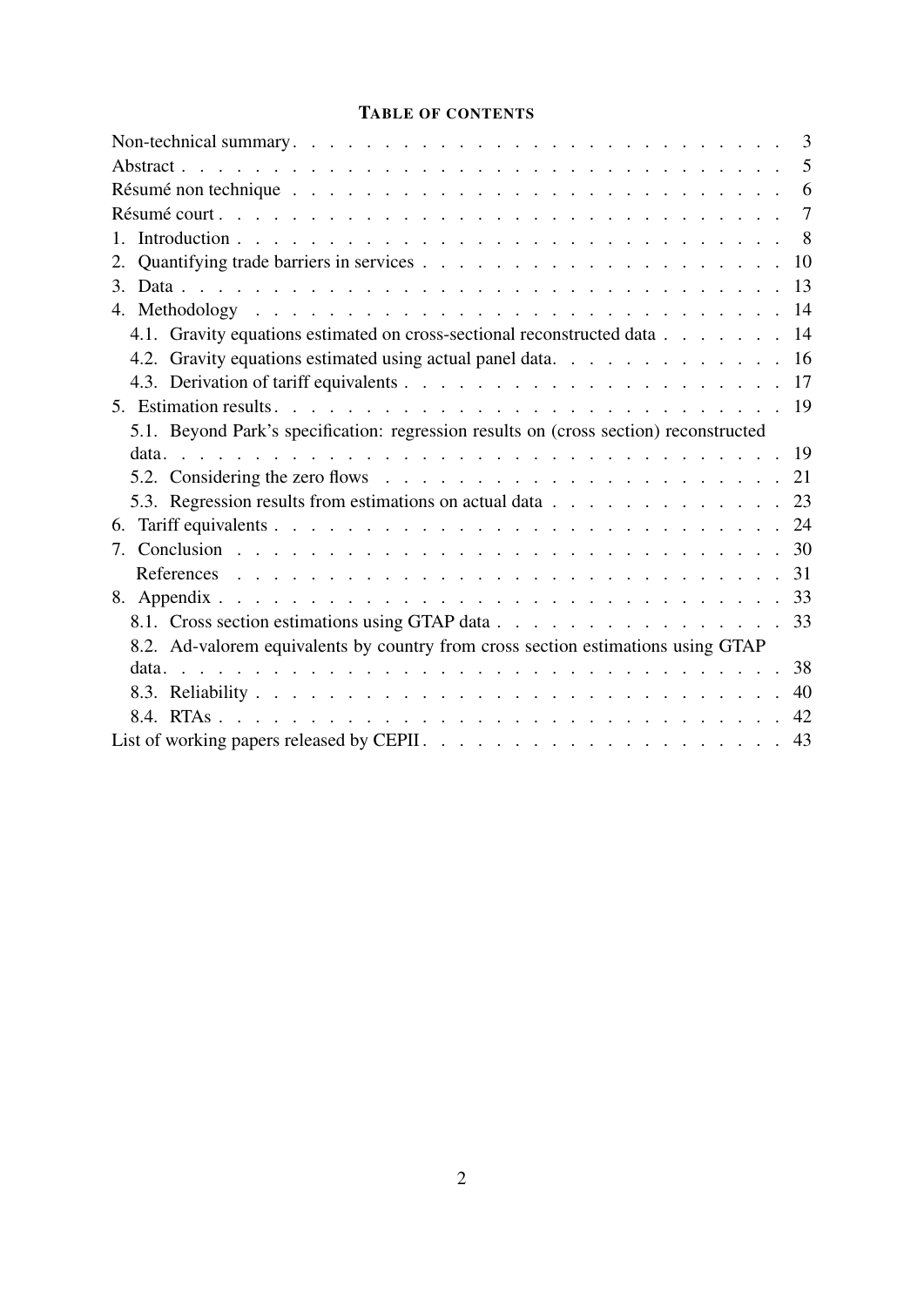#### ESTIMATIONS OF TARIFF EQUIVALENTS FOR THE SERVICES SECTORS

#### <span id="page-2-0"></span>NON-TECHNICAL SUMMARY

Services is the largest sector in the global economy, representing 70% of world added value and over half of total employment. However its share in total international trade is only 21%, in part due to the high level of regulatory protection in domestic markets for services. Simulations relying on Computable General Equilibrium (CGE) modeling point to large gains associated with the partial liberalization of services in the rich economies, but also in some developing countries. Since these estimations rely on tariff equivalents of protection on services, accurate measure of the level of protection on services are a crucial issue for policy makers.

One problem lies in the specific nature of services compared to goods. Proximity between producer and consumer and the intangible characteristics intrinsic to services produce different impediments to trade in services from those that apply to goods. They include limitations such as quotas, licences, interdictions of some activities to foreigners, and government regulations designed to reduce market access to foreign services and/or discriminate in favor of domestic firms. Hence, liberalizing national trade in services essentially requires a change in national regulation. Identifying the actual tariff equivalents of these regulations is not straightforward. Data on actual policies are scarce and transforming qualitative information into a quantitative measure of protection is difficult. Therefore, we depart from the inventory approach used to build indexes of the restrictiveness of policies in the service sector, and also from the so-called two-stage method, in which information on barriers faced by exporters of services on their destination markets is used to explain international differences in price-cost margins within the services sectors.

The context is appropriate for an indirect approach consisting of computing tariff equivalents and revealing protection by comparing actual trade in services against a benchmark. The distribution of the residuals of a gravity equation estimated at the sectoral level can be used for this computation; alternatively, we can compute the average protection applied by each importer, from the importer fixed effects coefficients. We employ this latter procedure, which is an improvement on the methodology of [Park](#page-31-0) [\(2002\)](#page-31-0). We compute regulation tariff equivalents focusing on cross border trade in services (Mode 1) and provide evidence on the magnitude of the different estimation biases potentially associated with this method.

We provide tariffs equivalents for 9 services sectors and 65 countries based on Global Trade Analysis Project (GTAP) data. The countries with the lowest levels of protection are the developed economies. The most liberalized sector is Transport with a 26% tariff protection on average. The most protected is Construction, with an average tariff of 75%.

Our tariff equivalents are computed using a fixed effects methodology which is shown to be preferable to the traditional approach based on normalized residuals of the gravity equation. This means that, with the exception of Transport and Business Services for which figures are comparable, our tariffs are higher.

The results based on actual panel data are quite different from the results obtained for the cross section GTAP data. Those differences are due to the data (reconstructed versus actual) not the methodology (cross section versus panel). It should be noted, therefore, that using partially ''reconstructed data' to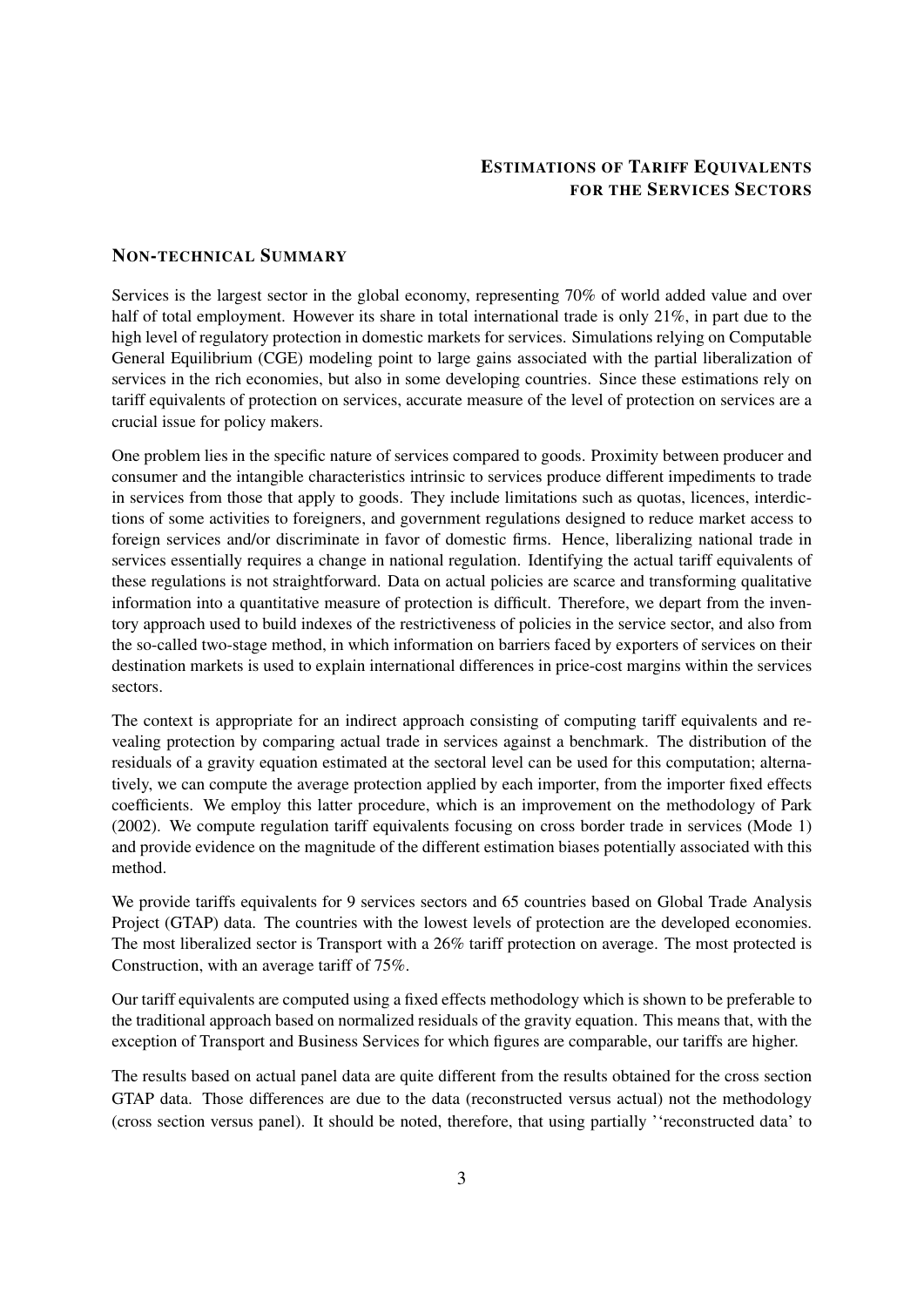estimate tariff equivalents may bias results. However, the *hierarchy of countries* within sectors in terms of the protection obtained using the reconstructed data set is fairly reliable, and most divergences are related to developing economies. Therefore we can be fairly confident about the accuracy of the tariff equivalents of protection in services trade proposed here.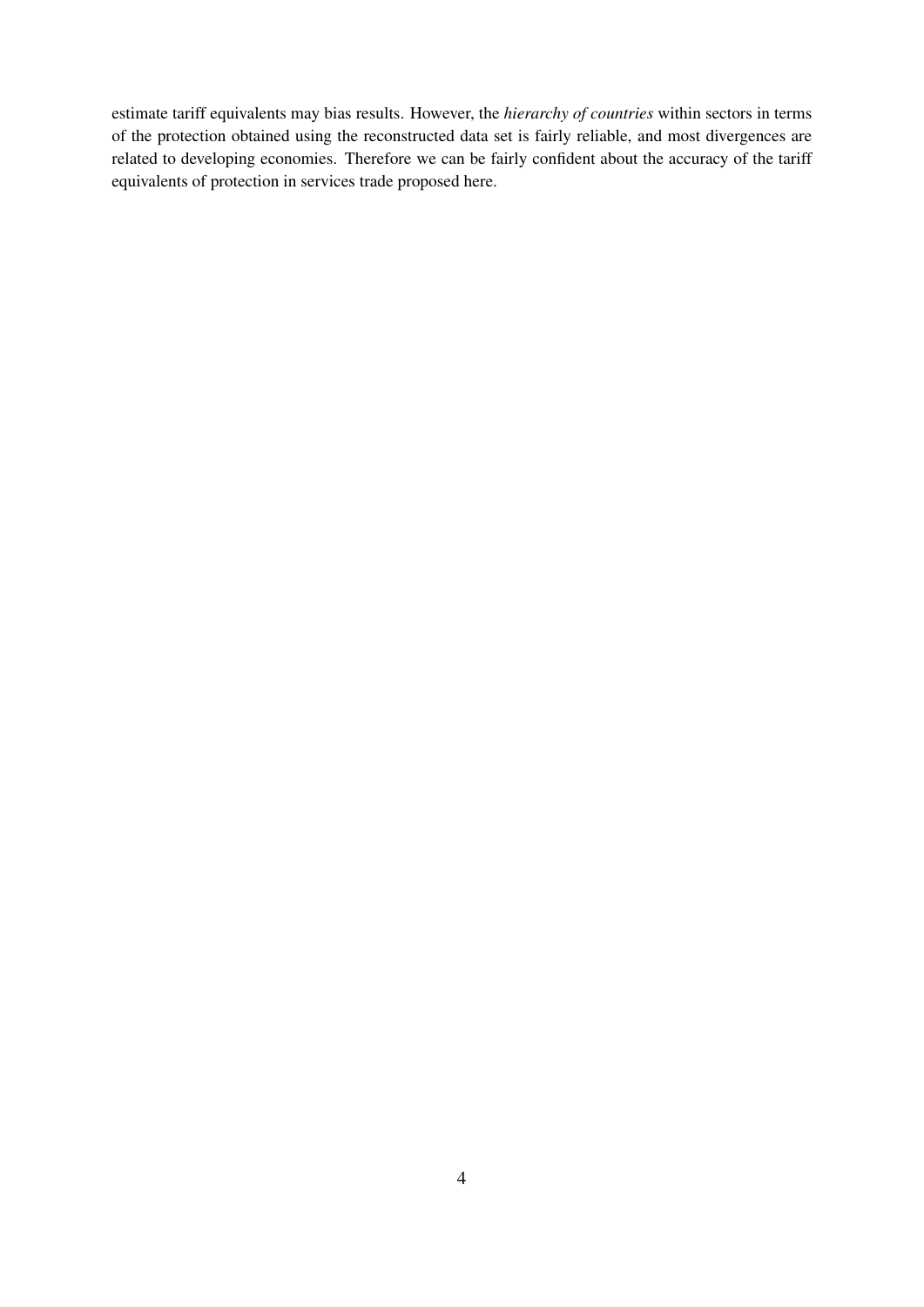#### <span id="page-4-0"></span>**ABSTRACT**

Methodological issues arising from the estimation of tariff equivalents of barriers to services trade are very relevant for policy. These equivalents are used extensively to compute welfare gains and resource reallocations associated with partial liberalization of the sector; any measurement errors will strongly affect the estimated gains. Using the Global Trade Analysis Project (GTAP) database, we rely on socalled quantity based methods to derive tariff equivalents from a gravity equation estimated at sectoral level for 9 services sectors and 65 countries.

We also estimate trade equations for services using cross section data, and improve on the methodology of [Park](#page-31-0) [\(2002\)](#page-31-0). We investigate whether relying on cross section rather than panel data leads to differences in the estimated equivalents. Finally, we compare the estimations based on reconstructed and actual data. We conclude that although use of partially reconstructed data (such as GTAP) affects the results, the equivalents obtained are good representations of the magnitude of protection for services in the various countries analyzed, although with larger deviations for developing economies.

*JEL Classification*: F13.

*Keywords*: Market access, tariffs, trade in services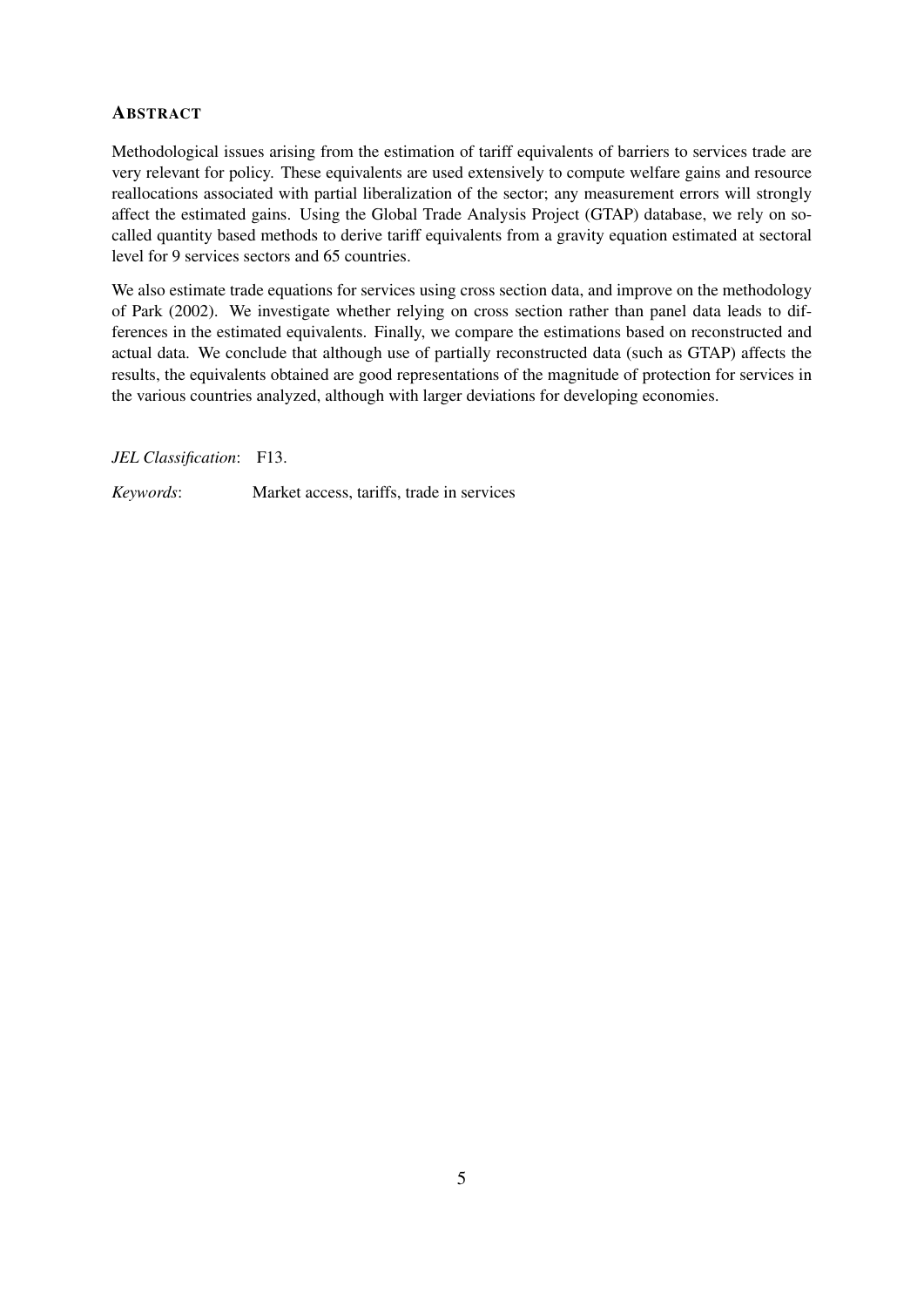#### <span id="page-5-0"></span>LE CALCUL D'ÉQUIVALENTS DROITS DE DOUANE DANS LE COMMERCE DE SERVICES

#### RÉSUME NON TECHNIQUE

Les services représentent le secteur le plus important de l'économie, avec 70% de la valeur ajoutée mondiale et plus de la moitié de l'emploi total. Toutefois, leur part dans les échanges mondiaux reste limitée (21% du commerce mondial en valeur), en partie en raison des niveaux élevés de protection réglementaire des marchés nationaux. Les simulations réalisées avec des Modèles d'Equilibre Général Calculable concluent à des gains importants à la libéralisation des échanges de services pour les économies avancées comme pour les pays en développement. Comme ces estimations sont fondées sur l'utilisation d'équivalents droits de douane de la protection réglementaire des activités de services, la mesure correcte de ces équivalents est une question importante pour la politique économique.

Une première difficulté tient à la nature spécifique des services, comparés aux biens. La proximité entre producteur et consommateur est souvent nécessaire ; en raison de leur nature intangible les obstacles aux échanges de services diffèrent de ceux auxquels sont confrontés les échanges de biens. Ces obstacles prennent la forme de quotas, de licences, d'interdiction d'exercer certaines activités pour les étrangers, ou encore d'accès privilégié pour les entreprises nationales. Ainsi, libéraliser les échanges de services signifie-t-il pour un pays une adaptation de ses réglementations. Mais la valeur exacte de l'équivalent droit de douane des réglementations existantes est une question complexe. D'autant que les données sur les réglementations appliquées sont rares et que transformer cette information qualitative en indicateur quantitatif est difficile. Nous nous écartons donc de l'approche dite de l'inventaire utilisée dans la littérature pour construire des indices de restrictivité. Nous nous écartons aussi de l'approche en deux étapes consistant à utiliser l'information sur les barrières auxquels font face les opérateurs étrangers, pour expliquer les taux de marge des firmes dans les pays utilisateurs.

Une approche indirecte est en effet envisageable. Il s'agit de révéler la protection en comparant le commerce de services observés à une norme. On calcule alors le droit de douane équivalents à la protection réglementaire. La distribution des résidus de l'équation de gravité estimée au niveau sectoriel peut être utilisée à cette fin. Une méthode alternative consiste à calculer la protection appliquée par chaque importateur en exploitant les effets fixes importateurs dans une telle équation. Nous adoptons ici cette stratégie et utilisons une méthode d'estimation plus satisfaisante que celle de [Park](#page-31-0) [\(2002\)](#page-31-0). Nous calculons finalement les droits de douane équivalents dans le commerce transfrontières de services (Modalité 1). Nous documentons les différents biais d'estimation associés à cette approche.

Nous proposons finalement des équivalents droits de douane pour 9 secteurs de services et 65 pays fondés sur les données du consortium Global Trade Analysis Project (GTAP). Il apparaît que les économies avancées sont celles protégeant le moins leur secteurs de services. Les secteurs les plus libéralisés sont le transport avec un équivalent droit de douane moyen de 26% ; à l'opposé la construction est le secteur le plus protégé (respectivement 75%).

Les résultats obtenus sur données de panel réelles diffèrent toutefois de ceux en coupe instantanée exploitant la base du consortium GTAP. Nous montrons que ces différences sont dues aux données (re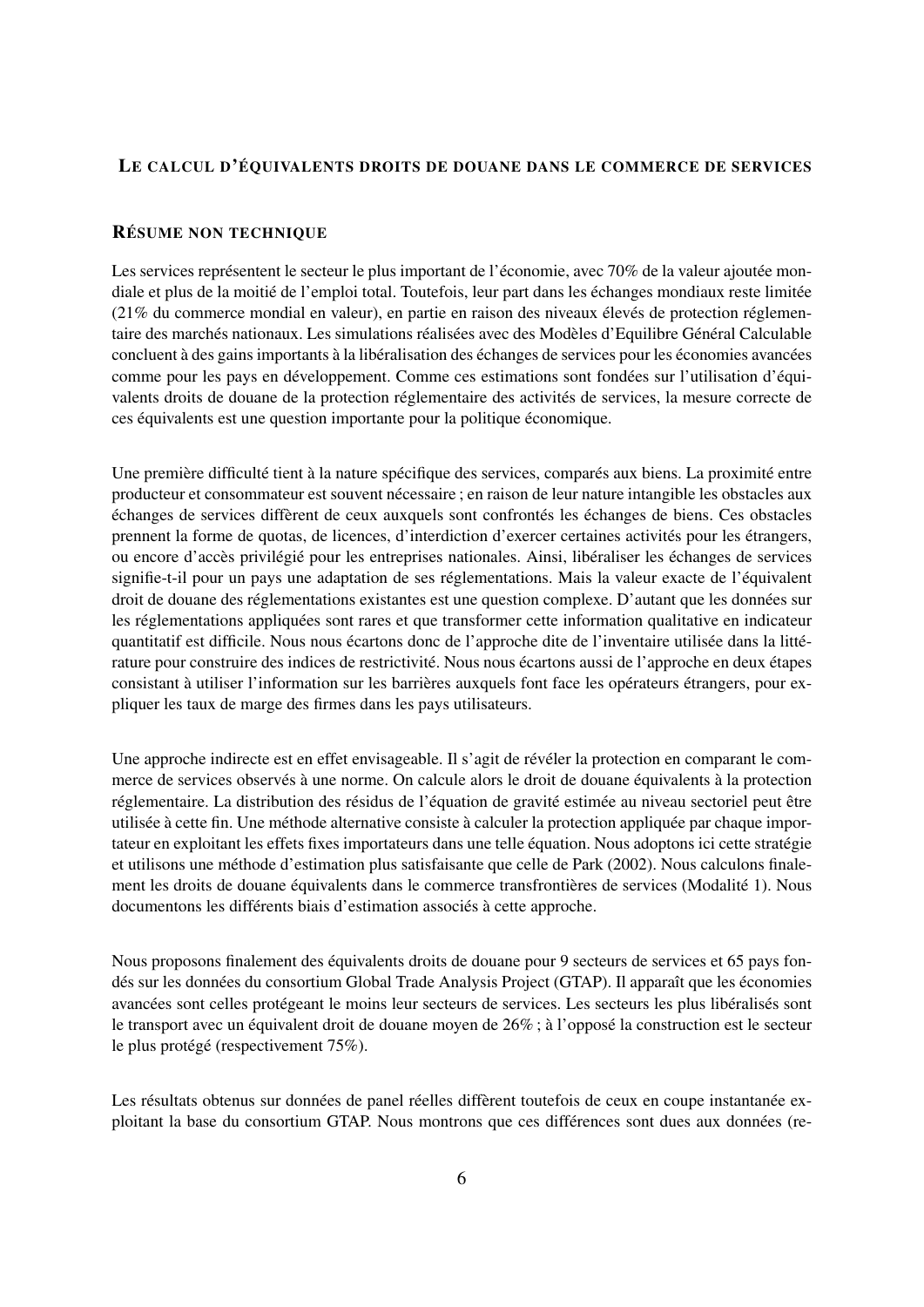construites versus réelles) et non à la méthode (coupe versus panel). Ceci souligne que l'utilisation de données partiellement reconstruites pour calculer des équivalents droits de douane peut biaiser les résultats. Toutefois, la *hiérarchie* des pays au sein des secteurs, en termes de protection, est malgré tout assez fiable et l'essentiel des divergences concerne des pays en développement. Nous pouvons donc être relativement confiants dans la validité des équivalents droits de douane de la protection des services proposés ici.

#### <span id="page-6-0"></span>RÉSUMÉ COURT

Le calcul d'équivalents droits de douane des obstacles aux échanges de services représente un enjeu important pour la politique économique. Ces équivalents sont largement utilisés pour calculer les gains de bien être et les réallocations de ressources consécutifs à la libéralisation partielle des échanges dans ce secteur. Aussi toute erreur de mesure est-elle de nature à affecter significativement les gains estimés. Nous utilisons la base de données d'échanges de services du Global Trade Analysis Project (GTAP) et nous appuyons sur la méthode dite des quantités, fondée sur une équation de gravité, pour calculer des équivalents droits de douane dans 9 secteurs de services et 65 pays.

Outre le calcul de ces équivalents, nous estimons des équations de commerce international de services en coupe et améliorions la méthodologie de [Park](#page-31-0) [\(2002\)](#page-31-0). Nous examinons éalement si l'utilisation de données de panel fait une différence importante. Enfin nous confrontrons les résultats d'estimations s'appuyant sur des données partiellement reconstruites (comme celles de GTAP) et sur des données réelles. Nous montrons que si l'utilisation de données partiellement reconstruites affecte les résultats, les équivalents droits de douane ainsi obtenus caractérisent correctement l'ampleur de la protection dans les services dans les différents pays, avec toutefois des écarts plus importants dans le cas des pays en développement.

#### *Classification JEL* : F13.

*Mots clés* : Protection dans les Services, équivalent droits de douane, commerce de services.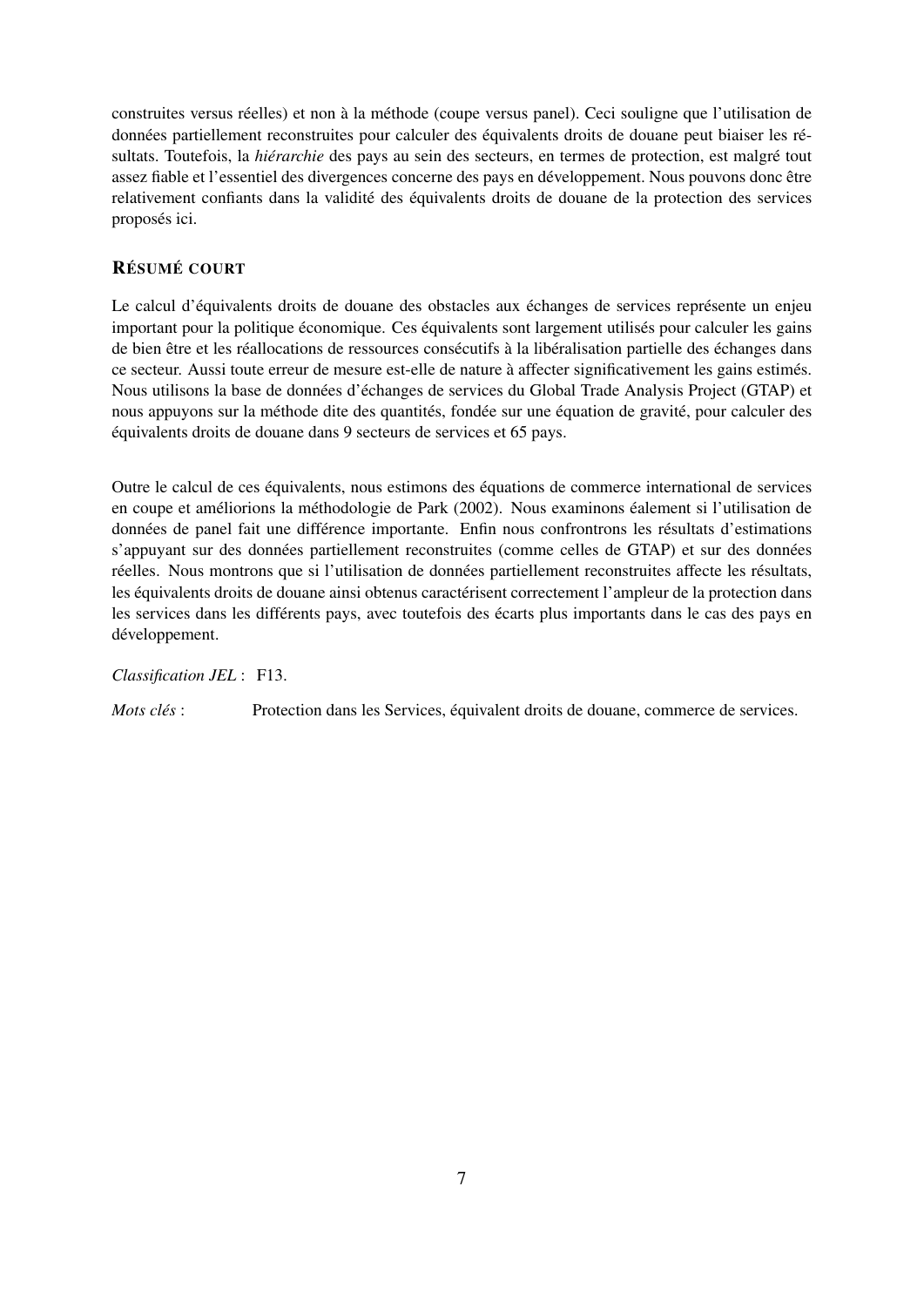#### ESTIMATIONS OF TARIFF EQUIVALENTS FOR THE SERVICES SECTORS

Lionel Fontagné [∗](#page-7-1) Amélie Guillin [†](#page-7-2) Cristina Mitaritonna [‡](#page-7-3)

#### <span id="page-7-0"></span>1. INTRODUCTION

Services is the largest sector in the global economy, representing 70% of world added value and over half of total employment. However, the share of services in total trade is lagging despite having expanded greatly since the 1980s. Services account for 21% of total international trade [\(World-Trade-Organization,](#page-31-1) [2010\)](#page-31-1), and thanks to major technological progress its importance is expected to increase in the future.

There has been a greater willingness in recent years to include services in bilateral as well as multilateral trade agreements. In the multilateral arena, services were not initially included in negotiations. Their inclusion in the Uruguay Round, led to the General Agreement on Trade in Services (GATS) in January 1995. The GATS relates to the multilateral liberalization of 150 different services sectors, distinguishing between four modes of supply, whose relative importance differs among sectors:  $<sup>1</sup>$  $<sup>1</sup>$  $<sup>1</sup>$ </sup>

- Mode 1 or Cross-border supply (e.g. financial operation).
- Mode 2 or Consumption abroad (tourism).
- Mode 3 or Commercial presence (Foreign Direct Investment FDI).
- Mode 4 or Presence of natural persons (temporary workers migrations).

As a result of the growing role of services in world trade, economists have started to pay more attention to this field [\(Francois et al.,](#page-30-1) [2009\)](#page-30-1). Simulations based on Computable General Equilibrium (CGE) modeling point to the large gains associated with the partial liberalization of services. Sizable gains can be expected for the rich economies, but also for developing countries, especially India and China [\(Francois et al.,](#page-30-2) [2005;](#page-30-2) [Decreux and Fontagné,](#page-30-3) [2011\)](#page-30-3).

Since these estimates rely on tariff equivalents of protection for services, an accurate measure of the level of protection in services is key to the assessment of the gains from liberalization. However, computing tariff equivalents can be challenging, both theoretically and empirically.

<span id="page-7-1"></span><sup>∗</sup>. Paris School of Economics (University of Paris I) and CEPII. lionel.fontagne@univ-paris1.fr.

<span id="page-7-2"></span><sup>†</sup>. Paris School of Economics (University of Paris I). amelie.guillin@univ-paris1.fr

<span id="page-7-4"></span><span id="page-7-3"></span><sup>‡</sup>. CEPII. cristina.mitaritonna@cepii.fr

<sup>1.</sup> The 150 sectors are aggregated into macro-categories: business services, communication, construction and engineering, distribution, education, finance, environmental services, tourism, health and other social services, transport and recreational services.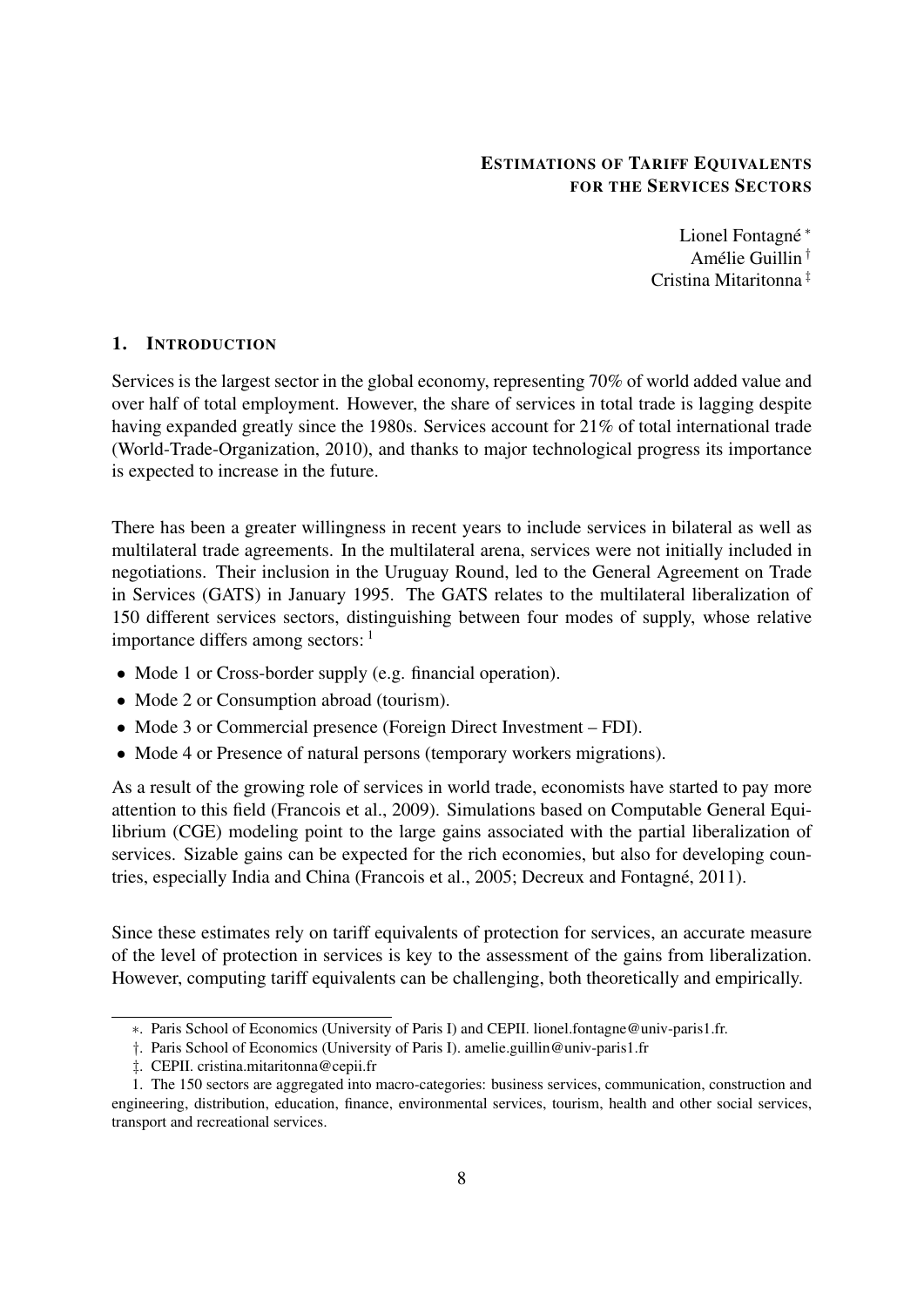A first problem is related to the specific nature of services compared to goods. Proximity between producer and consumer and the intangible characteristics intrinsic to services produce different impediments to trade in services from those that apply to goods. These impediments include limitations such as quotas, licences, prohibition of some activities for foreigners, and government regulations intended to reduce market access for foreign firms and/or discriminate in favor of domestic firms. Liberalizing trade in services implies changes to national regulation. From a technical and a political economy perspective, reformulating regulations implies much more than simply cutting a tariff.

A second problem is the scarcity of data on actual policies, and the methodological issues raised by the use of qualitative data. Collecting information on domestic regulation, its degree of restrictiveness and its coverage for each sector and importer, is an immense task. If this information is made available through surveys, indices have to be constructed and used as regressors of price cost margins [\(Dee,](#page-30-4) [2005;](#page-30-4) [Dihel and Shepherd,](#page-30-5) [2007;](#page-30-5) [Fontagné and Mitari](#page-30-6)[tonna,](#page-30-6) [2009\)](#page-30-6). The OECD has embarked on the construction of Services Trade Restrictiveness Indices (STRI), which are a quantitative measure derived from qualitative information. The World Bank has produced the Global Services Policy Restrictiveness Database which is based on the results of a survey of 102 countries and 5 sectors: financial services, telecommunications, retail distribution, transportation and business services [\(Borchert et al.,](#page-30-7) [2011\)](#page-30-7). Even if the information is available, its treatment is problematic. Survey results have to be summarized in an index that maps regulations on an arbitrary scale of restrictiveness. When available, results for the different modes need to be aggregated using rather arbitrary weights.

This suggest an indirect approach [\(Park,](#page-31-0) [2002;](#page-31-0) [Francois et al.,](#page-30-2) [2005;](#page-30-2) [Walsh,](#page-31-2) [2006\)](#page-31-2), consisting of computing tariff equivalents and assessing protection by comparing actual trade in services against a benchmark. The distribution of the residuals of a gravity equation estimated at sectoral level can be used for this computation. Alternatively, we can compute the average protection applied by each importer from importer fixed effects coefficients. The data can be cross section or panel data. Because of the scarcity of information, the source can be either reconstructed data if the sample is comprehensive, or actual data, but for only a limited number of countries. This approach cumulates the issues related to reliance on gravity estimates, with problems specific to the source data. Our objective is to address these problems systematically and compute ad valorem equivalents (AVEs) for trade in services relying on this indirect approach.

This paper makes two contributions. First, it highlights the potential problems related to estimating tariff equivalents for trade in services from a gravity equation: we provide evidence of the magnitude of the related estimation bias. Second, it provides tariff equivalents for 9 services sectors and 65 countries, which can be used to estimate the welfare effects of liberalization of services trade. Overall, our tariff equivalents are much higher than for goods. For an industrialized country, tariffs typically range between 0% and 50%-60% depending on the sector. In the construction sector the barriers may be even higher than this and in several developing countries and for certain sectors, tariff equivalents may be above 100%. These measures are sensitive to the elasticity of substitution chosen and accordingly should be considered with some caution. However, the elasticity of substitution has no impact on the hierarchy of coun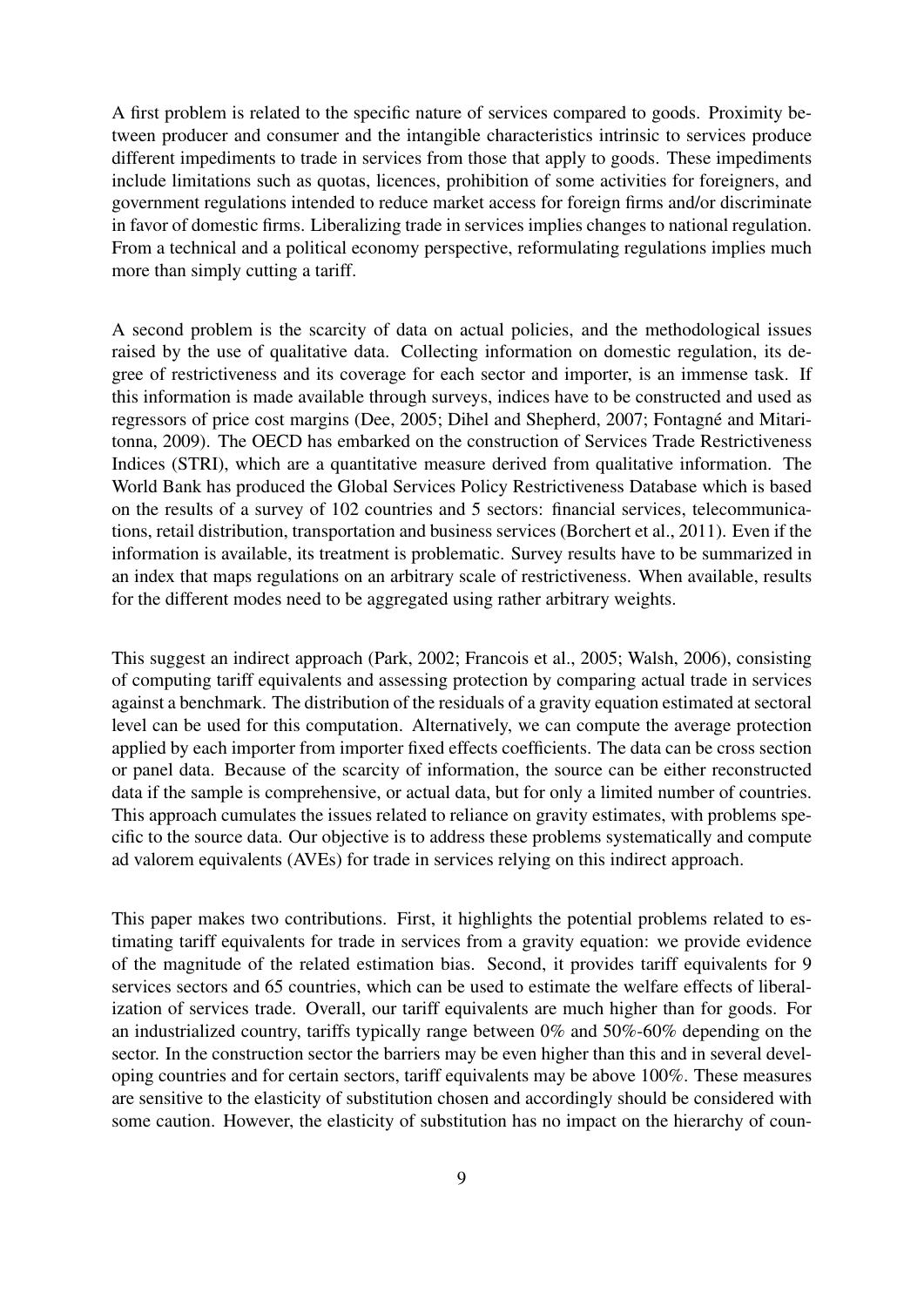tries within sectors.

The rest of the paper is organized in five sections. Section 2 presents the theoretical and empirical issues related to the gravity approach and briefly reviews the literature on gravity models applied to services. The data are described in Section 3 and Section 4 discusses the empirical approach. Section 5 presents the results and Section 6 concludes.

#### <span id="page-9-0"></span>2. QUANTIFYING TRADE BARRIERS IN SERVICES

Several attempts have been made to quantify barriers to services trade. There is a strand of literature that is based on inventory approaches. In a seminal paper [Hoekman](#page-31-3) [\(1996\)](#page-31-3) uses a methodology based on a *frequency index*, which assigns a numerical value to the level of restrictions imposed by each country in a given sector, by mode of supply.<sup>[2](#page-9-1)</sup> The country's GATS commitment schedule is used as the main source of information on the barriers imposed by countries. An arbitrary tariff equivalent is then attributed to the country demonstrating the most protectionist policy. Other countries' tariff equivalent are calculated according to the level of their commitment relative to the benchmark. [Stern](#page-31-4) [\(2000\)](#page-31-4) points out that the Hoekman indices are relative indicators not real indices that can be used as tariff equivalents. [Mattoo et al.](#page-31-5) [\(2001\)](#page-31-5) build openness indices for telecommunications and financial services to analyze the effects on growth of services liberalization. The first index is based on the market structure of the sector (competitive or not), on FDI (allowed or not) and on the presence (or not) of an independent regulator. The other index (the so-called 'financial index') combines information on market structure, capital controls (the Dailami index) and the level of foreign equity. Financial indices ordering shows that liberalized countries are generally the most developed countries. However, for telecommunications the indices show that some developing countries such as El Salvador and Ghana, are quite open. Concerns regarding data reliability and availability using this method as well as Hoekman's are summarized in [Chen and Schembri](#page-30-8) [\(2002\)](#page-30-8). [Gootiiz and](#page-30-9) [Mattoo](#page-30-9) [\(2009\)](#page-30-9) compile actual policy restrictiveness in the services sector for 32 developing and transition economies, and 24 OECD countries. The degree of protection is compared to Doha offers and Uruguay round commitments. A synthetic index is calculated by country and sector for the three levels of restrictiveness, but no AVE is proposed.

A second strand of literature examines the barriers to trade in services relying on a two-stage method. The first stage consists of qualitative assessment of the commitments made by importers under the GATS, or of the barriers imposed on exporters of services by destination markets. In the second stage, the same information is used to explain international differences in price-cost margins within sectors. The Australian Productivity Commission (APC) pioneered the estimation of tariff equivalents using the Trade Restrictiveness Indices (TRI) [\(Dee,](#page-30-4) [2005\)](#page-30-4).<sup>[3](#page-9-2)</sup>

<span id="page-9-1"></span><sup>2.</sup> A weight of 1 is attributed to a sector or a mode with no restrictions, 0 if no policy binds and 0.5 if there is any restriction in a sector or in a mode of supply.

<span id="page-9-2"></span><sup>3.</sup> A set of qualitative data on barriers is used to build quantitative indexes which are used in econometric models to explain economic performance in order to obtain tariff equivalents: controlling for firm-level variables, price-cost margins are regressed on TRI. Note that these indexes are different from Anderson-type TRI based on different methodologies, despite the similar acronym.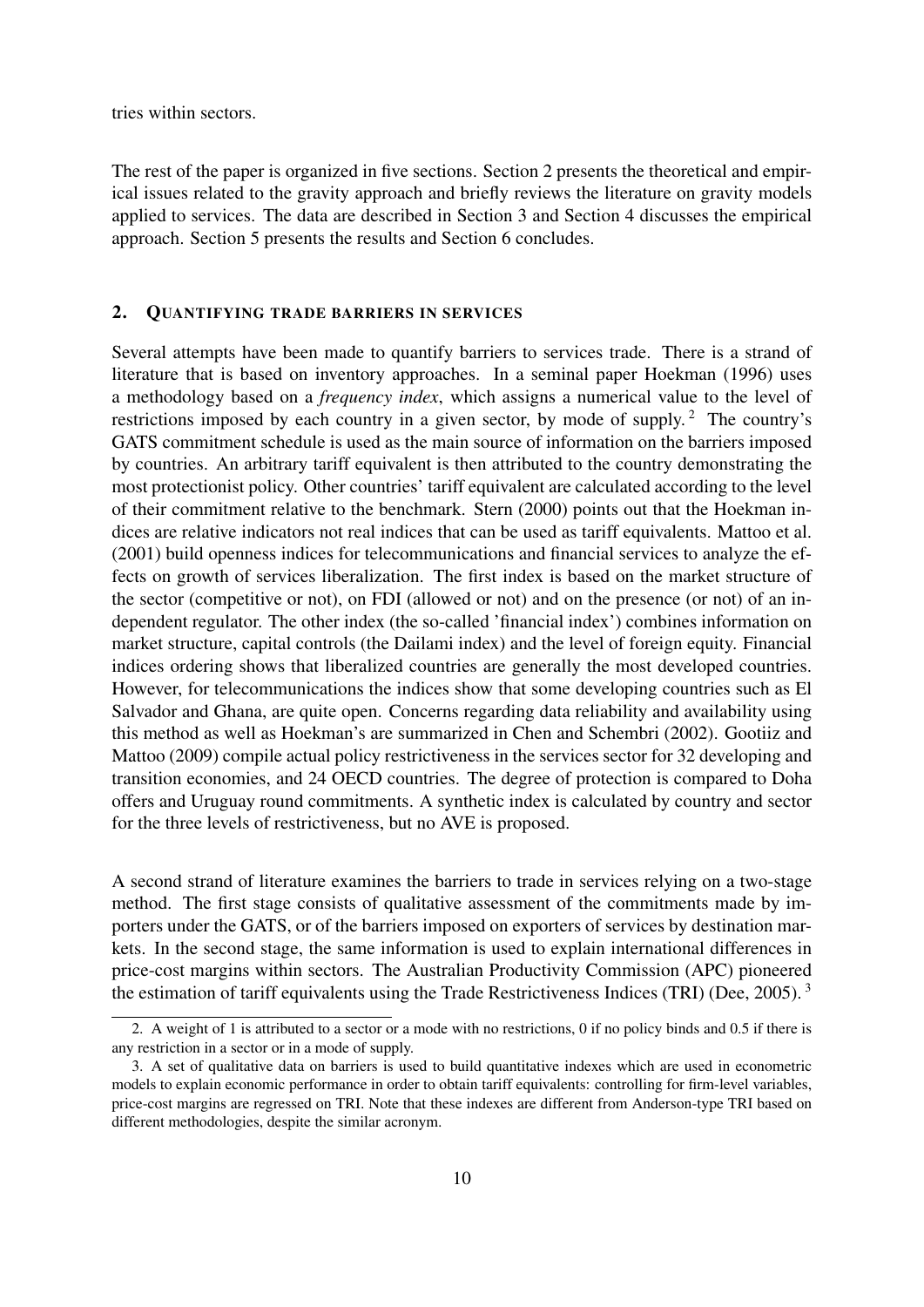Relying on a weighting methodology, [Dihel and Shepherd](#page-30-5) [\(2007\)](#page-30-5) apply the same methodology as the APC. They observe that the non-OECD trade restrictiveness indexes are higher than the OECD indexes. The method is extended in [Fontagné and Mitaritonna](#page-30-6) [\(2009\)](#page-30-6) and applied to the Distribution and Telecoms sectors in emerging countries. [Kox and Nordas](#page-31-6) [\(2007\)](#page-31-6) examine how domestic regulation affects trade in services under mode 3 (commercial presence), proxied by the stock of FDI.

Finally, there is a strand of literature showing that the level of protection in services can be *revealed* through an econometric exercise relying on a gravity equation. Since Tinbergen (1962), the gravity equation has been used extensively in the empirics of international trade, because of its remarkably good predictions of bilateral trade flows in goods. Although it was criticized initially for its lack of theoretical foundations, the gravity equation can be derived from various formal trade models under a wide range of modeling assumptions. [4](#page-10-0) Essentially a gravity equation is an expenditure equation with a market clearing condition imposed. Two price terms, labeled as multilateral resistance terms following [Anderson and van Wincoop](#page-30-10) [\(2003\)](#page-30-10), appear into the equation. These terms are quite complex, and not directly observable because they include missing data, for instance, number of the varieties consumed or producer price of each variety. The problem here is that the omitted terms are correlated with the trade cost term because they are a function of the bilateral trade costs. This correlation mean that the estimates of the trade cost determinants are biased. The main value added by [Anderson and van Wincoop](#page-30-10) [\(2003\)](#page-30-10) is derivation of a practical way of using the full expenditure system to estimate key parameters on cross-section data and to show that including country specific fixed effects yields the same results. With panel data, however, the problem is more severe. If we assume that omitted terms vary over time, including time-invariant country dummies removes the cross-section bias, not the time series dimension. Thus, a good solution is to include time-varying country dummies. The alternative of a time-varying pair dummy is rarely useful, since most gravity models are aimed at identifying bilateral trade barriers which would be impossible to estimate since they are already captured by pair fixed effects.

In contrast to work demonstrating the effectiveness of the gravity equation applied to trade in goods, the literature on application of the gravity model to services trade, pioneered by [Francois](#page-30-11) [\(1993\)](#page-30-11), is limited. However, it has increased since 2000 [\(Mirza and Nicoletti,](#page-31-7) [2004;](#page-31-7) [Kimura and Lee,](#page-31-8) [2006;](#page-31-8) [Francois et al.,](#page-30-1) [2009\)](#page-30-1), due mainly to improved data quality although the availability of information on services trade still lags behind information on trade in goods. [Francois et al.](#page-30-2) [\(2005\)](#page-30-2) rely on sector-specific gravity equations estimated on data from the GTAP and show that, to estimate trade barriers, the standard specification is significant even for trade in services. [Kimura and Lee](#page-31-8) [\(2006\)](#page-31-8) confirm that Gross Domestic Product (GDP), distance, remoteness, adjacency, Regional Trade Agreement (RTA), economic freedom index and com-

<span id="page-10-0"></span><sup>4.</sup> For examples of the theoretical foundation of the gravity equation see, e.g., [Anderson](#page-30-12) [\(1979\)](#page-30-12), [Helpman](#page-30-13) [and Krugman](#page-30-13) [\(1985\)](#page-30-13), [Bergstrand](#page-30-14) [\(1990\)](#page-30-14), [Deardorff](#page-30-15) [\(1998\)](#page-30-15), [Feenstra](#page-30-16) [\(2002\)](#page-30-16), [Feenstra](#page-30-17) [\(2004\)](#page-30-17), [Anderson and van](#page-30-10) [Wincoop](#page-30-10) [\(2003\)](#page-30-10), [Helpman et al.](#page-31-9) [\(2007\)](#page-31-9), [Melitz and Ottaviano](#page-31-10) [\(2008\)](#page-31-10). The development of the theoretical models has been useful for explaining why, despite the goodness of fits, results from estimations of bilateral trade costs variables may be severely biased. [Baldwin and Taglioni](#page-30-18) [\(2006\)](#page-30-18) provide for a minimalist derivation of the gravity equation furnishing estimates of the size of the biases commonly found in the literature, taking currency union as an example.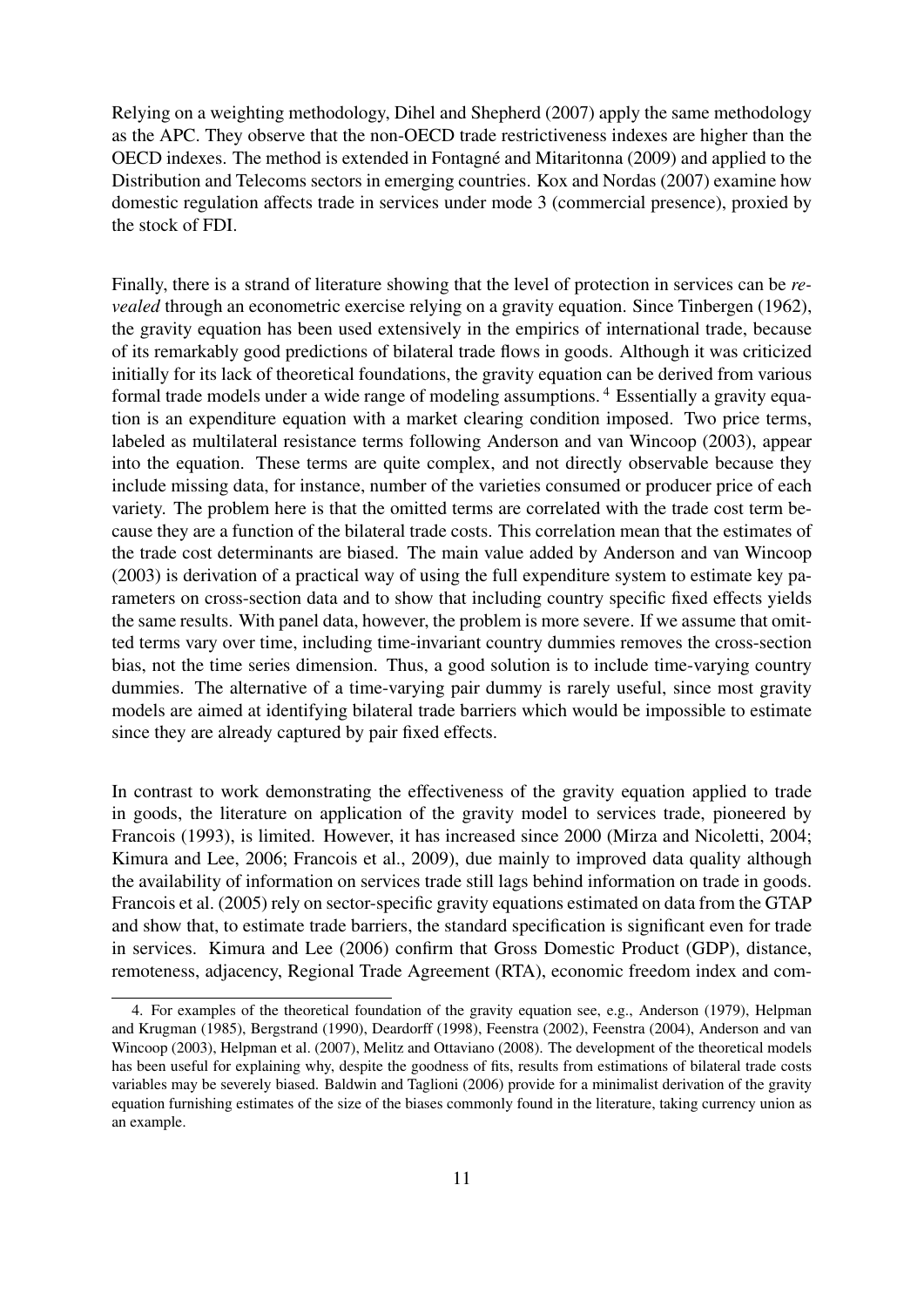mon language are significant and robust determinants of bilateral trade in services (imports and exports). [Walsh](#page-31-2) [\(2006\)](#page-31-2) estimates a specific gravity equation for four sectors (transport, government, other commercial services, and travel). The explanatory variables are per capita GDP, population, distance, adjacency, common language and a dummy for European Union membership. All the variables are statistically significant and have the expected impact on the value of bilateral trade. However, interpretation of the results for distance should be cautious. [5](#page-11-0)

For the computation of tariff equivalents based on the gravity equation, the approach proposed by [Park](#page-31-0) [\(2002\)](#page-31-0) and using the residuals of this equation is generally supported by applied models addressing the economic impact of liberalization of trade in services. The gravity equation used is based on [Deardorff](#page-30-15) [\(1998\)](#page-30-15) and considers the most commonly used explanatory variables in gravity equation used such as GDP, distance and language. We elaborate on Park's work later in the paper. Note, however, that [Park](#page-31-0) [\(2002\)](#page-31-0) departs from [Anderson and van Wincoop](#page-30-10) [\(2003\)](#page-30-10) regarding how prices are tackled. Park's results for the estimation of tariff barriers for seven different sectors are very different from [Hoekman](#page-31-3) [\(1996\)](#page-31-3). From an elasticity of substitution of 4.67, the tariff equivalents computed by [Francois et al.](#page-30-2) [\(2005\)](#page-30-2) are based on the actual to predicted trade ratio. With this method, India is the least opened country while Sub-Saharan Africa and Netherlands have 0% trade cost equivalents for the four categories of services considered. Using a similar method to Park's, but with an elasticity of substitution of 1.95, [Walsh](#page-31-2) [\(2006\)](#page-31-2) finds average tariff equivalents ranging from 0% (Japan, Norway and Belgium) to 125% (Indonesia). [Francois et al.](#page-30-1) [\(2009\)](#page-30-1) rely on a large sample of importing countries (39 or 49 depending on the sector) and estimate the elasticity of trade in services to the presence of Non Tariff Barriers (NTBs) using a probit selection estimator (up to 40% of their bilateral observations are zeros for business and information and computer and telecom services). They apply this estimation to 6 service sectors, using data for 2004-2006. They interact the OECD's openness index for operations of multinational enterprises (FDI restriction index) with dummies for regional trade agreements. The computed trade elasticities range from -0.5 (communications) to -8.7 (personal and cultural recreation). For business and Information and Communication Technologies (ICT), Insurance, Finance and Construction, the range is - 2.0 to -4.2. If we assume that trade costs vary in proportion to the OECD openness index, what is obtained can be considered to be import price elasticities.

It can be seen that potentially there are numerous methodological issues that can arise in using the gravity method. First, the distribution of the residuals of the estimated equation is sensitive to specification and omitted variables problems which affect the estimation of tariff equivalents. Hence, it might be preferable to rely on a strategy based on country fixed effects. Second, it is necessary to make an assumption about the elasticity of substitution to transform the parameter estimate into an AVE. The value of the equivalents is highly sensitive to this assumption. Third, since sectoral and bilateral data on trade in services is scarce, many papers rely on reconstructed data, based on econometrics, which a priori is questionable.

In order to highlight the various problems associated with the gravity method, in this paper we estimate tariff equivalents for the service sectors, focusing on *cross border trade* in services (Mode 1). We rely on so-called *quantity based methods*. Initially we estimate services trade

<span id="page-11-0"></span><sup>5.</sup> In the case of services, compared to goods, distance has a different meaning, which is due to the intangible nature of what is being traded. This variable may be capturing informational imperfections in particular.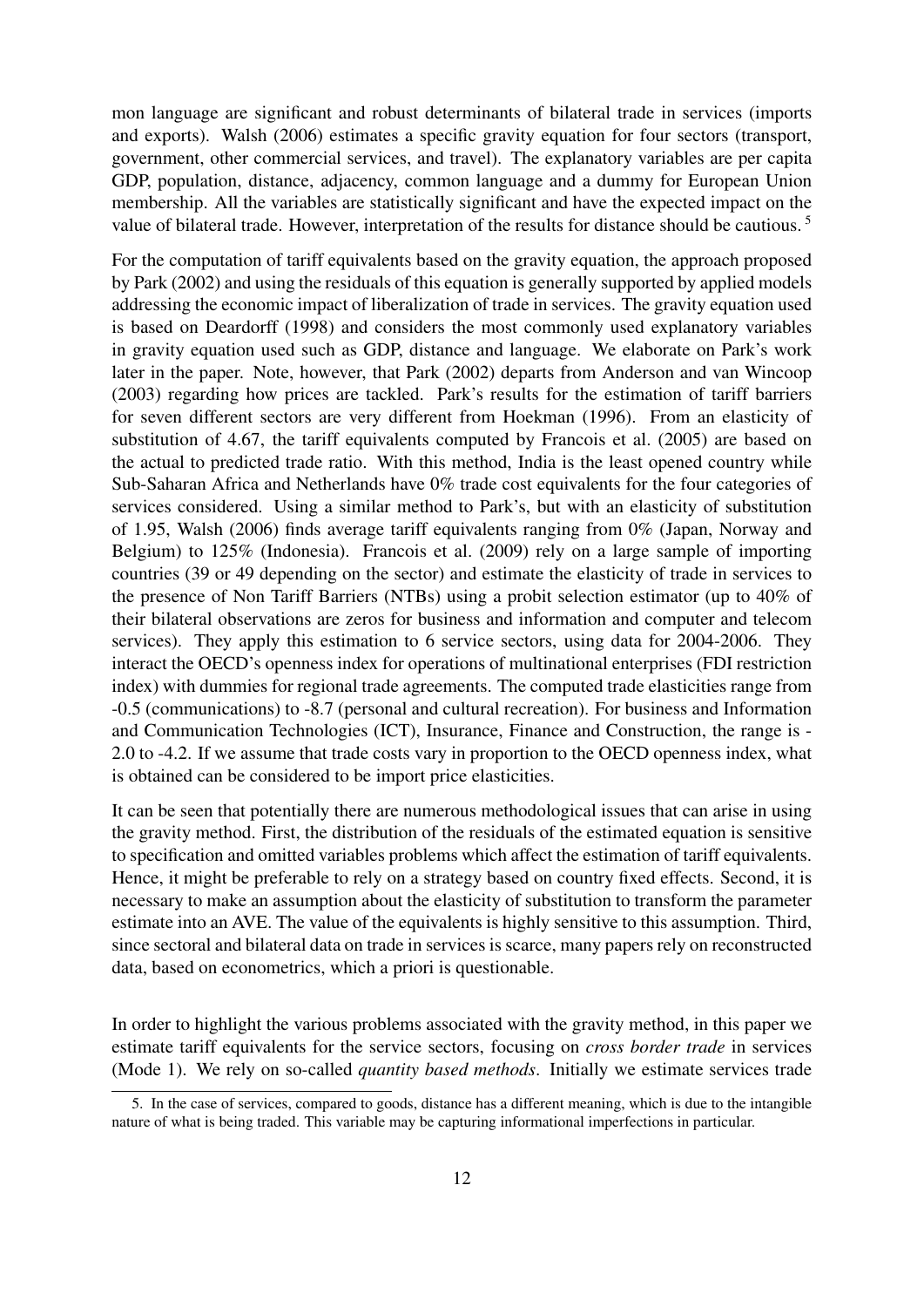equations on cross section data. We use the most recent version of the GTAP database provided by the Netherlands Bureau of Economic Analysis (CPB thereafter) for 2004. Using the same source data as [Park](#page-31-0) [\(2002\)](#page-31-0), but for a more recent cross section, we prefer a methodology based on country fixed effects. We provide estimates of trade barriers for a larger set of countries (65 vs 51) and sectors. The robustness of these estimations is systematically challenged by addressing the methodological issues referred to above.

#### <span id="page-12-0"></span>3. DATA

We draw on a relative small set of data sources. The main source of data used in the first stage of this paper is the GTAP database which provides bilateral trade in services for 14 services sectors for the year 2004: Construction (cns), Communication (cmn), Trade (trd), Finance (ofi), Other services (osg) comprising education, health, defense and public administration, Business (obs), Air transport (atp), Water transport (wtp), Other transport (otp), Insurance (irs), Recre-ational services (ros) and Dwellings (dwe), Water (wtr) and Energy (ely).<sup>[6](#page-12-1)</sup> In line with [Park](#page-31-0) [\(2002\)](#page-31-0) we consider the same seven services sectors originally studied: cmn, cns, obs, trn, trd, ofi, osg. Trn, which is Transport, includes the three transport sectors (atp, wtp and otp). However, in the alternative estimation strategy we add two more sectors: isr and wtp.

The number of countries varies according to the different versions of the GTAP database. The 7.4 release includes 82 regions, but fewer individual countries, [7](#page-12-2) which allows a large representation of both developed and developing countries. Unfortunately not all are single countries, some are regions made up of Least Developed Countries and Developing Countries. <sup>[8](#page-12-3)</sup> We decided these amalgamations, as both importers and exporters, due to the problem of using control variables for non-single countries. When deleting a region as an exporter we were careful to retain single countries as importers if we had 70% of their bilateral trade in the remaining data.

There are IMF data on GDP and on Producer Price Indexes (or Wholesale Price Indexes for some countries) for the year 2004. Population data are from the World Bank (World Development Indicators – WDI). Distances and all remaining control variables are from the CEPII database. [9](#page-12-4) For some countries, namely Bostwana, Malawi, Morocco, Mozambique, Tanzania, Uganda, Zambia and Zimbabwe, we do not have data on Producer Price Indexes and, therefore, cannot estimate tariff equivalents for them when prices are used as regressors in the gravity estimation.

The reliability of the data is fundamental for our analysis; [van Leeuwen and Lejour](#page-31-11) [\(2008\)](#page-31-11) address the quality of GTAP and OECD data. They compute reliability indices for 1999-2003 and

<span id="page-12-2"></span><span id="page-12-1"></span><sup>6.</sup> We rely on release 7.4 of the database. See https://www.gtap.agecon.purdue.edu/

<sup>7.</sup> Park relies on version 5, which includes 52 countries, for his estimation for 1997. The presence in Park's work of tariff equivalents for Botswana, Uganda, Mozambique, Tanzania, Malawi and the Zambia is puzzling, since the producer price indexes for these countries are not available in IMF data for 1997.

<span id="page-12-3"></span><sup>8.</sup> This applies particularly to African countries. Israel is not documented individually in GTAP.

<span id="page-12-4"></span><sup>9.</sup> The database is freely available on the CEPII Web site http://www.cepii.fr .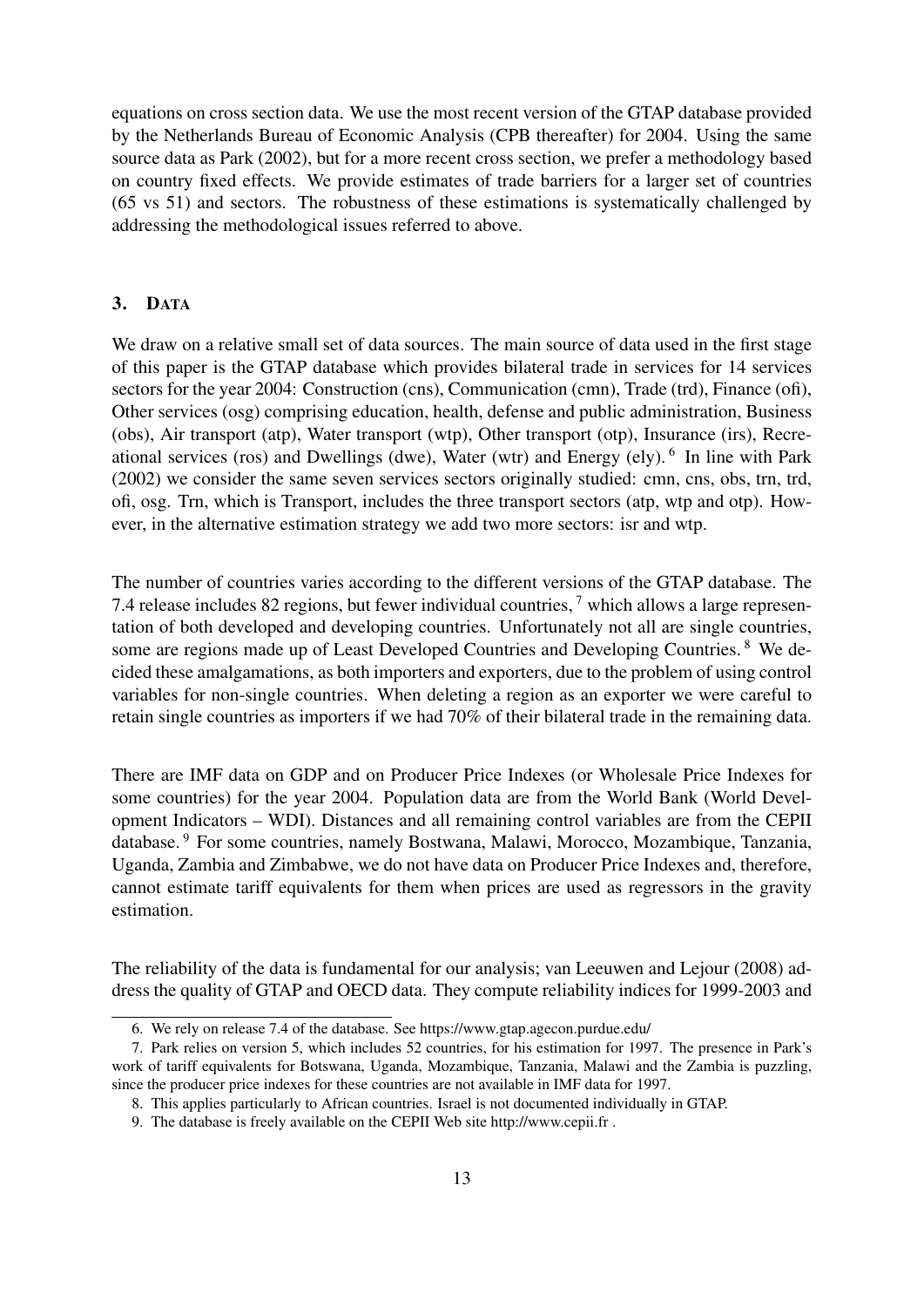show that reliability is not uniform across sectors or countries.  $^{10}$  $^{10}$  $^{10}$  In a sample of 29 countries, they find that less than half of them countries have good indices. In addition to reliability, how the data were collected or constructed also influences the exercise, as we show below.

An alternative is to estimate a gravity equation *using panel data*. In this case the regression analysis uses OECD data for the period 2002-2006, in preference to GTAP data mainly because it offers better country coverage and annual frequency. There are somewhat more observations for Total services (code 200) than for the three disaggregated categories considered:  $11$  Transport (code 205), Communication (code 245) and Construction (code 249). [12](#page-13-4) An additional advantage to using these kinds of data emerges during this exercise.<sup>[13](#page-13-5)</sup>.

We employ the exports reported by OECD countries. Countries of interest, such as India and China, enter the OECD data as partners through their trade with reporting countries. OECD import data are utilized to complete the dataset. This means that emerging economies appear as exporters, but only to OECD markets. Trade flows between two non-reporting countries remain unavailable. However, we are able to account for more than  $89\%$  of total services exports. <sup>[14](#page-13-6)</sup>

#### <span id="page-13-0"></span>4. METHODOLOGY

There are two points to note: we can use cross section or panel data, and these data can be actual data or reconstructed data. In the case of reconstructed data, a wider range of countries is available, but an econometric model is required for the reconstruction.

We start with the traditional cross-section approach, using GTAP dataset which relies on reconstructed data. We extend the gravity equation proposed in [Park](#page-31-0) [\(2002\)](#page-31-0) in order to introduce omitted variables. We tackle the misspecification of this equation concerning prices. We favor a fixed effect methodology over the use of residuals. In a second step, we replicate the exercise using (actual) panel data from the OECD. We compare panel and cross section estimates using the same (actual) data source. We identify discrepancies associated with the use of reconstructed data, such as GTAP; cross section and panel estimations are comparable. The last step involves calculation of tariff equivalents either, as is traditional, based on the estimated residuals, or alternatively the importer fixed effect coefficients.

#### <span id="page-13-1"></span>4.1. Gravity equations estimated on cross-sectional reconstructed data

We first estimate a cross section gravity equation relying on partially reconstructed data. In the GTAP database on trade in services, based on OECD data, the gaps for missing data are filled and the data are reconciled. [15](#page-13-7) This raises two issues: we rely on a very specific set of data for

<span id="page-13-3"></span><span id="page-13-2"></span><sup>10.</sup> It is more difficult to obtain good data on the recreational sector than for the travel sector.

<sup>11.</sup> We decided to consider only the sectors for which mirror data covered at least 90% of the value of the declaration of the origin country.

<span id="page-13-5"></span><span id="page-13-4"></span><sup>12.</sup> The codes correspond to the nomenclature employed by the Extended Balance of Payments Services.

<span id="page-13-6"></span><sup>13.</sup> A similar dataset was constructed by [Francois et al.](#page-30-1) [\(2009\)](#page-30-1), using data on FDI (IIDE TSD dataset.)

<sup>14.</sup> We use Balance of Payments data to calculate the coverage of our data in the different sectors considered at the multilateral level.

<span id="page-13-7"></span><sup>15.</sup> The method is explained in [van Leeuwen and Lejour](#page-31-11) [\(2008\)](#page-31-11).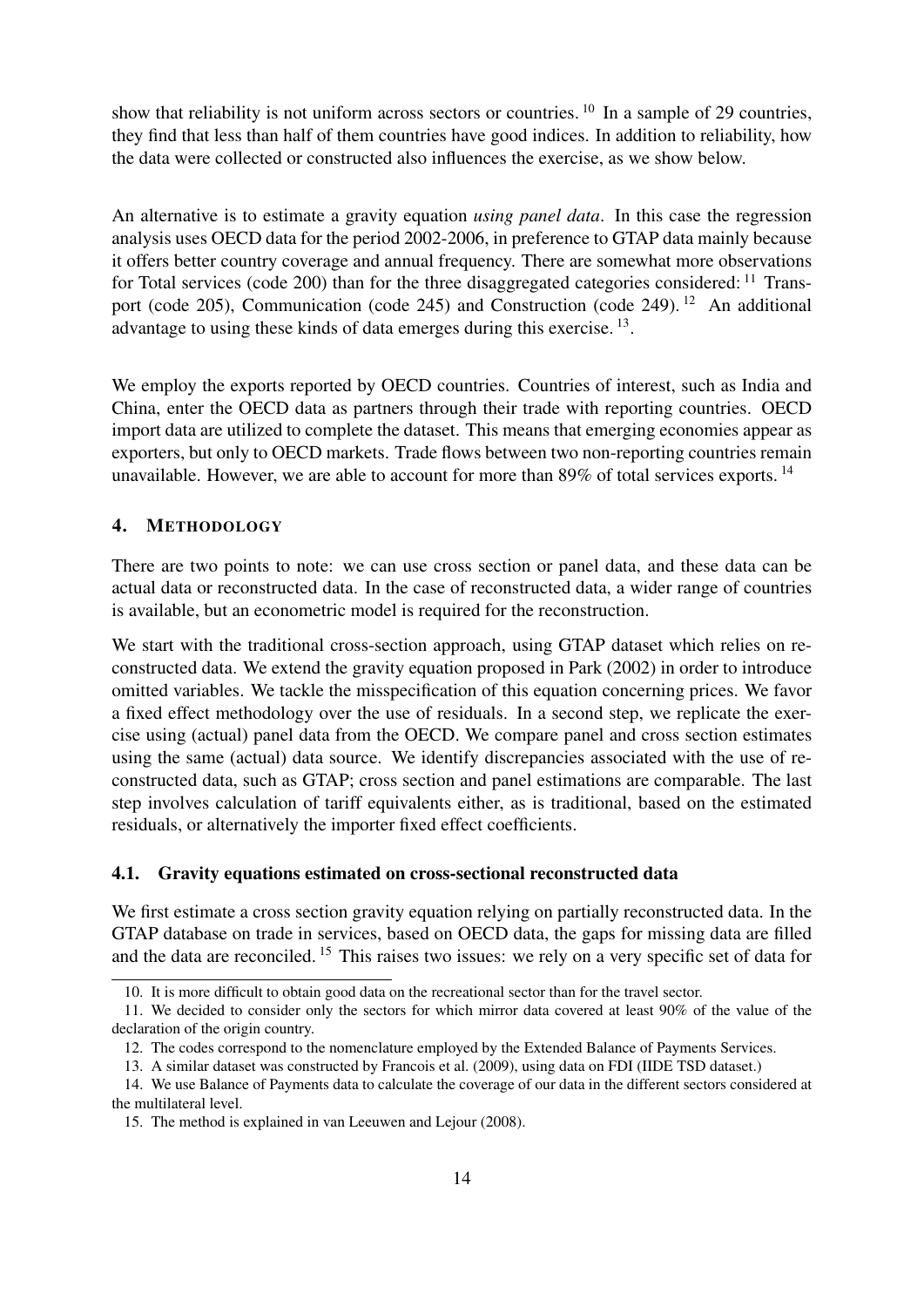trade in services, that is, the GTAP data set, and perform a cross-section estimate. First, we replicate [Park](#page-31-0) [\(2002\)](#page-31-0) using the last release of the data, then we add some controls, and finally we adopt a better suited econometric specification. This allows us to propose tariff equivalents.

The econometric model is as follows:

<span id="page-14-2"></span> $ln(x_{ij}) = c + \alpha_1 ln(y_i) + \alpha_2 ln(y_j) + \alpha_3 ln(P_j) + \alpha_4 ln(P_i) + \alpha_5 ln(dist_{ij}) + \sum \alpha_{ij} D_{ij} + \varepsilon_{ij}$  (1)

where  $x_{ij}$  is the export of services under Mode 1 from country *i* to country *j*,  $y_i$  is the exporter's GDP,  $y_j$  is the the importer's GDP,  $P_j$  is the overall importer's Production Price Index and  $P_i$ is the overall exporters' Production Price Index, <sup>[16](#page-14-0)</sup>  $dist_{i}j$  is the distance between the two countries and  $D$  is a vector of the dummies, which, in the original work includes common language, border and dummies for the partner countries being in Asia or Latin America or both.<sup>[17](#page-14-1)</sup>

Using equation [1](#page-14-2) we test three different specifications of Model 1:

- Model 1.1: Firstly we try to replicate as closely as possible, Park's specification, and consider the same group of countries and sectors, and the same regressors. The only difference is the base year for the regression, which is 1997 in Park and 2004 in our case.
- Model 1.2: Some variables of interest are omitted from the previous specification and we add some regressors, notably dummies for partner countries being party or not to Regional Trade Agreements (RTA), such as NAFTA, ASEAN or ANZCERTA, or being both EU member states. We also include variables for common ethnic language and colony.
- Model 1.3: The estimation is basically the same as in Model 1.2, but with a larger sample of countries (65 vs 51).

In [Park](#page-31-0) [\(2002\)](#page-31-0), the estimations with model 1 are aimed at obtaining residuals of the estimated equation from which to derive tariff equivalents. Accordingly, the precision of the tariff equivalents is dependent on the quality of the estimation and the associated residuals. This raises two issues. First the prices considered in the regressions are not theoretically founded. [18](#page-14-3) Second, unobserved characteristics may be correlated with the residuals, leading to biased estimates.

Against this background we prefer to rely on a different strategy based on country fixed effects (Model 2). In a cross sectional dimension, fixed effects yield consistent estimations. Since our interest is in measuring the 'average protection' of the importer, proxied by the importer fixed effects, it is important at least to isolate the GDP importer effect, so that the coefficient on the importer fixed effect contains information only on protection. We chose to constrain the coefficient of the importer GDP to 0.8.<sup>[19](#page-14-4)</sup> Model 2 is estimated as:

$$
ln(x_{ij}) = c + 0.8ln(y_j) + \alpha_1 ln(dist_{ij}) + \sum_i \gamma_i I_i + \sum_j \gamma_j I_j + \sum_i \alpha_{ij} D_{ij} + \varepsilon_{ij} \tag{2}
$$

<span id="page-14-1"></span><span id="page-14-0"></span><sup>16.</sup> Data on sectoral PPI are not available.

<sup>17.</sup> The original work also includes the dummy Sub Saharan which we dropped because of lack of data on the group of countries in that region.

<span id="page-14-4"></span><span id="page-14-3"></span><sup>18.</sup> The latter, however, are not observable, as discussed in [2.](#page-9-0)

<sup>19.</sup> [Feenstra](#page-30-16) [\(2002\)](#page-30-16) suggests this coefficient should be fixed at unity, but it is generally accepted in the literature that the openness of countries is not constant: smaller countries are more open than larger ones.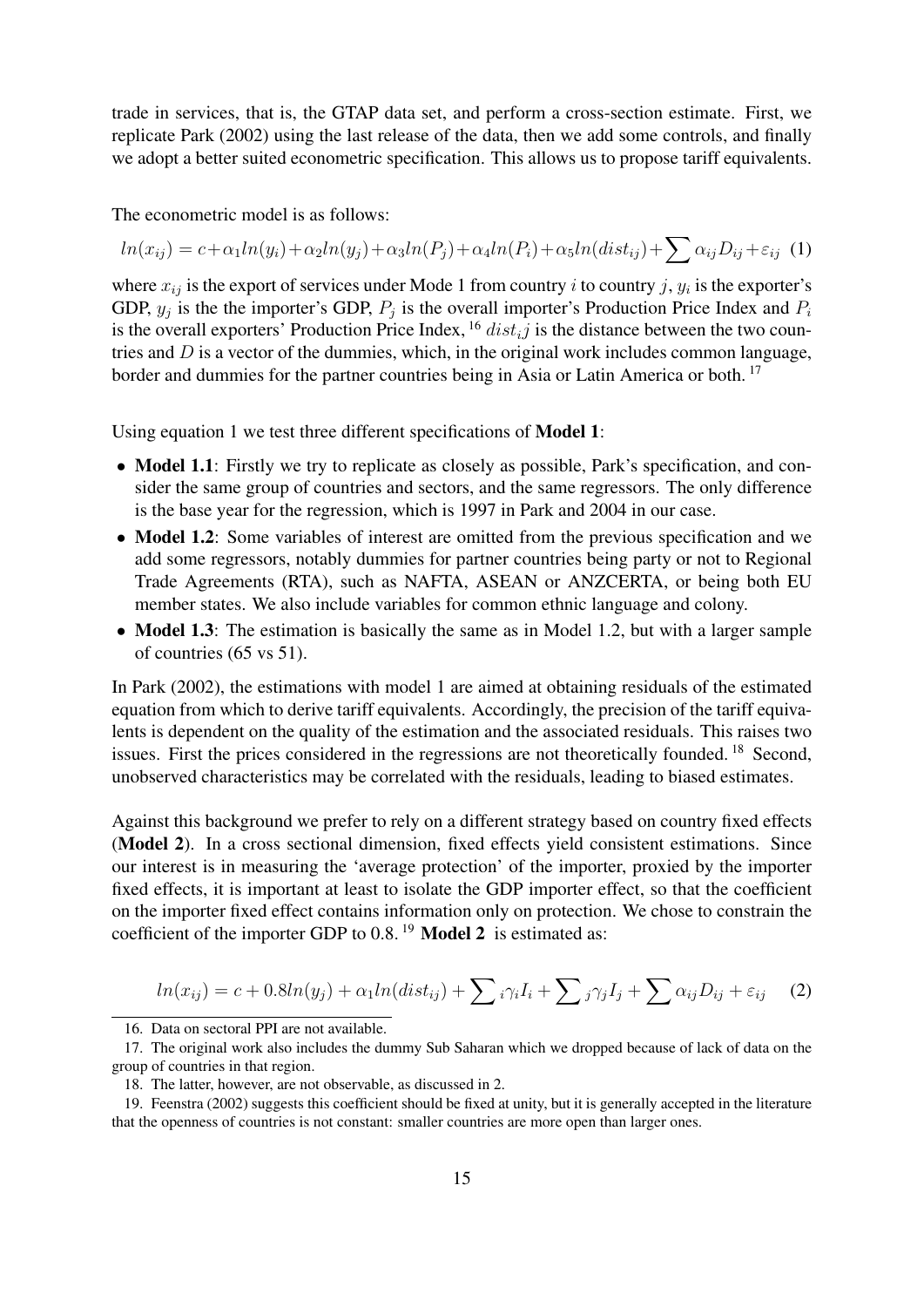where  $I$  is a country specific dummy, for the importer and the exporter, which controls for a country's unobserved characteristics (not just price index but also any additional country characteristics that affect the propensity to import(export), such as the share of services in the structure of the economy). We do not control for unobserved characteristics of pairs of countries, which is why we again include bilateral variables such as distance and dummies  $D_{ij}$ for common language and RTAs. Using fixed effects, the econometric model has very good explanatory power: the  $R^2$  ranges from 0.93 to 0.99. In this case the error term is just noise.

Similar to Model 1, for this specification we also propose three alternatives of Model 2:

- **Model 2.1**: we consider the same regressors as in Model 1.1, *replacing importer and exporter variables with country fixed effects* except for the importer's GDP.
- Model 2.2: we add some more regressors, as in Model 1.2.
- Model 2.3: we use a bigger sample of countries (65 against 51).

The use of  $GDP_i$  and  $GDP_j$  needs some justification since the theoretical models suggest using production for the exporter and the expenditure function for the importer (which is quite close to the concept of consumption). There are several arguments supporting the use of GDP. First, consumption and production already encompass bilateral trade, which is the dependent variable. Second, in order to obtain measures of protection, we need to use regressors that do not rely on protection, which does not apply to production; a country that produces nothing in a particular sector, will provide fewer barriers for this sector (and *vice-versa*). Finally, the base year for GTAP Input-Output data vary for the countries considered in the regression, and some are quite old, <sup>[20](#page-15-1)</sup> reflecting country characteristics that are different from the current economic situation.

Overall, we consider that the best estimations come from the importer and exporter fixed effects econometric model. As the estimation of tariff equivalents is substantially invariant across different specifications of Model 2, Table [10](#page-37-1) in Appendix [8.2](#page-37-0) present the results only for Model 2.3.

#### <span id="page-15-0"></span>4.2. Gravity equations estimated using actual panel data

There are obvious limitations to relying on deviations from a cross sectional equation to compute AVEs of protection in services. These are even more pronounced if the data are partially reconstructed. The alternatives is to use panel data, which are actual data. We fit the gravity model to 2002-2006 OECD data to check the accuracy of our previous results. In adding a time dimension, the model estimated becomes Model 3:

$$
ln(x_{ijt}) = c + 0.8ln(y_{jt}) + \alpha_1 ln(dist_{ij}) + \sum_{it} \gamma_{it} I_{it} + \sum_{j} \gamma_j I_j + \sum_{t} \gamma_t I_t + \sum_{j} \alpha_{ij} D_{ij} + \varepsilon_{ijt}
$$
\n(3)

The specification is very closed to model 2. However since we are working with panel data, we include in Model 3 country-and-time fixed effects, which account for multilateral resistance

<span id="page-15-1"></span><sup>20.</sup> See Table [11](#page-39-1) in Appendix.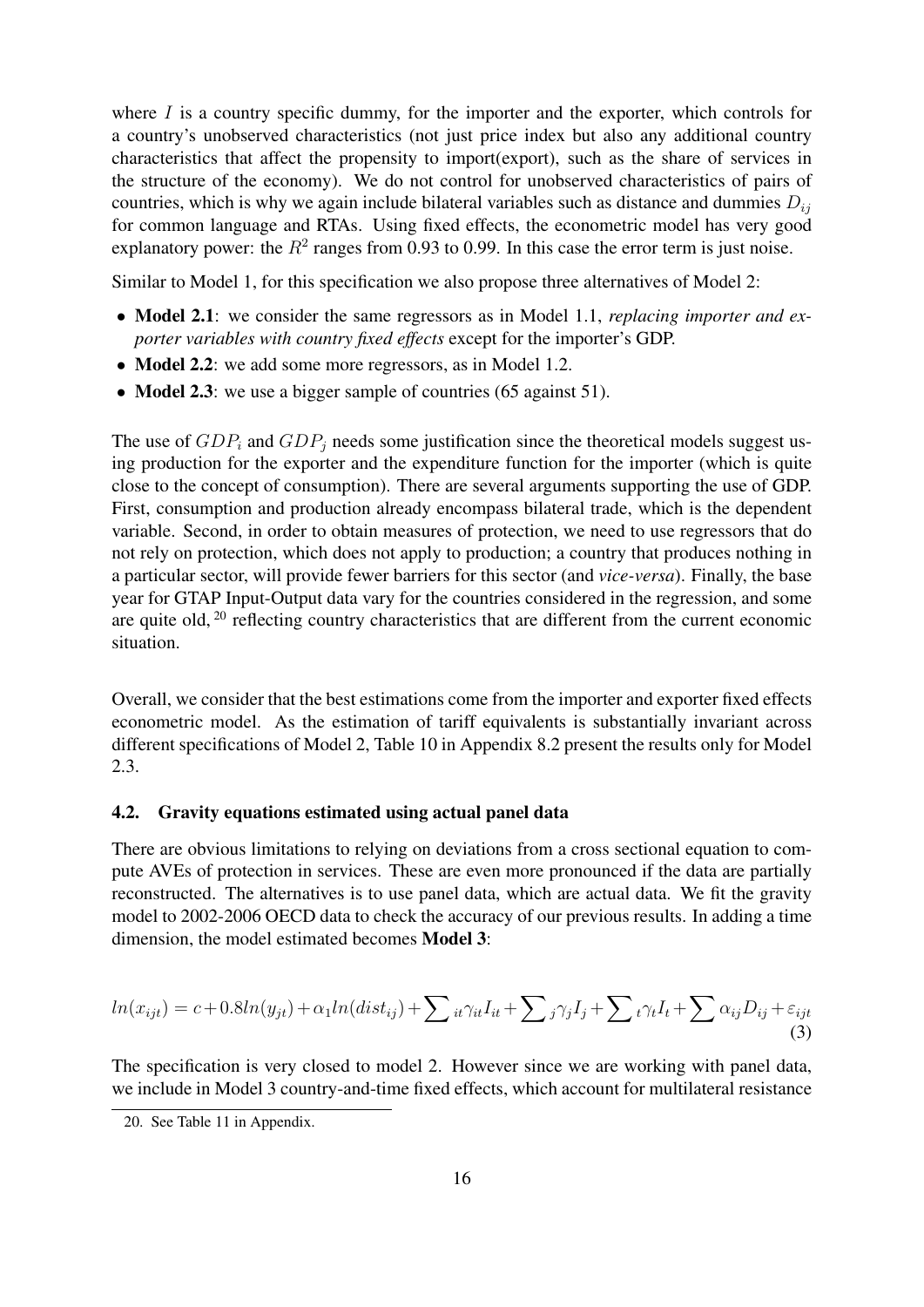terms varying over time.<sup>[21](#page-16-1)</sup> For the importer fixed effect, we include only a country dummy, given the small time variation considered (2002-2006). <sup>[22](#page-16-2)</sup> Here again, because we use the importer fixed effect to measure the average protection applied by the importer, we isolate the variable GDP importer, constraining it to 0.8.

To control for the time invariant bilateral determinants of trade we add the usual regressors: bilateral distance and dummies,  $D_{ij}$ , for common border, common language or countries in a colonial relationship or countries belonging to a FTA.<sup>[23](#page-16-3)</sup> Finally we include a full set of year dummies,  $I_t$ , to allow for time varying means of the error terms.

#### <span id="page-16-0"></span>4.3. Derivation of tariff equivalents

The next step involves the calculation of tariff equivalents. Recall that in addition to the methodological choices made, we need to decide on the data: whether to use partially reconstructed data for a larger set of countries, or original bilateral and sectoral data.

Whatever data are used, there are alternative ways to compute the average protection applied by each importer: either using estimated residuals [\(Park](#page-31-0) [\(2002\)](#page-31-0)), or using importer fixed effect coefficients. There are pros and cons to both methods. Residuals contain information on other aspects than protection and their magnitude and goodness of fit depend largely on the fit of the equation performed; the importer fixed effects coefficient also captures more than just protection. We need to examine the underlying theory in more depth to understand the assumptions involved in reliance on the canonical gravity equation derived by [Anderson and van Wincoop](#page-30-10)  $(2003)$  in order to compute the revealed trade barriers of a country j.

Exports from country i to country j accounting for a share  $s_j$  of world income end up as a simple function of the product of their GDP and of trade costs.<sup>[24](#page-16-4)</sup> Taking Y as GDP (subscript w for world),  $\tau$  as trade costs and  $\sigma$  as the elasticity of substitution, we obtain the following equation, where  $P_j$  is the price index in j:

$$
X_{ij} = \frac{Y_i Y_j}{Y_w} \left(\frac{\tau_{ij}}{\Pi_i P_j}\right)^{1-\sigma} \tag{4}
$$

where

$$
\Pi_i \equiv \left(\sum_j s_j (\tau_{ij}/P_j)^{1-\sigma}\right)^{1/(1-\sigma)}\tag{5}
$$

How the estimated equations fit is straightforward. In Model (1),  $Y_i$  and  $Y_j$  are observed; producer price indices proxy  $\Pi_i$  and  $P_j$ ; and  $Y_w$  is in the constant. In Model (2),  $Y_j$  is observed,

<span id="page-16-1"></span><sup>21.</sup> These resistance terms are truly theoretically funded.

<span id="page-16-2"></span><sup>22.</sup> We assume that over such a short period importer average protection remains unchanged.

<span id="page-16-4"></span><span id="page-16-3"></span><sup>23.</sup> Here we consider as RTA only NAFTA, Europe and ANZCERTA.

<sup>24.</sup> In the case of services under Mode I there are no transport costs and trade costs are simply the revealed protection exerted by the presence of regulations.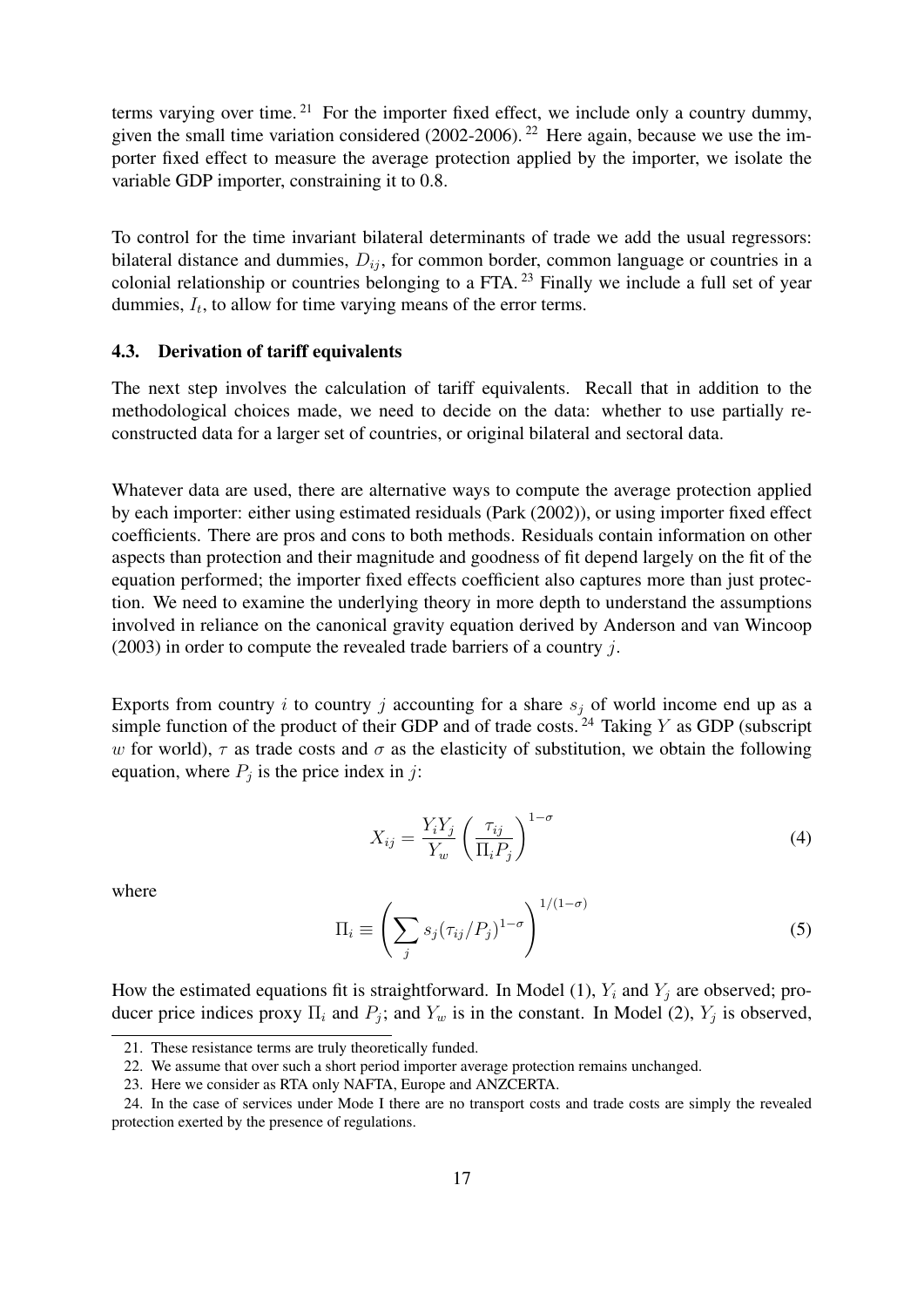$Y_i \prod_i^{(\sigma - 1)}$  $i^{(\sigma-1)}$  is captured by the exporter fixed effect and  $P_j^{(\sigma-1)}$  $t_{j}^{(\sigma-1)}t_{ij}^{(1-\sigma)}$  by the importer fixed effect and  $Y_w$  is in the constant.<sup>[25](#page-17-0)</sup>

[Anderson and van Wincoop](#page-30-10) [\(2003\)](#page-30-10) discuss whether equilibria associated with asymmetric and symmetric trade barriers can be distinguished empirically and make assumptions about symmetry in order to obtain  $\Pi_i = P_i$ . Here we stick to the asymmetric case. We must now assume that the regulation on a service sector in  $j$  has the same impact on the exports of all affected partners *i*, hence  $\tau_{ij} = \tau_j$  for all *i*, and that the impact on  $\Pi_i$  of changes in  $\tau_j$  is small enough to be ignored, because of the small size of  $s_j$ .

As regulations are not directly observed we need to compare actual trade with a theoretical situation (superscript *free*) excluding any trade costs associated with such regulations in j. After simplification, we can compute the theoretical ratio of  $x_{ij}$  over  $x_{ij}^{free}$ , as  $\alpha_j^{\sigma-1}$  $\int_{j}^{\sigma-1} \tau_{ij}^{1-\sigma}$ , with  $\alpha \equiv P_j/P_j^{free}$ . <sup>[26](#page-17-1)</sup> This ratio is a deviation of j's actual imports of services compared from its free trade imports, which is due to the presence of regulations, with the exponented price term in front of  $\tau_{ij}^{1-\sigma}$  small enough to be neglected.

Can we use this information on  $\tau$  directly to infer the actual level of protection? The answer is no; another step is needed. As correctly noticed by [Park](#page-31-0) [\(2002\)](#page-31-0), the theoretical value of  $x_i^{free}$ j cannot be observed. Thus we need to define a benchmark country, supposed to be the free trader in the sample. All calculations must be relative to this benchmark and we need to normalize the above ratio of actual to *predicted* trade (free trade is no longer observable) for country  $j$  by the same ratio as computed for the benchmark, the benchmark being the country with the highest positive difference between actual and predicted average import values. Under the above assumptions and after summation over  $j$ 's partners, the log of this double ratio becomes the difference in the logs, as follows, where  $X_j$  is the sum of j actual imports from all its partners:

$$
ln(1+t_j)^{1-\sigma} = ln \frac{X_j}{X_j^{predicted}} - ln \frac{X_{benchmark}}{X_{benchmark}^{predicted}}
$$
 (6)

<span id="page-17-3"></span><span id="page-17-2"></span>Using the second (fixed effect) methodology Equation [6](#page-17-2) becomes:

$$
ln(1+t_j)^{1-\sigma} = Fe\gamma_j - Fe\gamma_{benchmark}
$$
\n(7)

where the benchmark now is the country with the highest importer fixed effect coefficient. This second methodology is the one we use here.

From equation [6](#page-17-2) or [7](#page-17-3) we can estimate  $ln(1+t_j)^{1-\sigma}$ . Finally, to compute t, the tariff equivalent, we need to make another crucial assumption about the elasticity of substitution. As in [Park](#page-31-0)

<span id="page-17-0"></span><sup>25.</sup>  $\tau_i$ *j* is indeed the power of the AVE.

<span id="page-17-1"></span><sup>26.</sup> Recall that  $\tau = 1$  in absence of trade barriers.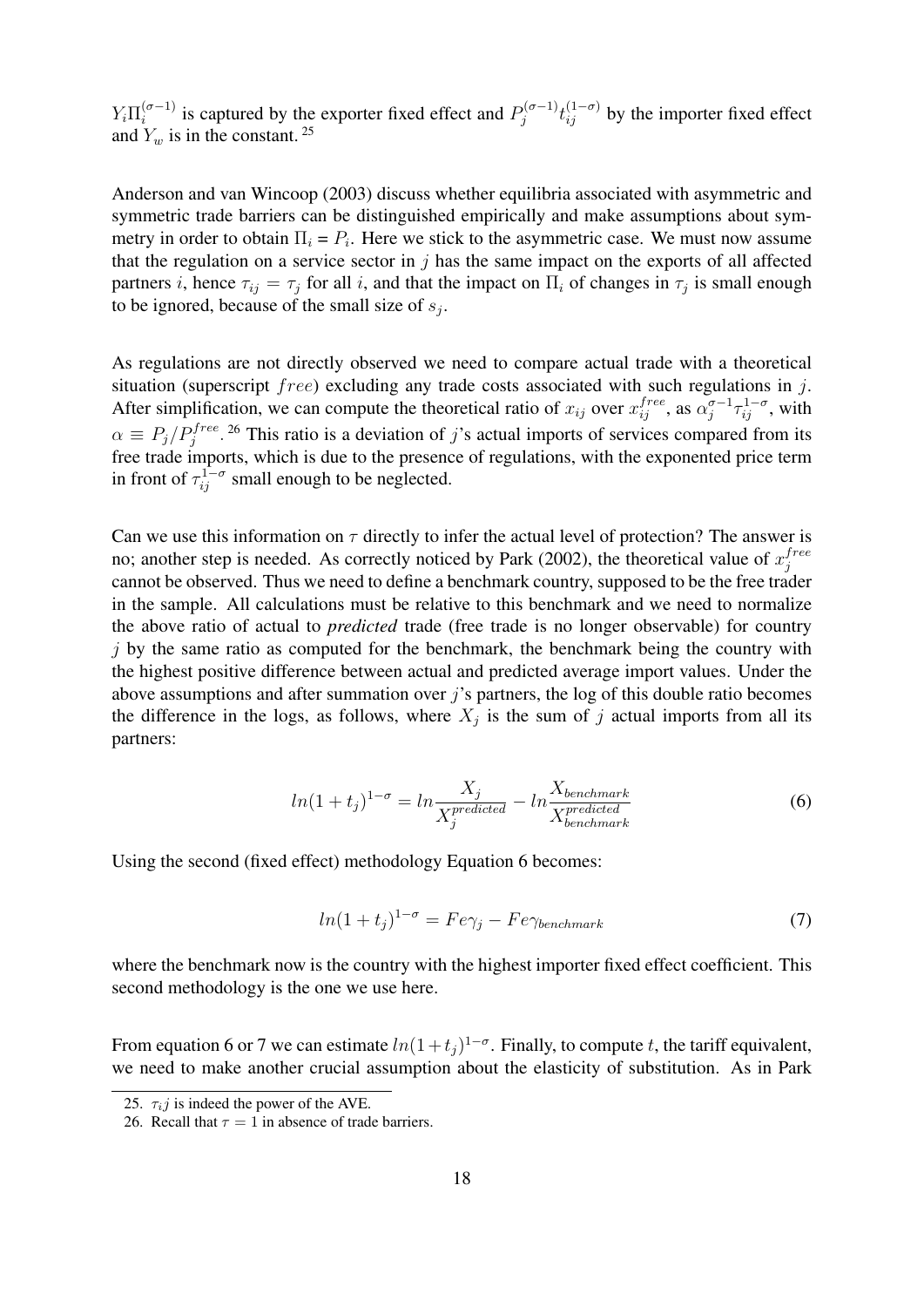[\(2002\)](#page-31-0) and for sake of comparison, we use the value of 5.6 for the elasticity of substitution in each sector. To the best of our knowledge the literature does not provide a rigorous measure for  $\sigma$  in the services sectors. However, the large differences across services sectors in the import price elasticities obtained in [Francois et al.](#page-30-1) [\(2009\)](#page-30-1) suggests that elasticity of substitution may also vary considerably. This is clearly a limitation of our method. However, using different ad-hoc measures for the elasticity of substitution, would serve only to modify the magnitude of the AVE without changing the ranking among countries within sectors, which ultimately is the most reliable information.

#### <span id="page-18-0"></span>5. ESTIMATION RESULTS

#### <span id="page-18-1"></span>5.1. Beyond Park's specification: regression results on (cross section) reconstructed data

Table [5](#page-32-2) in the Appendix presents the basic results for the exact replication of Park's methodology, namely Model 1.1. Accordingly we consider the Park's 7 service sectors. On the whole, our model performs relatively well with a  $R^2$  between 0.65 and 0.90. The standard explanatory variables exhibit signs in line with the gravity literature. Trade in services rises with the size of the exporters and importers (proxied here by  $GDP$ ) and decreases with distance (*ldist*). On average, a common language appears to have a positive effect on trade while, belonging to the same zone, such as ASEAN (bilsa) or Latin America (bilac), does not favor trade between countries. Although rather counterintuitive, this result demonstrates that trade in services mainly concerns developed country pairs or pairs with at least one developed country partner. The exception is the business services sector (*obs*) in Asia (well documented in the literature), which shows a positive impact of free-trade agreement on trade.

The significance of two explanatory variables, namely distance and common language, strongly decrease if we amend Model 1.1. For distance, in particular, when the other control variables are included (Model 1.2), or when nation fixed effects replace importer and exporter specific determinants (see Model 2.1, Model 2.2 and Model 2.3), the coefficient becomes insignificant, except for the construction sector (cns). Recall that distance is more strongly related to infor-mational imperfections than to transport costs in the case of services. <sup>[27](#page-18-2)</sup>

We prefer to rely on a fixed effect approach, such as **Model 2.3**. The results are presented in Table [1](#page-19-0) for nine sectors and for 2004. The fit of the equation is good, but most controls related to other gravity-like variables or regional agreements are generally not significant, a result that would be different for trade in goods.

<span id="page-18-2"></span><sup>27.</sup> Results are provided in Appendix 7, in the following tables: Table 8 for Model 1.2, Table 9 for Model 1.3; Table 10 for Model 2.1; Table 11 for Model 2.2 and Table 12 for Model 2.3.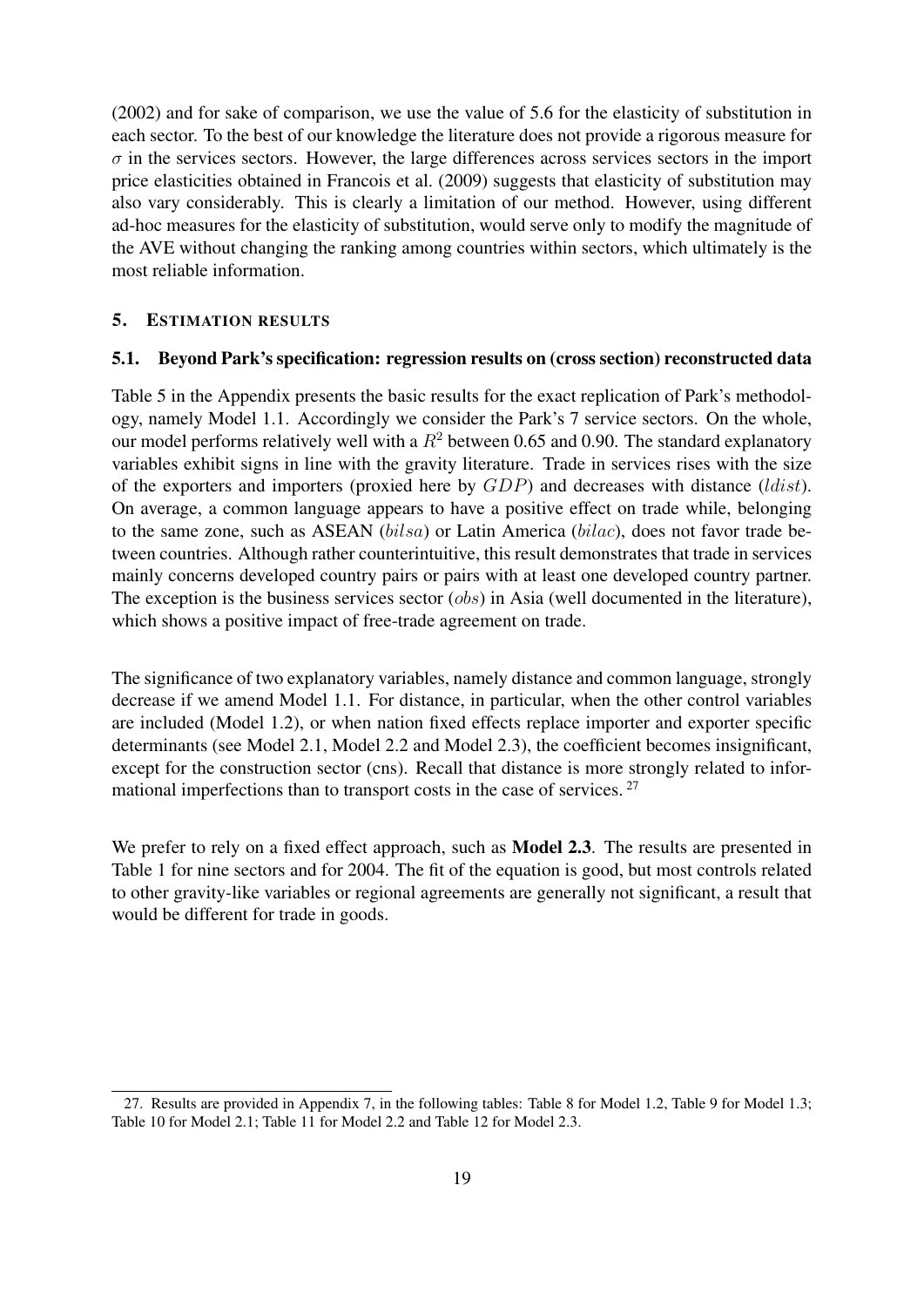<span id="page-19-0"></span>

|                                     |             | Iable 1 – Estimator importer and exporter FE, Model 2.3                                                                                                                                                                                                                            |      |                                                                                                                                                                                                                                                                                                               |                                  |                                                                                                                                                                                                                                                                                                          |                                                                                                                                                                                                                                                                                                                                                                                            |                                 |                                 |
|-------------------------------------|-------------|------------------------------------------------------------------------------------------------------------------------------------------------------------------------------------------------------------------------------------------------------------------------------------|------|---------------------------------------------------------------------------------------------------------------------------------------------------------------------------------------------------------------------------------------------------------------------------------------------------------------|----------------------------------|----------------------------------------------------------------------------------------------------------------------------------------------------------------------------------------------------------------------------------------------------------------------------------------------------------|--------------------------------------------------------------------------------------------------------------------------------------------------------------------------------------------------------------------------------------------------------------------------------------------------------------------------------------------------------------------------------------------|---------------------------------|---------------------------------|
| Dependent Variable                  |             |                                                                                                                                                                                                                                                                                    |      |                                                                                                                                                                                                                                                                                                               |                                  | Bilateral Services Trade for a given sector in 2004                                                                                                                                                                                                                                                      |                                                                                                                                                                                                                                                                                                                                                                                            |                                 |                                 |
| Sector                              | cmn         | cns                                                                                                                                                                                                                                                                                |      |                                                                                                                                                                                                                                                                                                               |                                  | $_{\rm H}$                                                                                                                                                                                                                                                                                               |                                                                                                                                                                                                                                                                                                                                                                                            | ISL                             | ₫M                              |
| $lgdp04_g$                          | 0.800       | 0080                                                                                                                                                                                                                                                                               | 0080 | $\frac{obs}{0.800}$                                                                                                                                                                                                                                                                                           | $\frac{\text{cm}}{\text{0.800}}$ | 0080                                                                                                                                                                                                                                                                                                     | $\frac{0.88}{0.800}$                                                                                                                                                                                                                                                                                                                                                                       | 0.800                           | 0.800                           |
|                                     |             |                                                                                                                                                                                                                                                                                    |      |                                                                                                                                                                                                                                                                                                               |                                  |                                                                                                                                                                                                                                                                                                          |                                                                                                                                                                                                                                                                                                                                                                                            | $\bigodot$                      |                                 |
| ldist                               |             | $\begin{array}{c} 0.103^{*}_{1} & 0.03^{*}_{1} & 0.03^{*}_{1} \\ 0.000 & 0.035 & 0.035 \\ 0.0000 & 0.035 & 0.035 \\ 0.00000 & 0.035 & 0.035 \\ 0.000000 & 0.035 & 0.035 \\ 0.000000 & 0.035 & 0.035 \\ 0.000000 & 0.035 & 0.035 \\ 0.00000 & 0.035 & 0.035 \\ 0.00000 & 0.035 & 0$ |      | $\begin{array}{c} -0.021700 \\ -0.021700 \\ -0.02400 \\ -0.02400 \\ -0.02400 \\ -0.02400 \\ -0.02400 \\ -0.02400 \\ -0.02400 \\ -0.02400 \\ -0.02400 \\ -0.02400 \\ -0.02400 \\ -0.02400 \\ -0.02400 \\ -0.02400 \\ -0.02400 \\ -0.02400 \\ -0.02400 \\ -0.02400 \\ -0.02400 \\ -0.02400 \\ -0.02400 \\ -0.0$ |                                  | $\begin{array}{r} 0.031 * & 0.033 * \\ 0.031 * & 0.033 * \\ 0.032 * & 0.033 * \\ 0.033 * & 0.033 * \\ 0.034 * & 0.035 * \\ 0.035 * & 0.035 * \\ 0.035 * & 0.035 * \\ 0.035 * & 0.035 * \\ 0.035 * & 0.035 * \\ 0.035 * & 0.035 * \\ 0.035 * & 0.035 * \\ 0.035 * & 0.035 * \\ 0.035 * & 0.035 * \\ 0.03$ | $\begin{array}{c} 0.93 \\ 0.93 \\ 0.94 \\ 0.95 \\ 0.96 \\ \end{array} \rightarrow \begin{array}{l} 0.000 \\ 0.000 \\ 0.000 \\ 0.000 \\ 0.000 \\ 0.000 \\ 0.000 \\ \end{array} \rightarrow \begin{array}{l} 0.000 \\ 0.000 \\ 0.000 \\ 0.000 \\ 0.000 \\ 0.000 \\ 0.000 \\ \end{array} \rightarrow \begin{array}{l} 0.000 \\ 0.000 \\ 0.000 \\ 0.000 \\ 0.000 \\ \end{array} \rightarrow \$ |                                 |                                 |
|                                     |             |                                                                                                                                                                                                                                                                                    |      |                                                                                                                                                                                                                                                                                                               |                                  |                                                                                                                                                                                                                                                                                                          |                                                                                                                                                                                                                                                                                                                                                                                            |                                 |                                 |
| comlang-off                         |             |                                                                                                                                                                                                                                                                                    |      |                                                                                                                                                                                                                                                                                                               |                                  |                                                                                                                                                                                                                                                                                                          |                                                                                                                                                                                                                                                                                                                                                                                            |                                 |                                 |
|                                     |             |                                                                                                                                                                                                                                                                                    |      |                                                                                                                                                                                                                                                                                                               |                                  |                                                                                                                                                                                                                                                                                                          |                                                                                                                                                                                                                                                                                                                                                                                            |                                 |                                 |
| border                              |             |                                                                                                                                                                                                                                                                                    |      |                                                                                                                                                                                                                                                                                                               |                                  |                                                                                                                                                                                                                                                                                                          |                                                                                                                                                                                                                                                                                                                                                                                            |                                 |                                 |
|                                     |             |                                                                                                                                                                                                                                                                                    |      |                                                                                                                                                                                                                                                                                                               |                                  |                                                                                                                                                                                                                                                                                                          |                                                                                                                                                                                                                                                                                                                                                                                            |                                 |                                 |
| bil-sa                              |             |                                                                                                                                                                                                                                                                                    |      |                                                                                                                                                                                                                                                                                                               |                                  |                                                                                                                                                                                                                                                                                                          |                                                                                                                                                                                                                                                                                                                                                                                            |                                 |                                 |
|                                     |             |                                                                                                                                                                                                                                                                                    |      |                                                                                                                                                                                                                                                                                                               |                                  |                                                                                                                                                                                                                                                                                                          |                                                                                                                                                                                                                                                                                                                                                                                            |                                 |                                 |
| bil-lac                             |             |                                                                                                                                                                                                                                                                                    |      |                                                                                                                                                                                                                                                                                                               |                                  |                                                                                                                                                                                                                                                                                                          |                                                                                                                                                                                                                                                                                                                                                                                            |                                 |                                 |
|                                     |             |                                                                                                                                                                                                                                                                                    |      |                                                                                                                                                                                                                                                                                                               |                                  |                                                                                                                                                                                                                                                                                                          |                                                                                                                                                                                                                                                                                                                                                                                            |                                 |                                 |
| comlang-ethno                       |             |                                                                                                                                                                                                                                                                                    |      |                                                                                                                                                                                                                                                                                                               |                                  |                                                                                                                                                                                                                                                                                                          |                                                                                                                                                                                                                                                                                                                                                                                            |                                 |                                 |
|                                     |             |                                                                                                                                                                                                                                                                                    |      |                                                                                                                                                                                                                                                                                                               |                                  |                                                                                                                                                                                                                                                                                                          |                                                                                                                                                                                                                                                                                                                                                                                            |                                 |                                 |
| colony                              |             |                                                                                                                                                                                                                                                                                    |      |                                                                                                                                                                                                                                                                                                               |                                  |                                                                                                                                                                                                                                                                                                          |                                                                                                                                                                                                                                                                                                                                                                                            |                                 |                                 |
|                                     |             |                                                                                                                                                                                                                                                                                    |      |                                                                                                                                                                                                                                                                                                               |                                  |                                                                                                                                                                                                                                                                                                          |                                                                                                                                                                                                                                                                                                                                                                                            |                                 |                                 |
| enrope                              |             |                                                                                                                                                                                                                                                                                    |      |                                                                                                                                                                                                                                                                                                               |                                  |                                                                                                                                                                                                                                                                                                          |                                                                                                                                                                                                                                                                                                                                                                                            |                                 |                                 |
|                                     |             |                                                                                                                                                                                                                                                                                    |      |                                                                                                                                                                                                                                                                                                               |                                  |                                                                                                                                                                                                                                                                                                          |                                                                                                                                                                                                                                                                                                                                                                                            |                                 |                                 |
| alena                               |             |                                                                                                                                                                                                                                                                                    |      |                                                                                                                                                                                                                                                                                                               |                                  |                                                                                                                                                                                                                                                                                                          |                                                                                                                                                                                                                                                                                                                                                                                            |                                 |                                 |
|                                     |             |                                                                                                                                                                                                                                                                                    |      |                                                                                                                                                                                                                                                                                                               |                                  |                                                                                                                                                                                                                                                                                                          |                                                                                                                                                                                                                                                                                                                                                                                            |                                 |                                 |
| anzcerta                            |             |                                                                                                                                                                                                                                                                                    |      |                                                                                                                                                                                                                                                                                                               |                                  |                                                                                                                                                                                                                                                                                                          |                                                                                                                                                                                                                                                                                                                                                                                            |                                 |                                 |
|                                     |             |                                                                                                                                                                                                                                                                                    |      |                                                                                                                                                                                                                                                                                                               |                                  |                                                                                                                                                                                                                                                                                                          |                                                                                                                                                                                                                                                                                                                                                                                            |                                 |                                 |
| Constant                            |             |                                                                                                                                                                                                                                                                                    |      |                                                                                                                                                                                                                                                                                                               |                                  |                                                                                                                                                                                                                                                                                                          |                                                                                                                                                                                                                                                                                                                                                                                            |                                 |                                 |
|                                     |             |                                                                                                                                                                                                                                                                                    |      |                                                                                                                                                                                                                                                                                                               |                                  |                                                                                                                                                                                                                                                                                                          |                                                                                                                                                                                                                                                                                                                                                                                            |                                 |                                 |
| mporter Fixed Effects               | Yes<br>Yes  |                                                                                                                                                                                                                                                                                    |      |                                                                                                                                                                                                                                                                                                               | $\times$ $\times$                |                                                                                                                                                                                                                                                                                                          |                                                                                                                                                                                                                                                                                                                                                                                            | $\frac{\text{Yes}}{\text{Yes}}$ | $\frac{\text{Yes}}{\text{Yes}}$ |
| Exporter Fixed Effects              |             |                                                                                                                                                                                                                                                                                    |      |                                                                                                                                                                                                                                                                                                               |                                  |                                                                                                                                                                                                                                                                                                          |                                                                                                                                                                                                                                                                                                                                                                                            |                                 |                                 |
| Observations                        | 4094<br>199 | 4094                                                                                                                                                                                                                                                                               |      |                                                                                                                                                                                                                                                                                                               | $rac{4094}{0.99}$                | $\frac{4158}{0.98}$                                                                                                                                                                                                                                                                                      | $\frac{4158}{0.98}$                                                                                                                                                                                                                                                                                                                                                                        | $4159$<br>$0.99$                | $+094$                          |
| R-squared                           |             | 0.93                                                                                                                                                                                                                                                                               |      |                                                                                                                                                                                                                                                                                                               |                                  |                                                                                                                                                                                                                                                                                                          |                                                                                                                                                                                                                                                                                                                                                                                            |                                 | 6.94                            |
| Robust t-statistics in parentheses. |             |                                                                                                                                                                                                                                                                                    |      |                                                                                                                                                                                                                                                                                                               |                                  |                                                                                                                                                                                                                                                                                                          |                                                                                                                                                                                                                                                                                                                                                                                            |                                 |                                 |

\*significant at  $5\%$ ; \*\* significant at 1%. \*significant at 5%; \*\* significant at 1%.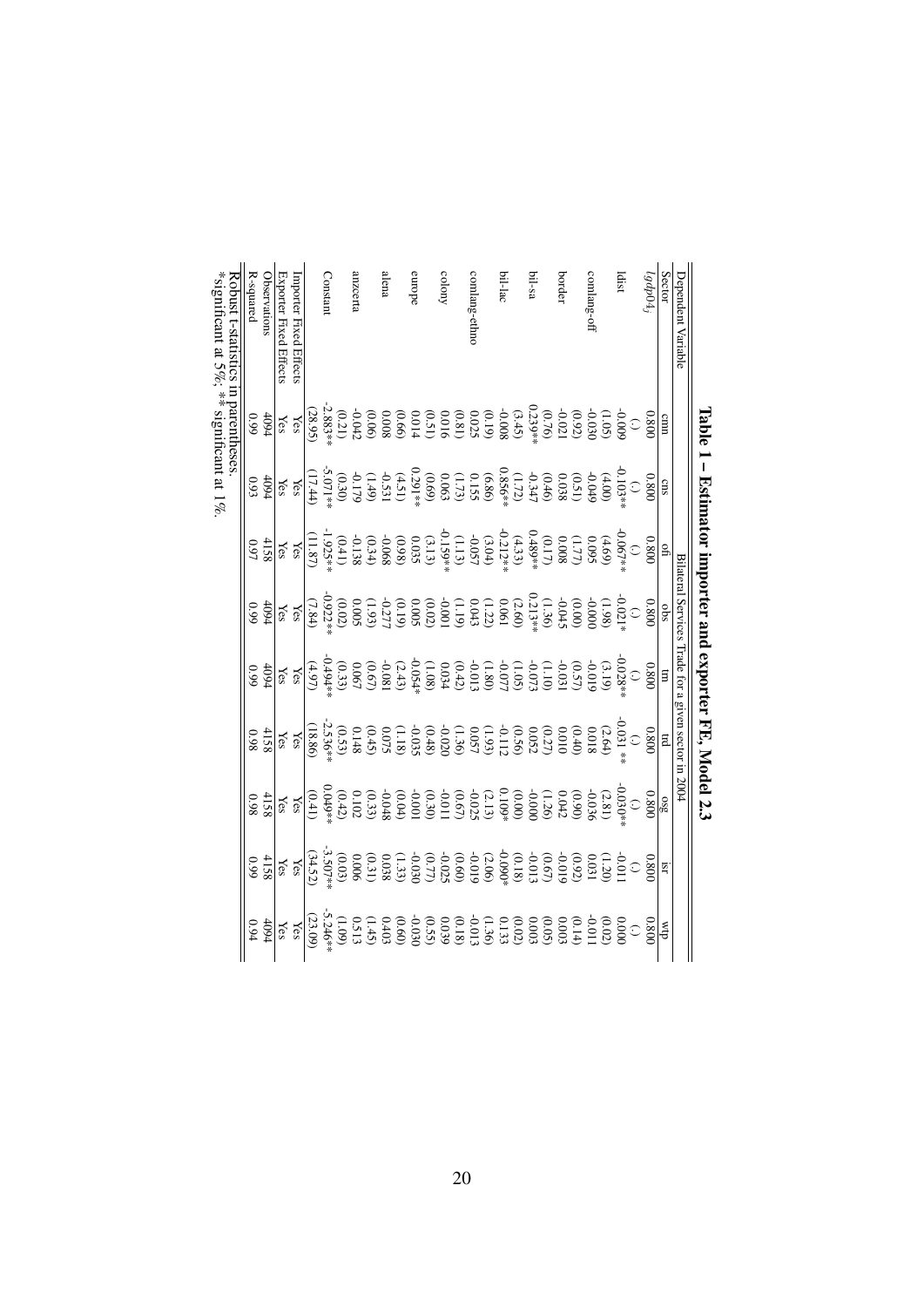#### <span id="page-20-0"></span>5.2. Considering the zero flows

An issue that has been addressed extensively in the literature on gravity estimates of trade flows, is zero flows. Zero flows are particularly relevant in the case of services because several countries do not export certain categories of services to certain destinations. However, in our case the zero flows issue is less challenging: first we use reconstructed data and thus missing data are filled; second true zeros are less important because the sectors are fairly aggregated (we have 4,094 observations rather than 4,158 for the following sectors: communications, construction, other business services, transport, water transport). We estimated the equation again using the negative binomial. The regression results in Table [2](#page-21-0) show that our method is not sensitive to the presence of zeros. Results are stable and the estimated tariff equivalents are similar with or without controlling for zeros (see Figure [3](#page-27-0) in the next section).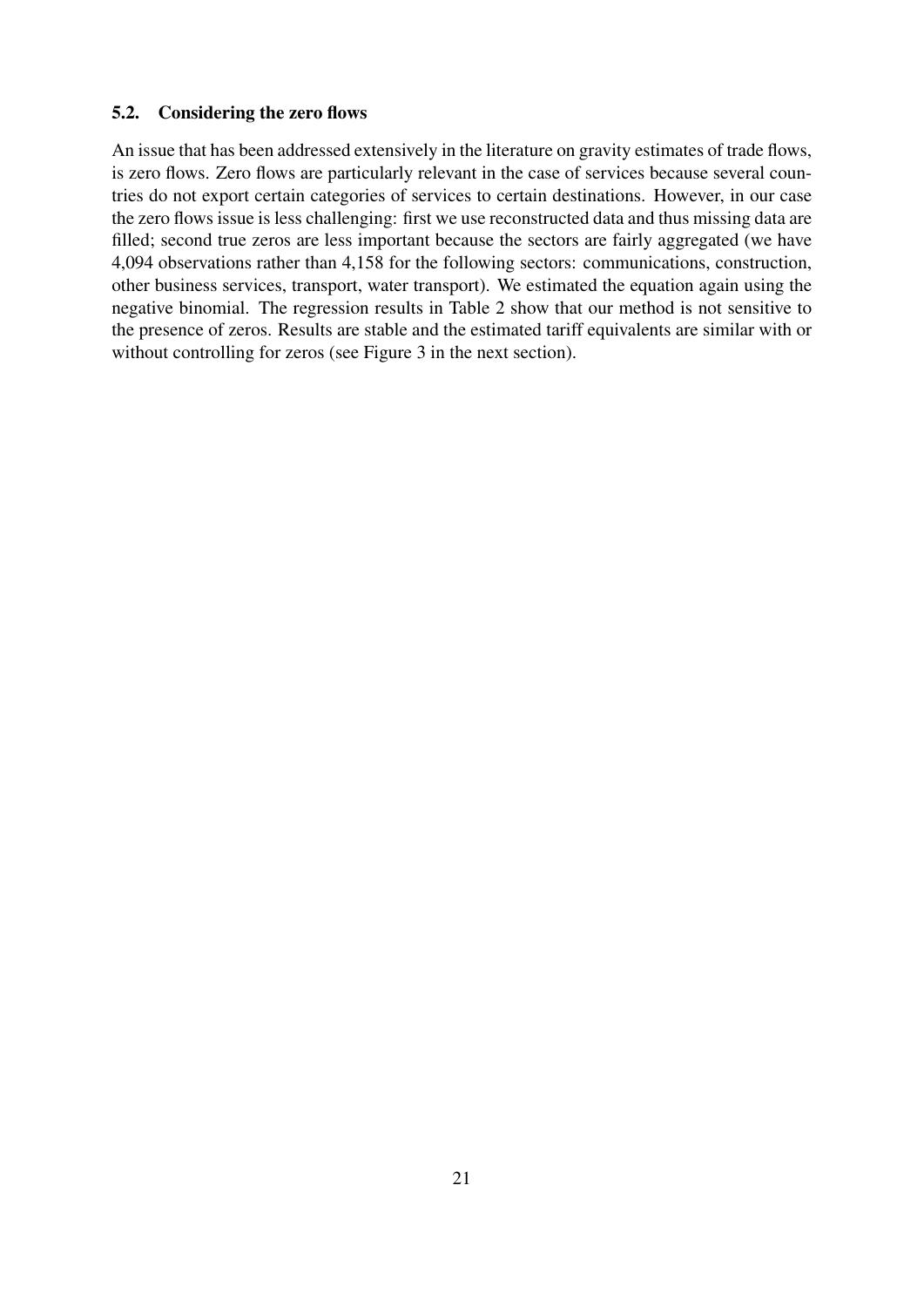<span id="page-21-0"></span>

| Dependent Variable     |                                                                                                                  | Bilateral Services Trade for a given sector in 2004                                                                                                                                                                                                                                         |                                                |                                                                                                                   |                                                                                                                                                                                                                                                                                                  |
|------------------------|------------------------------------------------------------------------------------------------------------------|---------------------------------------------------------------------------------------------------------------------------------------------------------------------------------------------------------------------------------------------------------------------------------------------|------------------------------------------------|-------------------------------------------------------------------------------------------------------------------|--------------------------------------------------------------------------------------------------------------------------------------------------------------------------------------------------------------------------------------------------------------------------------------------------|
| <b>Sector</b>          | cmn                                                                                                              | cns                                                                                                                                                                                                                                                                                         | sqo                                            | $\Xi$                                                                                                             | d <sub>1</sub> M                                                                                                                                                                                                                                                                                 |
| $^{l}$                 | 0.800                                                                                                            | 0.800                                                                                                                                                                                                                                                                                       | 0.800                                          | 0.800                                                                                                             | 0.800                                                                                                                                                                                                                                                                                            |
|                        | $\odot$                                                                                                          | $\hat{\cdot}$                                                                                                                                                                                                                                                                               | $\odot$                                        | $\hat{\cdot}$                                                                                                     | $\hat{\cdot}$                                                                                                                                                                                                                                                                                    |
| ldist                  | -0.013                                                                                                           |                                                                                                                                                                                                                                                                                             | -0.014                                         | 900'0-                                                                                                            | 0.027                                                                                                                                                                                                                                                                                            |
|                        |                                                                                                                  | $-0.114$<br>(4.86)**                                                                                                                                                                                                                                                                        | $(1.98)$ *                                     | (0.62)                                                                                                            | (6f)                                                                                                                                                                                                                                                                                             |
| comlang-off            | (1.54)                                                                                                           | $0.047$                                                                                                                                                                                                                                                                                     | <b>0.005</b>                                   | -0.083                                                                                                            | $-0.020$                                                                                                                                                                                                                                                                                         |
|                        |                                                                                                                  |                                                                                                                                                                                                                                                                                             |                                                | $(2.34)*$                                                                                                         | (0.30)                                                                                                                                                                                                                                                                                           |
| border                 | $\begin{array}{c} (0.59) \\ -0.008 \\ (0.31) \end{array}$                                                        |                                                                                                                                                                                                                                                                                             | $0.14$<br>(4)                                  | -0.030                                                                                                            |                                                                                                                                                                                                                                                                                                  |
|                        |                                                                                                                  |                                                                                                                                                                                                                                                                                             |                                                |                                                                                                                   |                                                                                                                                                                                                                                                                                                  |
| bil-sa                 | 0.332                                                                                                            |                                                                                                                                                                                                                                                                                             | $\begin{array}{c} (0.92) \\ 0.182 \end{array}$ |                                                                                                                   |                                                                                                                                                                                                                                                                                                  |
|                        | $(4.88)*$                                                                                                        | $\begin{array}{l} 0.578\\ -0.028\\ 0.389\\ -0.372\\ 0.577\\ -0.577\\ -0.059\\ -0.050\\ -0.0276\\ -0.0276\\ -0.0276\\ -0.0276\\ -0.0276\\ -0.0276\\ -0.0276\\ -0.0276\\ -0.0276\\ -0.0276\\ -0.0276\\ -0.0276\\ -0.0276\\ -0.0276\\ -0.0276\\ -0.0276\\ -0.0276\\ -0.0276\\ -0.0276\\ -0.02$ | $(2.34)$ **<br>0.039<br>0.079)<br>0.043        | $\begin{array}{c} (0.98) \\ -0.041 \\ (0.54) \\ (1.59) \\ (1.12) \\ (0.112) \\ (0.112) \\ (0.112) \\ \end{array}$ | $\begin{array}{c} 0.002\\[-4pt] 0.033\\[-4pt] 0.035\\[-4pt] 0.024\\[-4pt] 0.003\\[-4pt] 0.003\\[-4pt] 0.003\\[-4pt] 0.003\\[-4pt] 0.000\\[-4pt] 0.000\\[-4pt] 0.000\\[-4pt] 0.000\\[-4pt] 0.000\\[-4pt] 0.000\\[-4pt] 0.000\\[-4pt] 0.000\\[-4pt] 0.000\\[-4pt] 0.000\\[-4pt] 0.000\\[-4pt] 0.0$ |
| bil-lac                | $-0.023$                                                                                                         |                                                                                                                                                                                                                                                                                             |                                                |                                                                                                                   |                                                                                                                                                                                                                                                                                                  |
|                        |                                                                                                                  |                                                                                                                                                                                                                                                                                             |                                                |                                                                                                                   |                                                                                                                                                                                                                                                                                                  |
| comlang-ethno          | (0.55)                                                                                                           |                                                                                                                                                                                                                                                                                             |                                                |                                                                                                                   |                                                                                                                                                                                                                                                                                                  |
|                        |                                                                                                                  |                                                                                                                                                                                                                                                                                             |                                                | $(3.40)*$                                                                                                         |                                                                                                                                                                                                                                                                                                  |
| colony                 |                                                                                                                  |                                                                                                                                                                                                                                                                                             | (1.26)                                         | 0.030                                                                                                             |                                                                                                                                                                                                                                                                                                  |
|                        |                                                                                                                  |                                                                                                                                                                                                                                                                                             |                                                |                                                                                                                   |                                                                                                                                                                                                                                                                                                  |
| europe                 | $\begin{array}{c} (0.62) \\[-4pt] 0.010 \\[-4pt] 0.030 \\[-4pt] 0.014 \\[-4pt] 0.014 \\[-4pt] 0.014 \end{array}$ |                                                                                                                                                                                                                                                                                             | (1.26)                                         | $0.89$<br>$-0.027$                                                                                                |                                                                                                                                                                                                                                                                                                  |
|                        |                                                                                                                  | $(4.69)*$                                                                                                                                                                                                                                                                                   | (1.28)                                         | (1.12)                                                                                                            |                                                                                                                                                                                                                                                                                                  |
| alena                  |                                                                                                                  | -0.765                                                                                                                                                                                                                                                                                      | $-0.236$                                       | $0.104$                                                                                                           |                                                                                                                                                                                                                                                                                                  |
|                        |                                                                                                                  | $(2.46)*$                                                                                                                                                                                                                                                                                   | (1.72)                                         | (0.79)                                                                                                            | $\begin{array}{c} (0.01) \\ 0.509 \\ (2.01)* \\ 0.269 \end{array}$                                                                                                                                                                                                                               |
| anzcerta               |                                                                                                                  | 180'0-                                                                                                                                                                                                                                                                                      |                                                | 690'0                                                                                                             |                                                                                                                                                                                                                                                                                                  |
|                        | $\begin{array}{c} (0.12) \\ -0.043 \\ (0.21) \end{array}$                                                        | (90.06)                                                                                                                                                                                                                                                                                     | (0.24)                                         | (0.31)                                                                                                            | (0.63)                                                                                                                                                                                                                                                                                           |
| Constant               | $-2.879$                                                                                                         | -3.760                                                                                                                                                                                                                                                                                      | $-1.159$                                       | $-1.204$                                                                                                          | $-5.69$                                                                                                                                                                                                                                                                                          |
|                        | $31.02$ <sup>**</sup>                                                                                            | 15.59)**                                                                                                                                                                                                                                                                                    | $11.06$ <sup>**</sup>                          | $11.76$ <sup>*</sup>                                                                                              | $(28.82)*$                                                                                                                                                                                                                                                                                       |
| Importer Fixed Effects | Yes                                                                                                              | Yes                                                                                                                                                                                                                                                                                         | Yes                                            | Yes                                                                                                               | Yes                                                                                                                                                                                                                                                                                              |
| Exporter Fixed Effects | Yes                                                                                                              | Yes                                                                                                                                                                                                                                                                                         | Yes                                            | Yes                                                                                                               | Yes                                                                                                                                                                                                                                                                                              |
| <b>Observations</b>    | 4158                                                                                                             | 4158                                                                                                                                                                                                                                                                                        | 4158                                           | 4158                                                                                                              | 4158                                                                                                                                                                                                                                                                                             |

Table 2 - Negative Binomial, Estimator importer and exporter FE, Model 2.3 Table 2 – Negative Binomial, Estimator importer and exporter FE, Model 2.3

\*significant at  $5\%$ ; \*\* significant at 1%. \*significant at 5%; \*\* significant at 1%.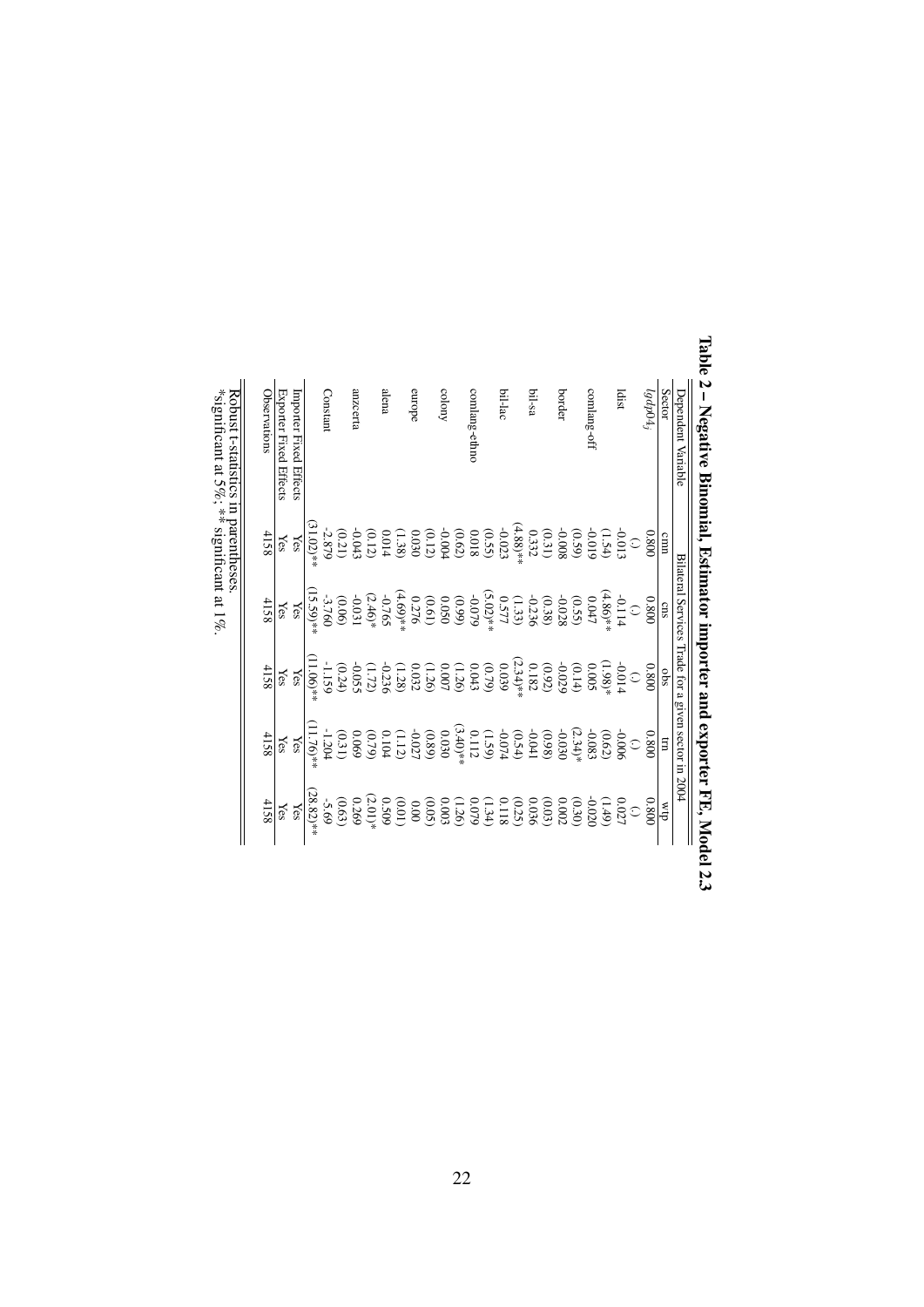#### <span id="page-22-0"></span>5.3. Regression results from estimations on actual data

We performed panel data estimations for the period 2002-2006, using OECD data, to check the sensitivity of computed AVEs to the presence of reconstructed data in GTAP. Table [3](#page-22-1) reports the results for Total services (200) and for three other subcategories for which the data are available: Transport (205), Communication (245) and Construction (249). The comparison with previous studies that employ panel data is not straightforward. Firstly samples vary across studies in terms of country, time and sectors covered. Secondly, to the best of our knowledge, there is only one study that estimates trade equations in services including time-varying importer and exporter fixed effects [\(Head et al.,](#page-30-19) [2007\)](#page-30-19).

| Dependent Variable |                   |                   | Bilateral Services Trade (2002-2006) |                   |
|--------------------|-------------------|-------------------|--------------------------------------|-------------------|
| Sector             | <b>ALL</b>        | Trn               | Cmn                                  | C <sub>ns</sub>   |
| $lgdp_{it}$        | 0.800             | 0.800             | 0.800                                | 0.800             |
|                    | $\left( .\right)$ | $\left( .\right)$ | $\left( .\right)$                    | $\left( .\right)$ |
| <b>Idist</b>       | $-0.99$           | $-0.97$           | $-1.17$                              | $-1.12$           |
|                    | $(0.02)$ ***      | $(0.02)$ ***      | $(0.04)$ ***                         | $(0.07)$ ***      |
| cmlng-off          | 0.48              | 0.254             | 0.15                                 | $-0.597$          |
|                    | $(0.04)$ ***      | $(0.05)$ ***      | (0.09)                               | $(0.18)$ ***      |
| border             | 0.43              | 0.25              | 0.18                                 | $-0.31$           |
|                    | $(0.06)$ ***      | $(0.07)$ ***      | (0.12)                               | $(0.18)$ *        |
| colony             | 1.16              | 0.74              | $-0.71$                              | 0.34              |
|                    | $(0.04)$ ***      | $(0.06)$ ***      | $(0.09)$ ***                         | $(0.17)*$         |
| alena              | $-0.29$           | $-0.56$           | $\Omega$                             | $\Omega$          |
|                    | (0.27)            | $(0.23)$ **       | (0)                                  | (0)               |
| europe             | 0.325             | 0.26              | $-0.14$                              | 0.14              |
|                    | $(0.04)$ ***      | $(0.06)$ ***      | (0.13)                               | (0.217)           |
| anzcerta           | 0.59              | 0.64              | 0.73                                 | $-0.477$          |
|                    | $(0.11)$ ***      | $(0.16)$ ***      | $(0.22)$ ***                         | (0.66)            |
| Constant           | 22.42             | 19.27             | 18.73                                | 17.48             |
|                    | $(0.23)$ ***      | $(0.27)$ ***      | $(1.05)$ ***                         | $(0.77)$ ***      |
| <b>Importer FE</b> | Yes               | Yes               | Yes                                  | Yes               |
| Exporter-Year FE   | Yes               | Yes               | Yes                                  | Yes               |
| Year FE            | Yes               | Yes               | Yes                                  | Yes               |
| Obs                | 16249             | 7984              | 3087                                 | 2363              |
| R-squared          | 0.82              | 0.73              | 0.79                                 | 0.72              |

<span id="page-22-1"></span>Table 3 – Panel estimation with FE (Model 3) using panel OECD data

Robust t-statistics in parentheses. \*significant at 10%;\*\*significant at 5%; \*\*\* significant at 1%.

Note: Correspondence of sectoral acronyms: trn: transport – cmn: communications – cns: constructions

The picture that emerges from Table [3](#page-22-1) is that the gravity equation in panel, even using the more sophisticated fixed effects specifications, is as effective for explaining services trade as trade in goods. We found strong distance effects as in Head et al. (2007) which contrasts with the results obtained from the fixed effects specifications on cross section data, namely Model 2.1, Model 2.2 and Model 2.3, where most of the controls related to gravity-like variables or regional agreements other than distance, are generally not significant. However, the distance variable might have a different 'meaning' in the services sector. In the case of services distance is also a proxy for omitted variables which are important determinants of trade in services (e.g. cultural and institutional variables).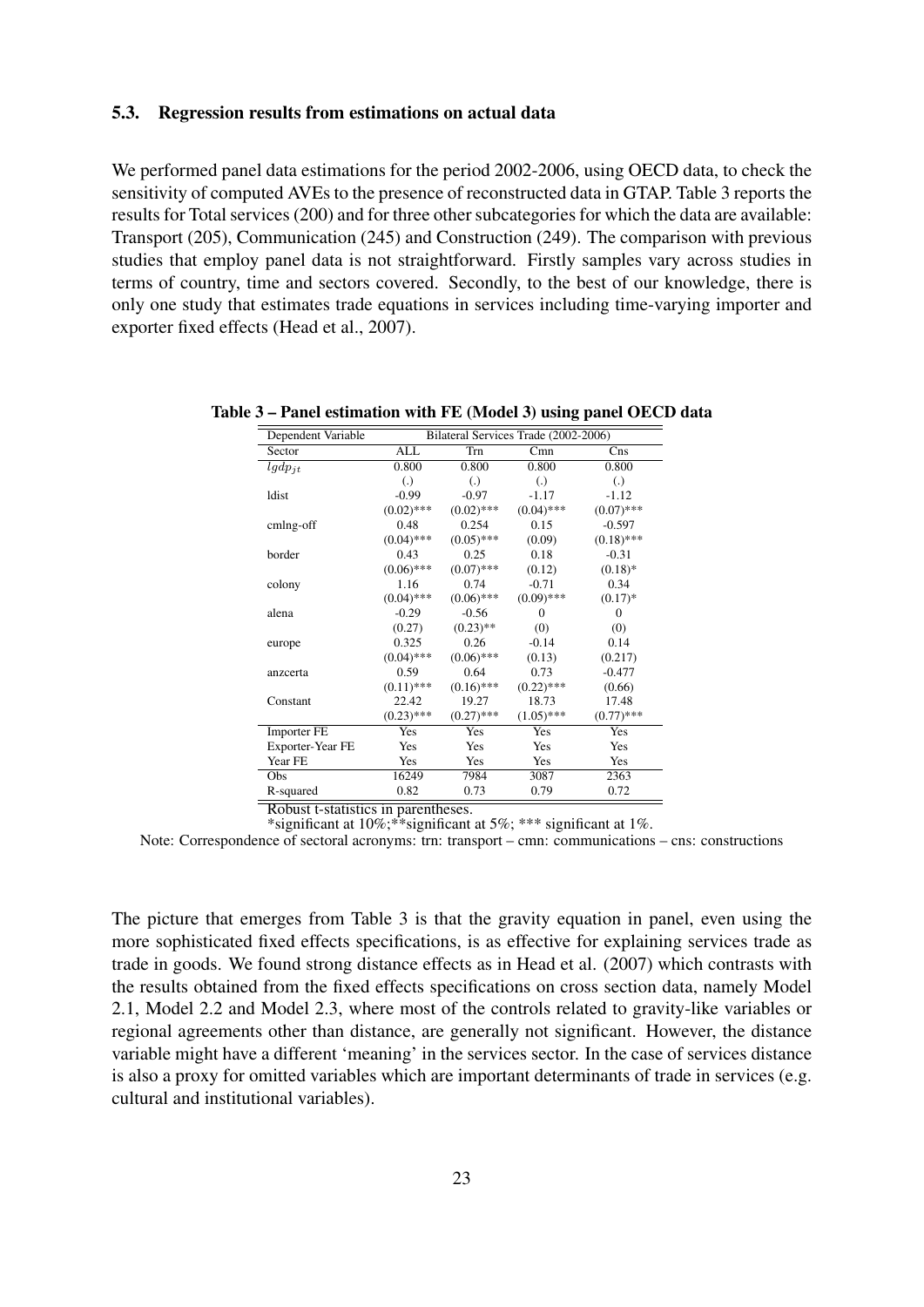#### <span id="page-23-0"></span>6. TARIFF EQUIVALENTS

The main objective of this paper is estimation of tariff equivalents. In this section we try to assess the reliability of the average protection obtained using the GTAP data with the fixed effect methodology, compared to the full set of estimations from the previous sections. The GTAP is the largest available source of data on trade in services, both in terms of sectors and countries. Appendix [8.2](#page-37-0) reports the AVEs by importing country for the nine services sectors using Model 2.3. In a later stage we examine whether alternative strategies lead to different results.

Before commenting on the results note that benchmark countries are either developed countries or emerging economies such as Hong Kong and Singapore, and (with some exceptions) are the same across different specifications (Table [4\)](#page-23-1).

| Sector | Model 1.1  | Model 1.2  | Model 1.3  | Model 2.1  | Model 2.2  | Model 2.3  |
|--------|------------|------------|------------|------------|------------|------------|
| cmn    | <b>HKG</b> | PHL        | PHL        | <b>HKG</b> | <b>HKG</b> | <b>HKG</b> |
| cns    | <b>HKG</b> | PHL        | KAZ        | <b>HKG</b> | <b>HKG</b> | <b>HKG</b> |
| ofi    | BEL        | <b>BEL</b> | <b>BEL</b> | BEL        | <b>BEL</b> | BEL        |
| obs    | <b>MYS</b> | <b>MYS</b> | <b>MYS</b> | <b>AUT</b> | AUT        | AUT        |
| trn    | ARG        | ARG        | ARG        | <b>SGP</b> | <b>SGP</b> | <b>SGP</b> |
| trd    | IRL        | <b>IRL</b> | <b>IRL</b> | <b>IRL</b> | <b>IRL</b> | <b>IRL</b> |
| osg    | <b>HKG</b> | HKG        | <b>HKG</b> | <b>HKG</b> | <b>HKG</b> | <b>HKG</b> |
| isr    |            |            |            | <b>MEX</b> | <b>MEX</b> | <b>MEX</b> |
| wtp    |            |            |            | <b>GRC</b> | <b>GRC</b> | <b>GRC</b> |

<span id="page-23-1"></span>Table 4 – Benchmark countries, cross section regressions using GTAP data

We turn next to the level of protection in the different categories of services, estimated on cross section regressions using the GTAP dataset for the year 2004. Figure [1](#page-24-0) allows comparison between the results estimated using the methodology proposed in [Park](#page-31-0) [\(2002\)](#page-31-0) (plotted on the vertical axis) and those estimated using fixed effects (horizontal axis), at sectoral level, for a common sample of countries and sectors. In both cases, we use the same 2004 GTAP database and show averages by sector over the whole sample. Note that [Park](#page-31-0) [\(2002\)](#page-31-0) imposes a constraint on importing countries to obtain tariff equivalents, assuming that total residuals are zero. The issue here is that, to obtain the average protection for a given importer, we need to sum all the countries exporting to that market, which will be different for each importer. Imposing such a constraint on the residuals means eliminating the export composition effect, which is questionable. In Figure [1,](#page-24-0) we rely on the fixed effects strategy, which controls for the export composition effect.

First, we notice that tariff equivalents based on Model 2.3 are generally *higher*, except for Other services (osg), where figures are comparable. This illustrates that misspecification of the model can cause systematic bias, and underestimate actual trade barriers. Two similarities are evident: the most liberalized sector remains Transport (trn) with an average protection of 26%, and the most protected is Construction (cns), with an average tariff of 75%. The high barriers for Construction is to be expected since, as Park underlines, in general foreign firms "are not permitted to bid for procurement contracts".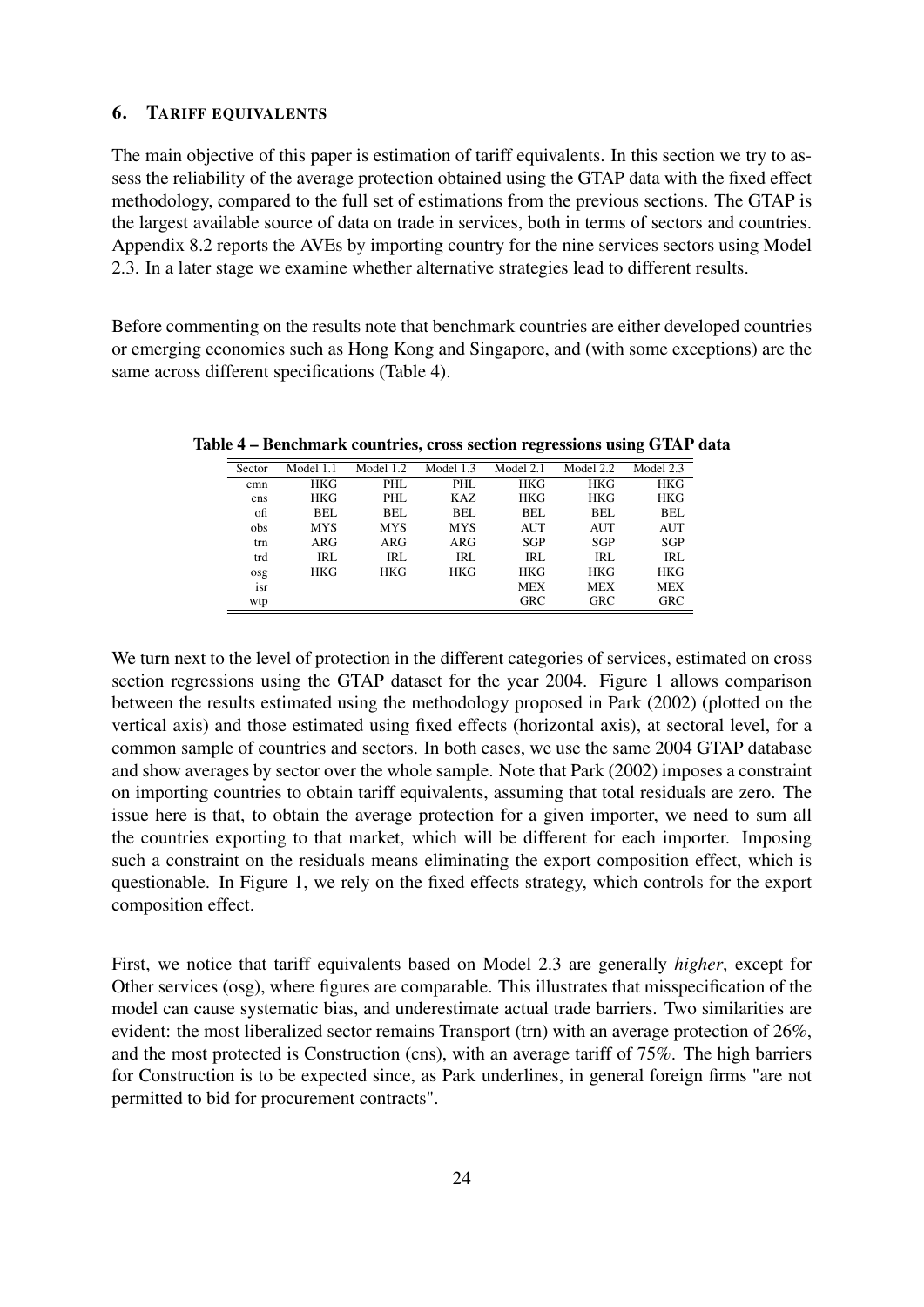<span id="page-24-0"></span>

Figure 1 – AVEs as estimated using GTAP data (percent).

Figure [2](#page-25-0) plots the normalized sector values of protection, by country and for each of the seven GTAP sectors.<sup>[28](#page-24-1)</sup> The difference between the two methodologies is evident in all three sectors of Construction (cns), Other business services (obs) and Trade (trd), and is particularly important for developing countries.

The horizontal axis in Figure [3](#page-27-0) plots the tariff equivalents computed using the GTAP database without controlling for zeros and the vertical axis plots tariff equivalents controlling for zeros with a negative binomial estimation. With some exceptions (Business services), our method is shown to be not sensitive to this issue.

The comparison of tariff equivalents obtained using OECD data points to some sources of difference. Because we use the model predictions to derive tariff equivalents, we need to isolate the differences stemming from the data (actual or reconstructed data) and from the methodology (cross section versus panel data).

To disentangle these two effects, we first compare the results obtained with the GTAP dataset with those obtained using panel OECD data (see Figure ??) and then, for the same data source (OECD), compare the results obtained from cross section versus panel estimations (see Figure ??).

<span id="page-24-1"></span><sup>28.</sup> We do not include wtp and isr sectors, as they are not covered in Park's paper. In order to compare the two methodologies across sector and countries, we standardized the distribution of the estimated protections, i.e. we subtracted the population mean from each country's tariff equivalent and divided the difference by the standard deviation.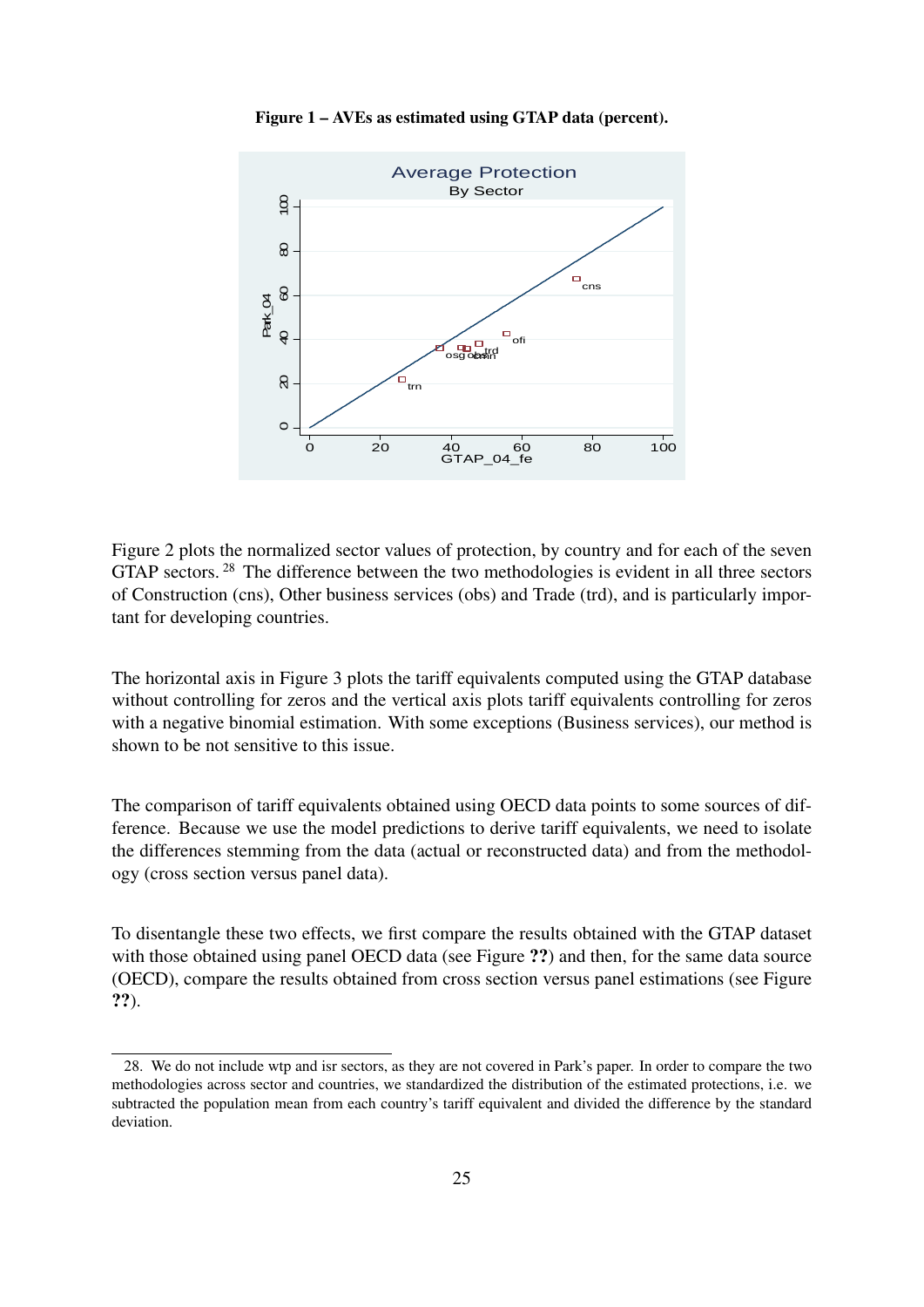<span id="page-25-0"></span>

Figure 2 – AVEs as estimated using GTAP data. By sector and countries.

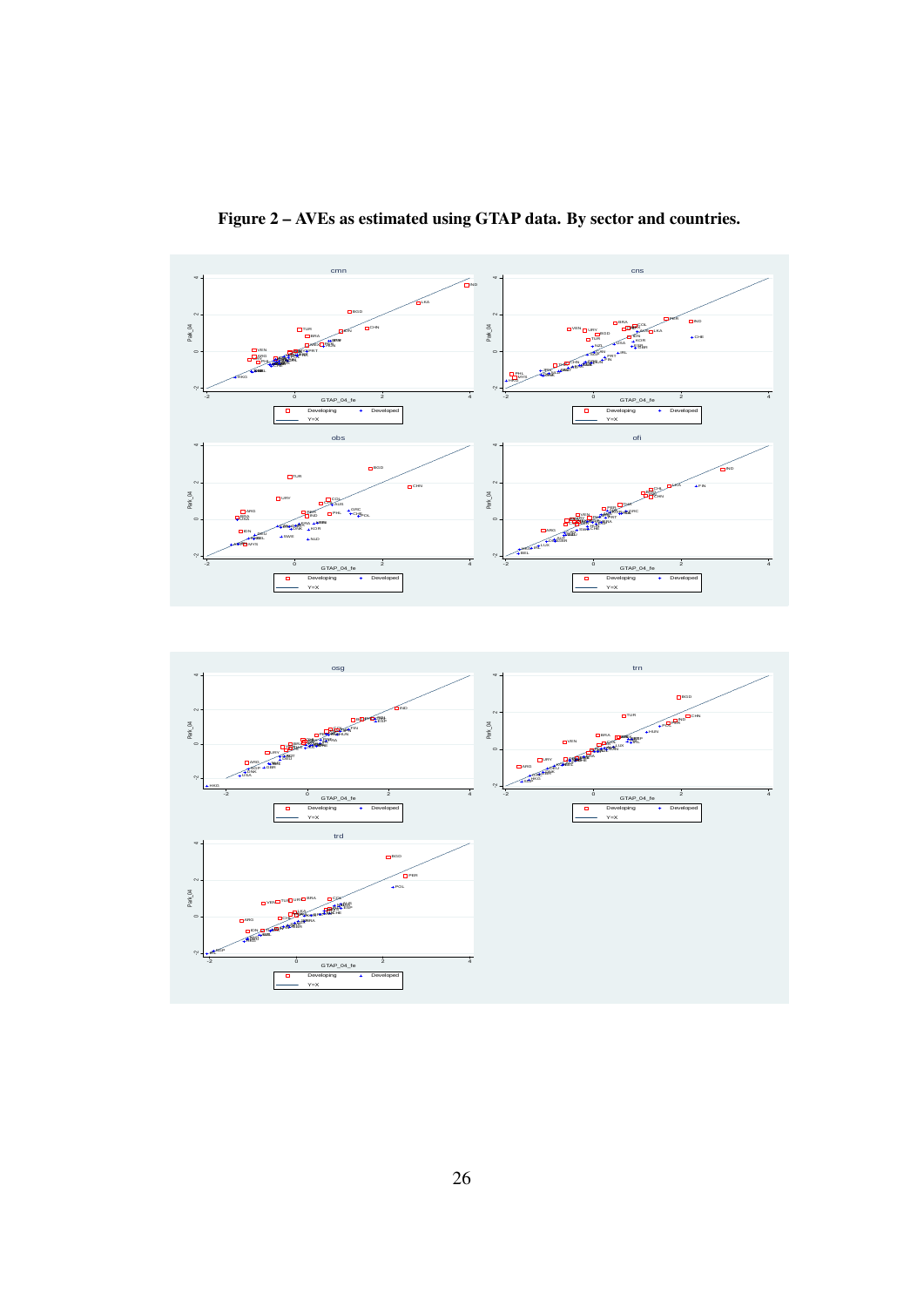Although the comparison includes only two sectors, communication (cmm) and transport (trn),  $^{29}$  $^{29}$  $^{29}$ Figure ?? shows that the discrepancies due to the methodology used are minimal. At the same time, the tariff barriers estimated on panel estimations using OECD data are different from those obtained in cross section using GTAP data (see Figure ??). This confirms that the main issue is reconstructed data, which relates mostly to emerging economies.

<span id="page-26-0"></span><sup>29.</sup> We do not include Construction (cns) because when using OECD data for many countries the importer fixed effect coefficient was not significant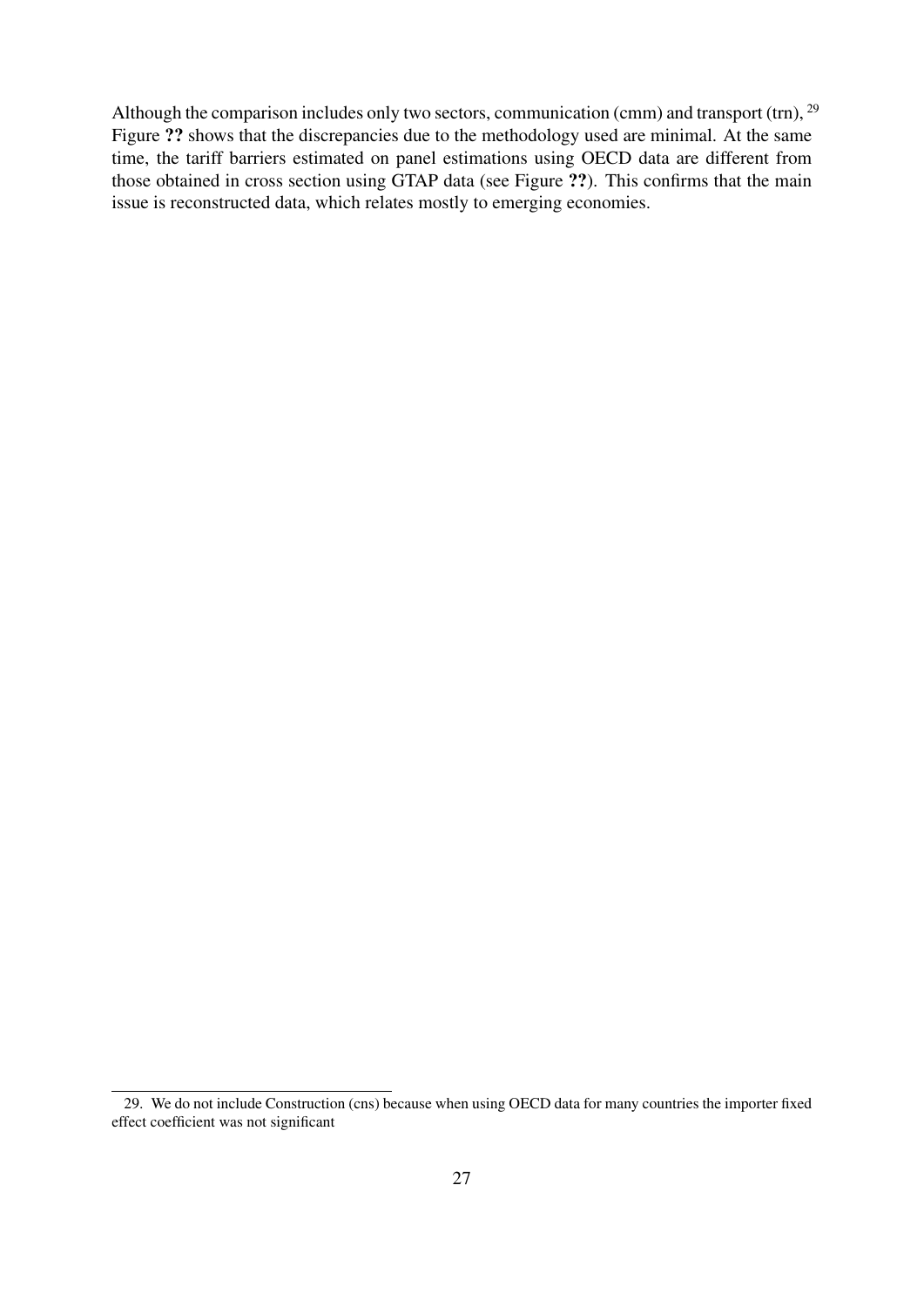<span id="page-27-0"></span>

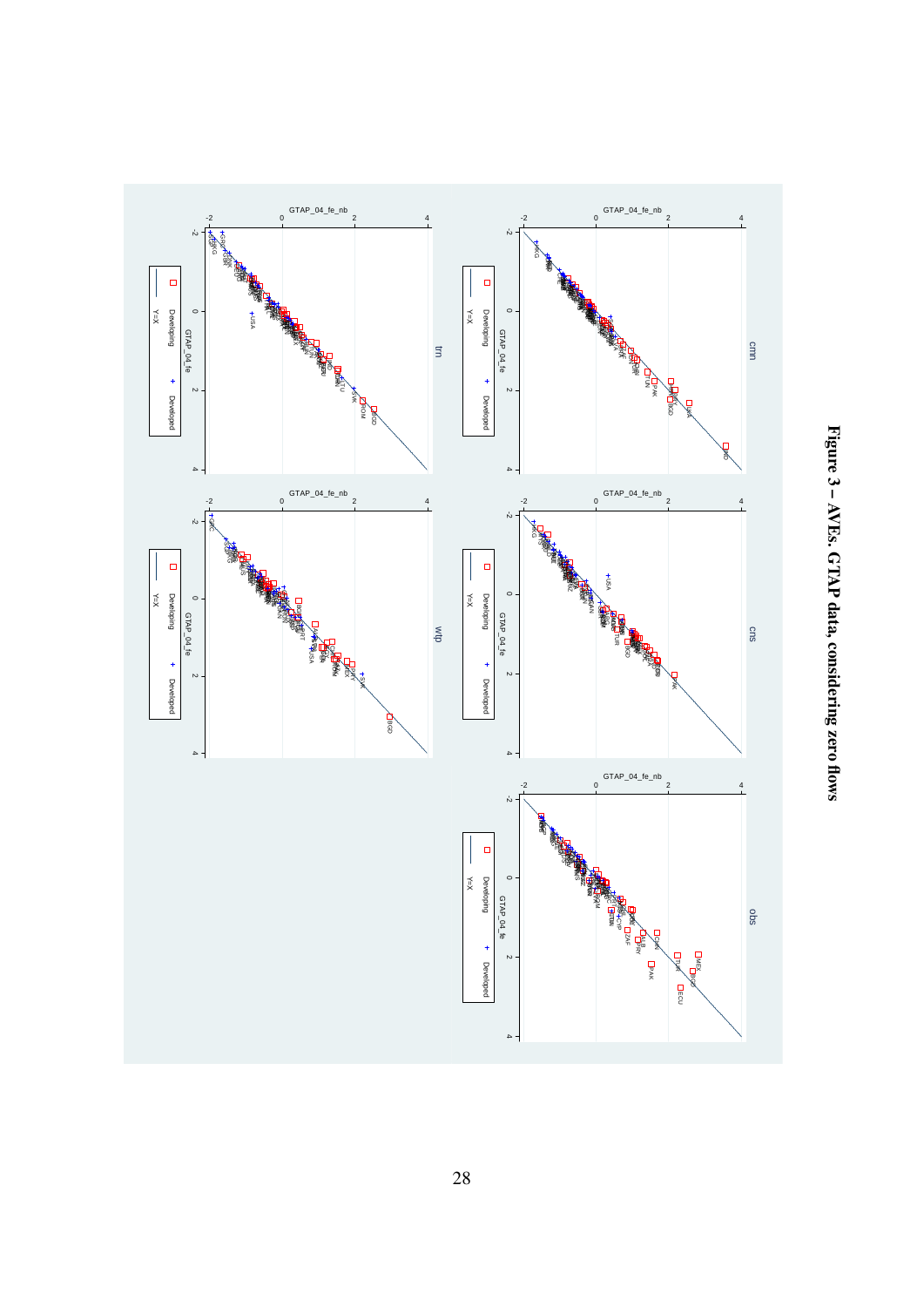

Figure 4 – AVEs. GTAP data versus OECD panel data

Figure 5 – AVEs. OECD data, panel versus cross section

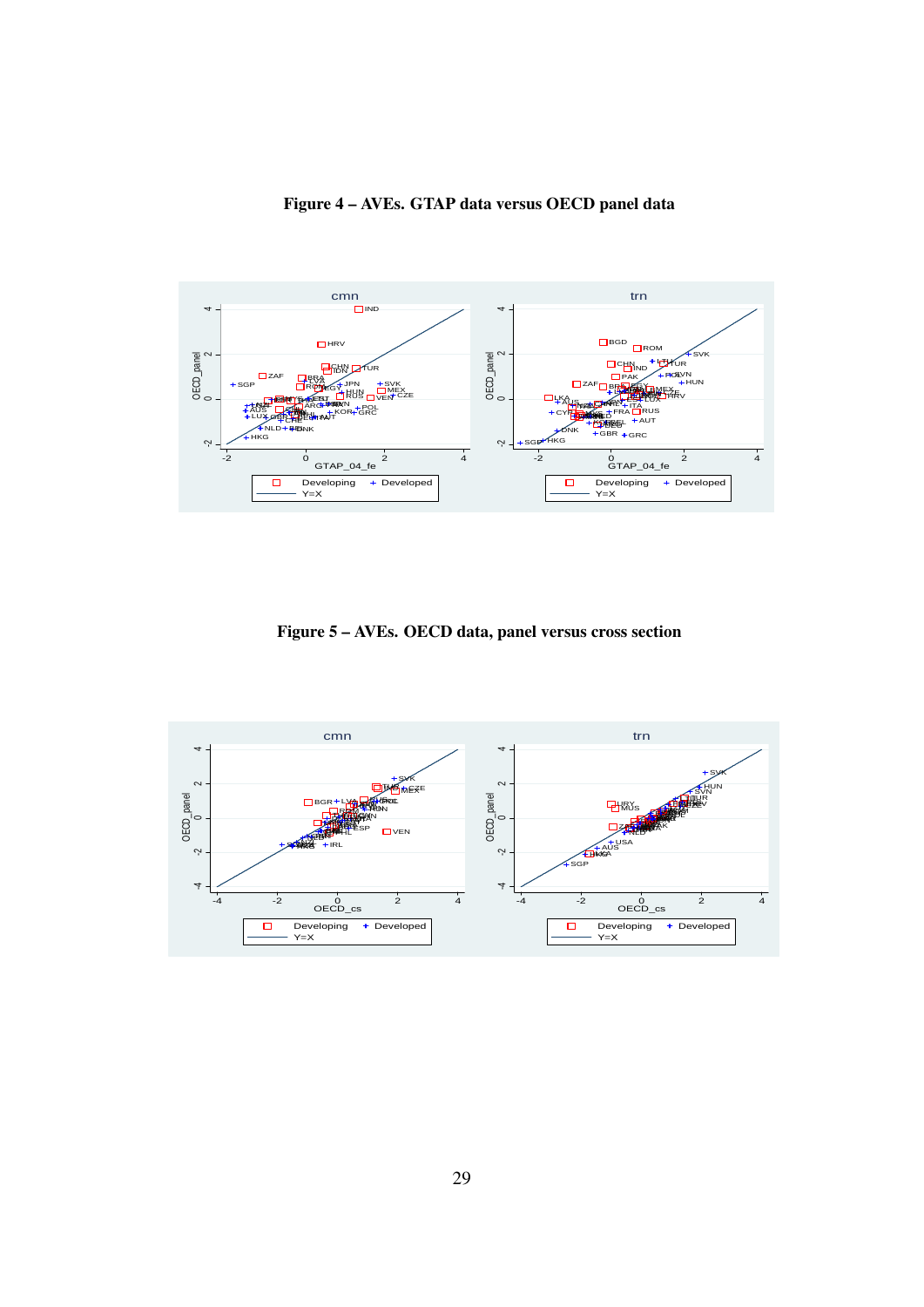#### <span id="page-29-0"></span>7. CONCLUSION

This research aimed at i) providing tariff equivalents for trade barriers in services based on quantity based methods and ii) assessing the limitations of a method based on gravity and reconstructed data.

We improve on the model proposed in [Park](#page-31-0) [\(2002\)](#page-31-0) and use a more recent version of the GTAP dataset of trade in services. We obtained tariff equivalents for nine services sectors and 65 countries. Some similarities and differences in the level of protection between countries are worth underlining. The least protected countries are the developed economies. The most liberalized sector is Transport with an average protection of 26%, and the highest barriers are for Construction, with an average tariff of 75%.

The second contribution of this paper is to highlight that the misspecification of the gravity model used can cause systematic bias and underestimate actual trade barriers. In fact compared to Park's estimates, our tariff equivalents are generally higher, except for Transport and Business services where figures are comparable. Relying on OECD panel data for the period 2002-2006, the results obtained are different from those obtained using cross section data from the GTAP dataset. We showed that those differences are due to the data (reconstructed versus actual), not the methodology (cross section versus panel). This should be taken as warning that using partially ''reconstructed data' to estimate tariff equivalents can produce biased results. However, the *hierarchy of countries* within sectors in terms of protection obtained with the reconstructed data-set is fairly reliable and most divergences related to developing economies. We are therefore quite confident about the accuracy of the tariff equivalents of protection for services trade proposed here.

It would be useful to compare these results with results from alternative methods for estimating the barriers to trade, especially price impact approaches. An example of this approach can be found in a companion paper [Fontagné and Mitaritonna](#page-30-6) [\(2009\)](#page-30-6) and is applied to developing economies. It highlights that these alternative methods are highly data demanding, which limits their use.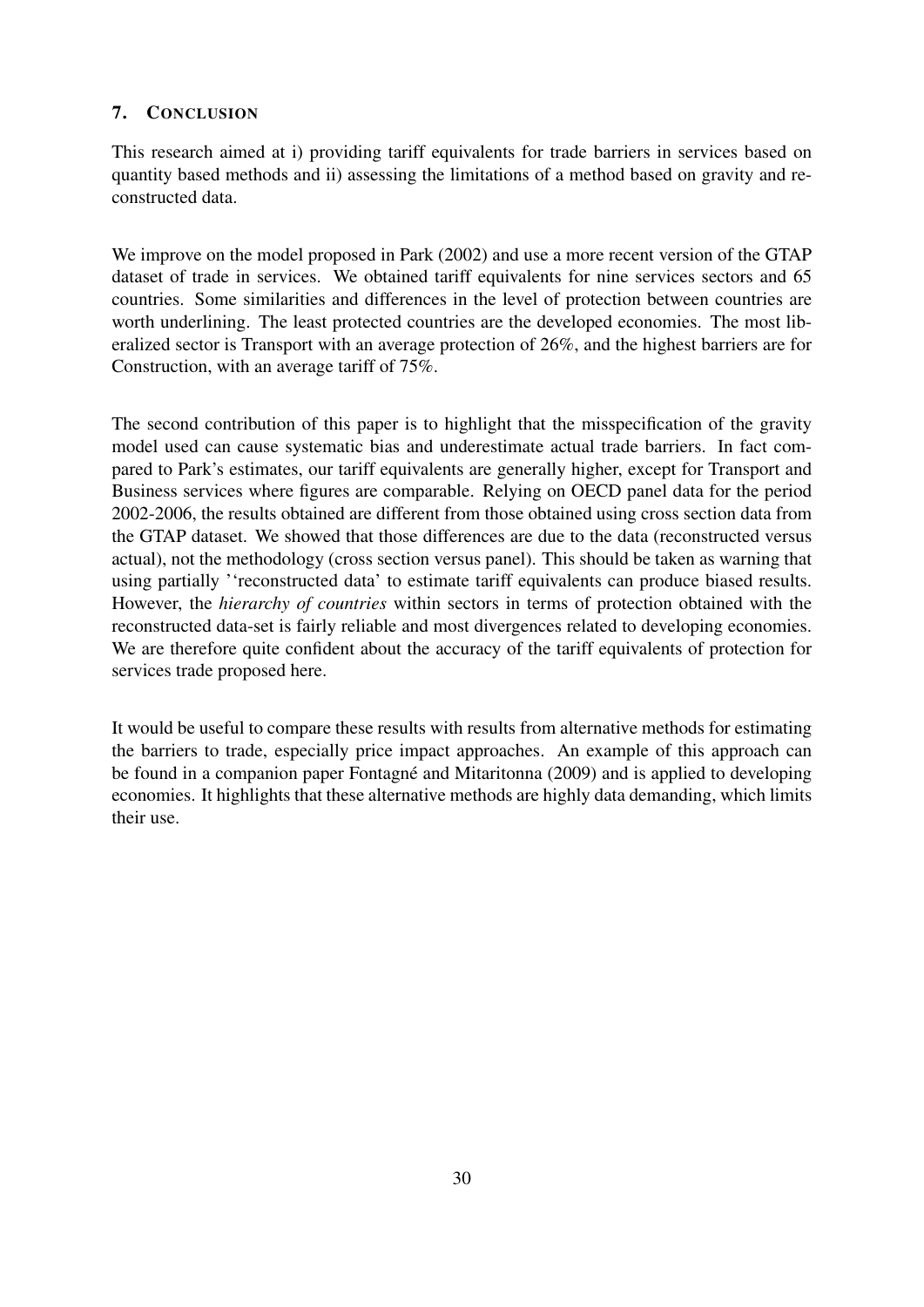#### **REFERENCES**

- <span id="page-30-12"></span><span id="page-30-0"></span>Anderson, J. E. (1979). A theoretical foundation for the gravity equation. *American Economic Review*, 69(1):106–16.
- <span id="page-30-10"></span>Anderson, J. E. and van Wincoop, E. (2003). Gravity with Gravitas: A Solution to the Border Puzzle. *American Economic Review*, 93(1):170–192.
- <span id="page-30-18"></span>Baldwin, R. and Taglioni, D. (2006). Gravity for dumies and Dummies for Gravity. Working Paper 12516, NBER.
- <span id="page-30-14"></span>Bergstrand, J. H. (1990). The heckscher-ohlin-samuelson model, the linder hypothesis and the determinants of bilateral intra-industry trade. *Economic Journal*, 100(403):1216–29.
- <span id="page-30-7"></span>Borchert, I., Gootiz, B., and Mattoo, A. (2011). Restriction on services trade and fdi in developing countries. Technical report, World Bank.
- <span id="page-30-8"></span>Chen, Z. and Schembri, L. (2002). Measuring the Barriers to Trade in Services: Literature and Methodologies. Trade policy research, Minister of Public Works and Government Services Canada.
- <span id="page-30-15"></span>Deardorff, A. V. (1998). Determinants of Bilateral Trade: Does Gravity Work in a Neoclassical World? In *The Regionalization of the World Economy*. J.A. Frankel.
- <span id="page-30-3"></span>Decreux, Y. and Fontagné, L. (2011). Economic Impact of Potential Outcome of the DDA. Working Papers 2011-23, CEPII research center.
- <span id="page-30-4"></span>Dee, P. (2005). A compendium of barriers to trade in services. Technical report, Australian National University. Australian National University.
- <span id="page-30-5"></span>Dihel, N. and Shepherd, B. (2007). Modal Estimates of Services Barriers. OECD Trade Policy Working Papers 51, OECD Trade Directorate.
- <span id="page-30-16"></span>Feenstra, R. (2002). Border Effects and the Gravity Equation: Consistent Methods for Estimation. *Scottish Journal of Political Economy*, 49(5):491–506.
- <span id="page-30-17"></span>Feenstra, R. (2004). *Advanced International Trade: Theory and Evidence*. Princeton University Press.
- <span id="page-30-6"></span>Fontagné, L. and Mitaritonna, C. (2009). Assessing Barriers to Trade in the Distribution and Telecom Sectors in Emerging Countries. Technical report, CEPII research center.
- <span id="page-30-11"></span>Francois, J. (1993). Explaining the Pattern of Trade in Producer Services. *International Economic Journal*, 7(3):23–31.
- <span id="page-30-1"></span>Francois, J., Pindyuk, O., and Woerz, J. (2009). Trends in International Trade and FDI in Services: a global dataset of services trade. Technical Report Discussion paper 2009-08-02, Institute for International and Development Economics.
- <span id="page-30-2"></span>Francois, J., van Meijl, H., and van Tongeren, F. (2005). Trade liberalization in the Doha Development Round. *Economic Policy*, 20(42):349–391.
- <span id="page-30-9"></span>Gootiiz, B. and Mattoo, A. (2009). Services in Doha. What's on the table? *World bank Policy Research Paper*, 4903.
- <span id="page-30-19"></span>Head, K., Mayer, T., and Ries, J. (2007). How Remote is the Offshoring Threat? Working Paper 18, CEPII.
- <span id="page-30-13"></span>Helpman, E. and Krugman, P. (1985). *Market Structure and Foreign Trade*. Cambridge University Press.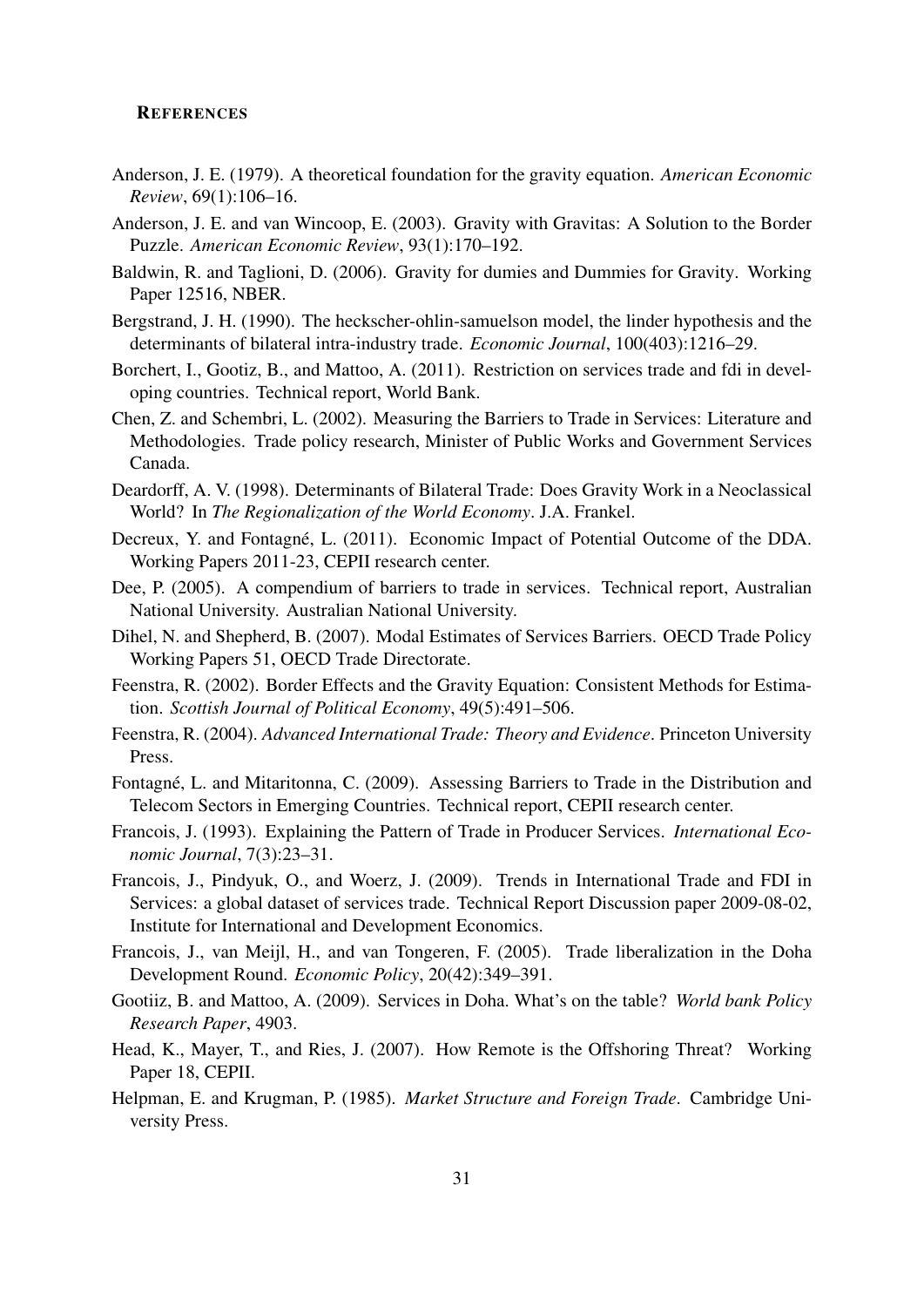- <span id="page-31-9"></span>Helpman, E., Melitz, M., and Rubinstein, Y. (2007). Estimating Trade Flows: Trading Partners and Trading Volumes. NBER Working Papers 12927, National Bureau of Economic Research, Inc.
- <span id="page-31-3"></span>Hoekman, B. (1996). Assessing the General Agreement on Trade in Services. In *The Uruguay Round and the Developing Countries*. Cambridge University Press.
- <span id="page-31-8"></span>Kimura, F. and Lee, H.-H. (2006). The Gravity Equation in International Trade in Services. *Review of World Economics*, 142(1):92–121.
- <span id="page-31-6"></span>Kox, H. L. and Nordas, H. K. (2007). Services trade and domestic regulation. MPRA Paper 2116, University Library of Munich, Germany.
- <span id="page-31-5"></span>Mattoo, A., Rathindran, R., and Subramanian, A. (2001). Measuring services trade liberalization and its impact on economic growth: an illustration. Policy Research Working Paper Series 2655, The World Bank.
- <span id="page-31-10"></span>Melitz, M. J. and Ottaviano, G. I. P. (2008). Market size, trade, and productivity. *Review of Economic Studies*, 75(1):295–316.
- <span id="page-31-7"></span>Mirza, D. and Nicoletti, G. (2004). What's so Special about Trade in Services? Research Paper 2004/02, Leverhulme Centre for Research on Globalisation and Economic Policy.
- <span id="page-31-0"></span>Park, S.-C. (2002). Measuring Tariff Equivalents in Cross-Border Trade in Services. Trade Working Papers 353, East Asian Bureau of Economic Research.
- <span id="page-31-4"></span>Stern, R. M. (2000). Quantifying Barriers to Trade in Services. Working Papers 470, Research Seminar in International Economics, University of Michigan.
- <span id="page-31-11"></span>van Leeuwen, N. and Lejour, A. (2008). The quality of bilateral services trade data. Cpb memoranda, CPB Netherlands Bureau for Economic Policy Analysis.
- <span id="page-31-2"></span>Walsh, K. (2006). Trade in Services: Does Gravity Hold? A Gravity Model Approach to Estimating Barriers to Services Trade. The Institute for International Integration Studies Discussion Paper Series 183, IIIS.
- <span id="page-31-1"></span>World-Trade-Organization (2010). *World Trade Report*.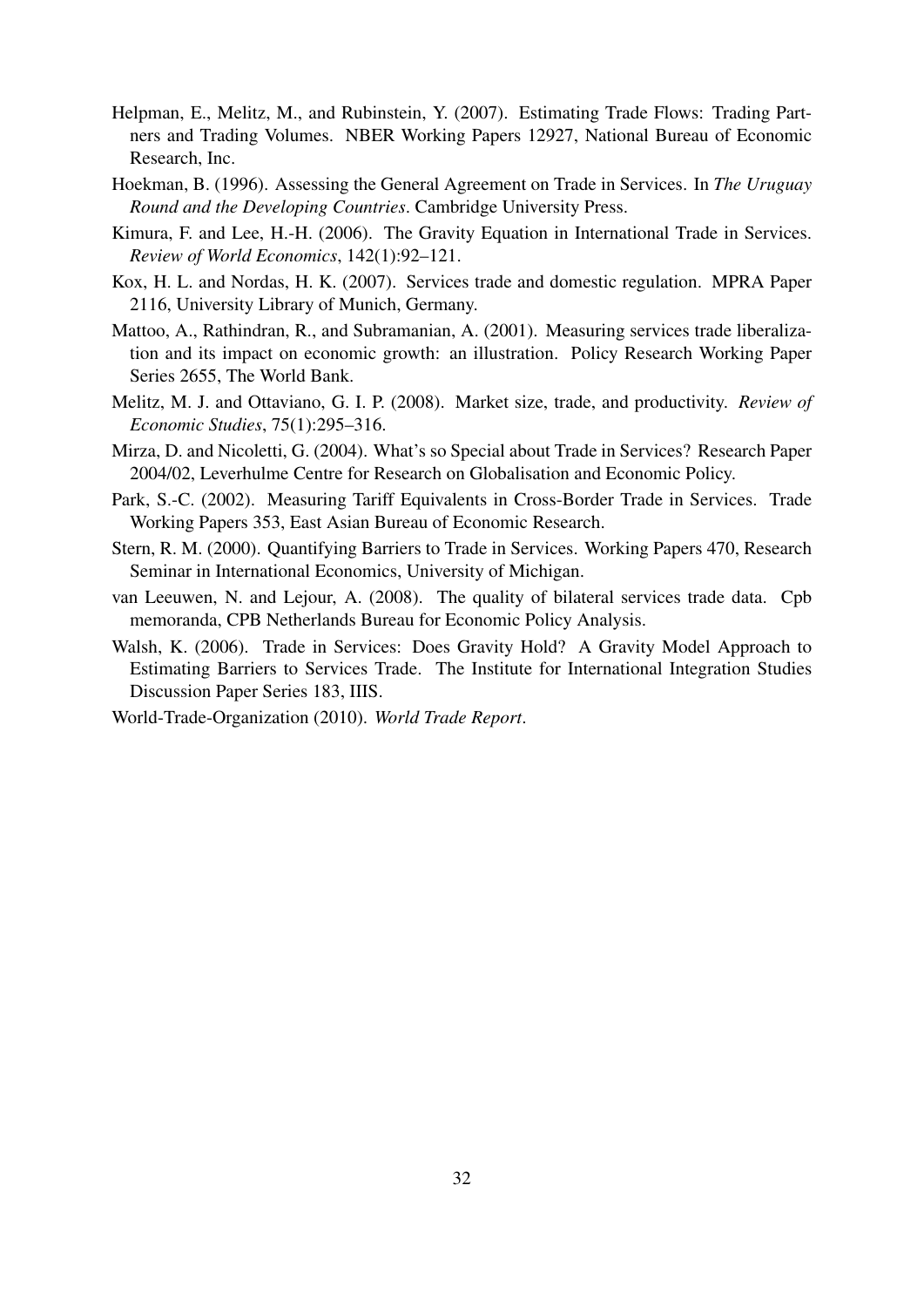### <span id="page-32-0"></span>8. APPENDIX

## <span id="page-32-2"></span><span id="page-32-1"></span>8.1. Cross section estimations using GTAP data

| Dependent Variable  |              |              | Bilateral Services Trade for a given sector in 2004 |              |              |              |              |
|---------------------|--------------|--------------|-----------------------------------------------------|--------------|--------------|--------------|--------------|
| Sector              | cmn          | cns          | ofi                                                 | obs          | trn          | trd          | osg          |
| $lgdp04_i$          | 0.669        | 0.854        | 0.917                                               | 0.896        | 0.728        | 0.790        | 0.742        |
|                     | $(53.39)$ ** | $(45.06)$ ** | $(55.40)$ **                                        | $(67.34)$ ** | $(72.04)$ ** | $(55.66)$ ** | $(58.81)$ ** |
| $lgdp04_i$          | 0.774        | 0.779        | 0.813                                               | 0.709        | 0.787        | 0.813        | 0.824        |
|                     | $(42.24)$ ** | $(32.35)$ ** | $(39.85)$ **                                        | $(39.58)$ ** | $(62.14)$ ** | $(46.36)$ ** | $(55.61)$ ** |
| ldist               | $-0.206$     | $-0.842$     | $-0.443$                                            | $-0.389$     | $-0.050$     | $-0.159$     | $-0.148$     |
|                     | $(8.84)$ **  | $(24.43)$ ** | $(13.45)$ **                                        | $(15.24)$ ** | $(2.82)$ **  | $(6.29)$ **  | $(7.22)$ **  |
| comlang-off         | 0.245        | $-0.584$     | 0.709                                               | 0.157        | 0.325        | 0.455        | 0.317        |
|                     | $(2.55)*$    | $(5.10)$ **  | $(5.70)$ **                                         | (1.48)       | $(5.42)$ **  | $(4.30)$ **  | $(3.87)$ **  |
| border              | $-0.361$     | $-0.605$     | $-0.679$                                            | $-0.410$     | $-0.294$     | $-0.286$     | $-0.293$     |
|                     | $(2.52)^{*}$ | $(3.21)$ **  | $(4.01)$ **                                         | $(2.81)$ **  | $(2.85)$ **  | $(1.96)^*$   | $(2.75)$ **  |
| bil-sa              | $-1.290$     | $-0.403$     | $-1.051$                                            | 1.078        | 0.167        | 0.839        | $-0.539$     |
|                     | $(4.14)$ **  | (1.01)       | $(4.86)$ **                                         | $(4.04)$ **  | (0.94)       | $(3.00)$ **  | $(2.73)$ **  |
| bil-lac             | 0.239        | $-1.483$     | $-1.327$                                            | $-1.671$     | $-0.332$     | $-0.829$     | $-0.417$     |
|                     | (1.85)       | $(9.02)$ **  | $(6.58)$ **                                         | $(8.96)$ **  | $(3.12)$ **  | $(5.35)$ **  | $(3.80)$ **  |
| $lppi04_i$          | $-1.771$     | $-1.951$     | $-1.456$                                            | $-1.686$     | $-0.912$     | $-2.138$     | $-0.743$     |
|                     | $(20.67)$ ** | $(13.59)$ ** | $(13.83)$ **                                        | $(19.00)$ ** | $(11.40)$ ** | $(17.35)$ ** | $(10.10)$ ** |
| $lppi04_i$          | $-1.061$     | $-1.431$     | $-0.284$                                            | $-1.548$     | $-0.567$     | $-0.929$     | $-0.122$     |
|                     | $(13.92)$ ** | $(15.53)$ ** | $(2.85)$ **                                         | $(17.89)$ ** | $(9.14)$ **  | $(11.13)$ ** | (1.86)       |
| Constant            | $-7.955$     | $-6.550$     | $-19.276$                                           | $-6.875$     | $-15.455$    | $-10.335$    | $-20.718$    |
|                     | $(9.12)$ **  | $(5.12)$ **  | $(17.74)$ **                                        | $(7.24)$ **  | $(21.44)$ ** | $(9.94)$ **  | $(26.89)$ ** |
| <b>Observations</b> | 2750         | 2750         | 2750                                                | 2750         | 2750         | 2750         | 2750         |
| R-squared           | 0.69         | 0.65         | 0.69                                                | 0.74         | 0.80         | 0.74         | 0.75         |

Table 5 – Estimator OLS, Model 1.1

Robust t-statistics in parentheses.

\*significant at 5%;  $**$  significant at 1%.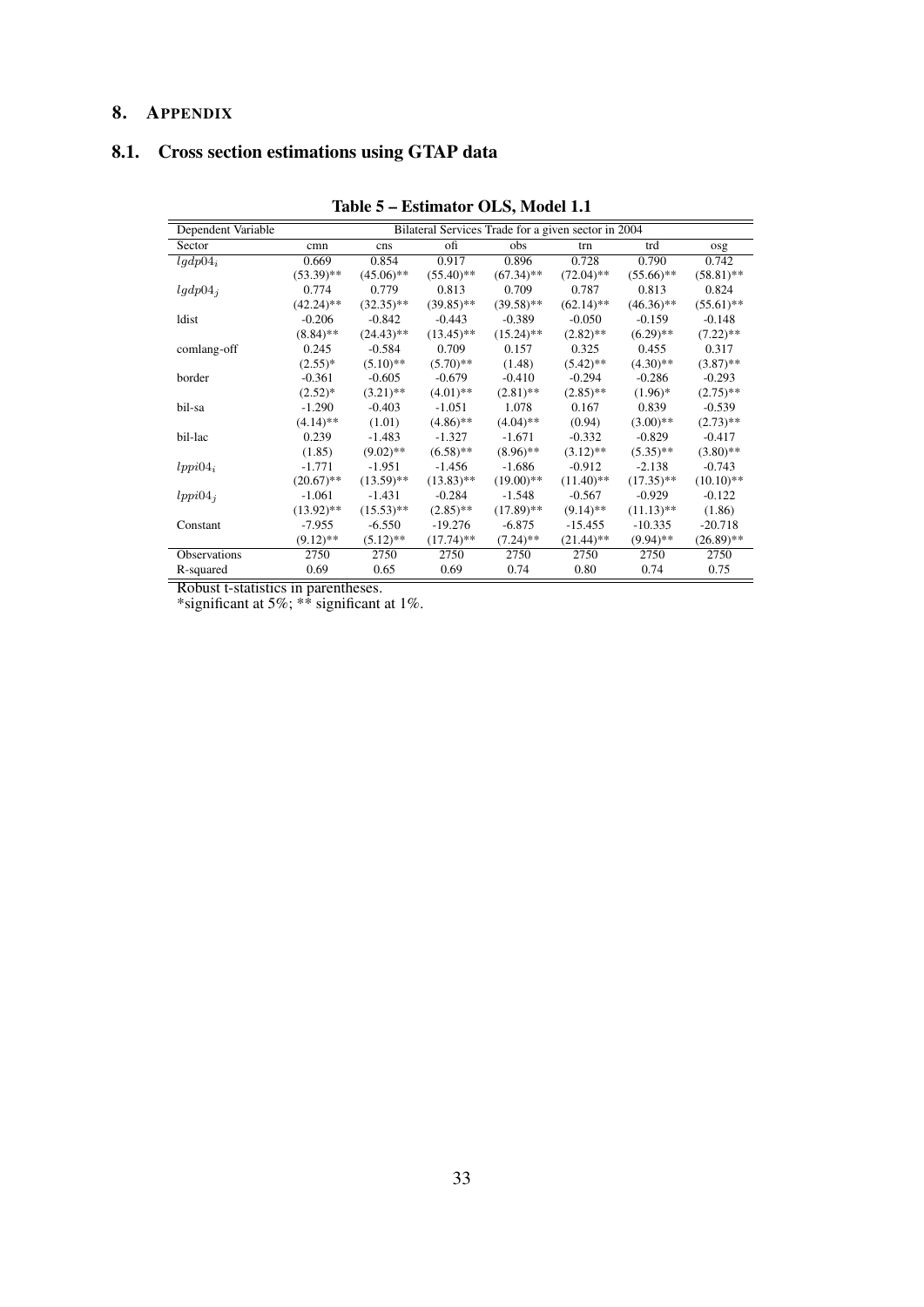| Dependent Variable  |              |              |              |              | Bilateral Services Trade for a given sector in 2004 |              |              |
|---------------------|--------------|--------------|--------------|--------------|-----------------------------------------------------|--------------|--------------|
| Sector              | cmn          | cns          | ofi          | obs          | trn                                                 | trd          | osg          |
| $lqdp04_i$          | 0.938        | 1.108        | 1.354        | 1.217        | 0.915                                               | 1.057        | 0.888        |
|                     | $(50.16)$ ** | $(35.75)$ ** | $(65.94)$ ** | $(61.40)$ ** | $(67.00)$ **                                        | $(50.94)$ ** | $(51.43)$ ** |
| $lpib04_i$          | 1.179        | 0.922        | 1.194        | 0.888        | 0.981                                               | 0.954        | 0.992        |
|                     | $(51.86)$ ** | $(26.90)$ ** | $(53.72)$ ** | $(38.26)$ ** | $(61.10)$ **                                        | $(39.17)$ ** | $(51.56)$ ** |
| ldist               | 0.059        | $-0.690$     | $-0.227$     | $-0.208$     | 0.016                                               | $-0.057$     | $-0.063$     |
|                     | $(2.04)*$    | $(14.13)$ ** | $(6.88)$ **  | $(6.77)$ **  | (0.69)                                              | (1.67)       | $(2.25)*$    |
| comlang-off         | $-0.370$     | $-0.111$     | 0.328        | $-0.445$     | $-0.231$                                            | 0.123        | $-0.495$     |
|                     | $(2.86)$ **  | (0.54)       | $(2.18)*$    | $(2.79)$ **  | $(2.26)$ *                                          | (0.83)       | $(3.19)$ **  |
| border              | 0.065        | $-0.295$     | $-0.221$     | $-0.083$     | $-0.116$                                            | $-0.045$     | $-0.152$     |
|                     | (0.63)       | (1.73)       | (1.63)       | (0.70)       | (1.36)                                              | (0.32)       | (1.53)       |
| bil-sa              | 0.130        | 0.399        | 0.472        | 2.077        | 0.851                                               | 1.573        | 0.084        |
|                     | (0.48)       | (1.03)       | $(3.44)$ **  | $(9.35)$ **  | $(7.11)$ **                                         | $(6.40)$ **  | (0.54)       |
| bil-lac             | 0.633        | $-1.246$     | $-0.963$     | $-1.466$     | $-0.152$                                            | $-0.695$     | $-0.259$     |
|                     | $(5.36)$ **  | $(7.71)$ **  | $(5.42)$ **  | $(8.39)$ **  | (1.65)                                              | $(4.72)$ **  | $(2.44)$ *   |
| $lppi04_i$          | $-1.094$     | $-1.283$     | $-0.377$     | $-0.832$     | $-0.482$                                            | $-1.455$     | $-0.387$     |
|                     | $(12.15)$ ** | $(8.45)$ **  | $(3.58)$ **  | $(8.74)$ **  | $(6.66)$ **                                         | $(12.36)$ ** | $(5.27)$ **  |
| $lppi04_i$          | $-0.129$     | $-1.143$     | 0.525        | $-1.160$     | $-0.163$                                            | $-0.647$     | 0.253        |
|                     | (1.80)       | $(11.22)$ ** | $(5.94)$ **  | $(13.60)$ ** | $(2.54)$ *                                          | $(7.76)$ **  | $(3.67)$ **  |
| comlang-ethno       | 0.486        | $-0.614$     | 0.234        | 0.590        | 0.463                                               | 0.308        | 0.777        |
|                     | $(4.08)$ **  | $(3.06)$ **  | (1.76)       | $(3.83)$ **  | $(4.95)$ **                                         | $(2.38)*$    | $(5.52)$ **  |
| colony              | 0.072        | 0.108        | $-0.168$     | $-0.001$     | 0.136                                               | $-0.146$     | 0.170        |
|                     | (0.67)       | (0.64)       | (1.06)       | (0.01)       | (1.43)                                              | (1.08)       | (1.35)       |
| $lpop_i$            | $-0.401$     | $-0.358$     | $-0.635$     | $-0.469$     | $-0.277$                                            | $-0.387$     | $-0.223$     |
|                     | $(17.09)$ ** | $(10.80)$ ** | $(27.42)$ ** | $(20.35)$ ** | $(18.90)$ **                                        | $(16.42)$ ** | $(13.19)$ ** |
| $lpop_i$            | $-0.514$     | $-0.164$     | $-0.475$     | $-0.225$     | $-0.250$                                            | $-0.173$     | $-0.224$     |
|                     | $(26.25)$ ** | $(5.30)$ **  | $(24.33)$ ** | $(10.28)$ ** | $(17.26)$ **                                        | $(7.94)$ **  | $(13.23)$ ** |
| europe              | 0.138        | 0.112        | $-0.229$     | 0.116        | $-0.272$                                            | $-0.102$     | $-0.090$     |
|                     | $(1.99)*$    | (0.86)       | $(2.27)*$    | (1.55)       | $(4.04)$ **                                         | (1.18)       | (1.16)       |
| alena               | 0.383        | $-1.827$     | $-0.045$     | $-1.764$     | $-0.056$                                            | $-1.076$     | 0.197        |
|                     | $(2.65)$ **  | $(5.01)$ **  | (0.11)       | $(3.74)$ **  | (0.49)                                              | $(4.95)$ **  | (0.52)       |
| anzcerta            | $-0.567$     | $-2.526$     | $-2.165$     | $-2.314$     | $-0.840$                                            | $-1.253$     | $-0.677$     |
|                     | $(4.44)$ **  | $(8.45)$ **  | $(16.29)$ ** | $(18.01)$ ** | $(6.99)$ **                                         | $(9.69)$ **  | $(3.95)$ **  |
| Constant            | $-20.122$    | $-13.961$    | $-32.717$    | $-15.731$    | $-21.014$                                           | $-16.986$    | $-25.613$    |
|                     | $(21.99)$ ** | $(9.67)$ **  | $(32.30)$ ** | $(15.78)$ ** | $(28.80)$ **                                        | $(15.95)$ ** | $(31.17)$ ** |
| <b>Observations</b> | 2750         | 2750         | 2750         | 2750         | 2750                                                | 2750         | 2750         |
| R-squared           | 0.79         | 0.68         | 0.79         | $0.78\,$     | 0.84                                                | 0.77         | 0.78         |

Table 6 – Estimator OLS, Model 1.2

Robust t-statistics in parentheses.

\*significant at 5%;  $**$  significant at 1%.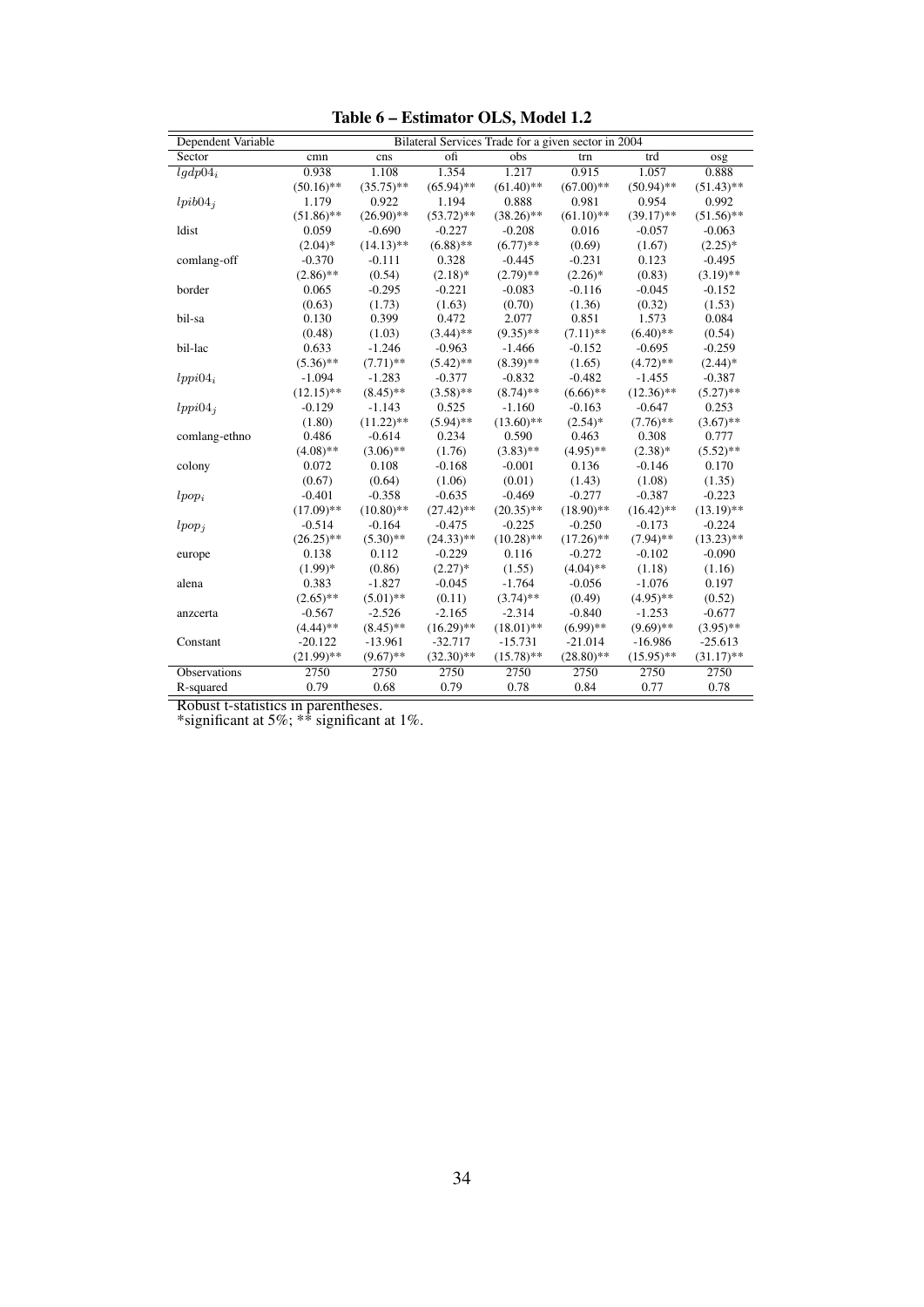| Dependent Variable |              |              | Bilateral Services Trade for a given sector in 2004 |              |              |              |              |
|--------------------|--------------|--------------|-----------------------------------------------------|--------------|--------------|--------------|--------------|
| Sector             | cmn          | cns          | ofi                                                 | obs          | trn          | trd          | osg          |
| $lpib04_i$         | 0.943        | 1.109        | 1.346                                               | 1.211        | 0.915        | 1.059        | 0.888        |
|                    | $(60.74)$ ** | $(41.67)$ ** | $(79.99)$ **                                        | $(70.50)$ ** | $(80.98)$ ** | $(63.82)$ ** | $(61.12)$ ** |
| $lpib04_i$         | 1.210        | 1.013        | 1.210                                               | 1.096        | 1.060        | 1.109        | 0.975        |
|                    | $(75.07)$ ** | $(40.35)$ ** | $(72.94)$ **                                        | $(60.56)$ ** | $(92.42)$ ** | $(66.23)$ ** | $(70.47)$ ** |
| ldist              | 0.063        | $-0.668$     | $-0.132$                                            | $-0.255$     | 0.038        | 0.036        | $-0.068$     |
|                    | $(2.85)$ **  | $(18.28)$ ** | $(5.19)$ **                                         | $(10.90)$ ** | $(2.21)^*$   | (1.53)       | $(3.21)$ **  |
| comlang-off        | $-0.361$     | $-0.118$     | 0.333                                               | $-0.464$     | $-0.146$     | 0.092        | $-0.439$     |
|                    | $(3.56)$ **  | (0.72)       | $(2.54)*$                                           | $(3.23)$ **  | (1.73)       | (0.75)       | $(3.40)$ **  |
| border             | 0.059        | $-0.189$     | $-0.105$                                            | $-0.183$     | $-0.103$     | 0.052        | $-0.207$     |
|                    | (0.66)       | (1.25)       | (0.99)                                              | (1.92)       | (1.54)       | (0.48)       | $(2.58)$ **  |
| bil-sa             | 0.188        | 0.560        | 0.629                                               | 2.286        | 0.972        | 1.913        | 0.046        |
|                    | (0.70)       | (1.48)       | $(4.81)$ **                                         | $(10.44)$ ** | $(7.96)$ **  | $(8.03)$ **  | (0.30)       |
| bil-lac            | 0.556        | $-1.243$     | $-0.844$                                            | $-1.594$     | $-0.114$     | $-0.395$     | $-0.265$     |
|                    | $(4.85)$ **  | $(8.70)$ **  | $(5.60)$ **                                         | $(10.25)$ ** | (1.41)       | $(2.98)$ **  | $(2.80)$ **  |
| $lppi04_i$         | $-1.075$     | $-1.318$     | $-0.425$                                            | $-0.863$     | $-0.509$     | $-1.461$     | $-0.373$     |
|                    | $(14.67)$ ** | $(10.32)$ ** | $(5.00)$ **                                         | $(10.74)$ ** | $(8.44)$ **  | $(15.32)$ ** | $(5.97)$ **  |
| $lppi04_i$         | $-0.032$     | $-0.791$     | 0.515                                               | $-0.603$     | $-0.069$     | $-0.414$     | 0.145        |
|                    | (0.51)       | $(8.84)$ **  | $(6.90)$ **                                         | $(7.70)$ **  | (1.20)       | $(5.92)$ **  | $(2.34)$ *   |
| comlang-ethno      | 0.457        | $-0.621$     | 0.251                                               | 0.640        | 0.423        | 0.319        | 0.766        |
|                    | $(5.02)$ **  | $(4.05)$ **  | $(2.27)$ *                                          | $(4.61)$ **  | $(5.41)$ **  | $(2.98)$ **  | $(6.61)$ **  |
| colony             | 0.058        | 0.214        | $-0.225$                                            | $-0.084$     | 0.193        | $-0.084$     | 0.098        |
|                    | (0.65)       | (1.48)       | (1.72)                                              | (0.70)       | $(2.49)$ *   | (0.69)       | (0.96)       |
| $lpop_i$           | $-0.405$     | $-0.347$     | $-0.628$                                            | $-0.464$     | $-0.278$     | $-0.397$     | $-0.217$     |
|                    | $(21.13)$ ** | $(12.15)$ ** | $(33.42)$ **                                        | $(23.46)$ ** | $(22.89)$ ** | $(21.07)$ ** | $(15.26)$ ** |
| $lpop_i$           | $-0.462$     | $-0.184$     | $-0.436$                                            | $-0.269$     | $-0.263$     | $-0.241$     | $-0.183$     |
|                    | $(27.75)$ ** | $(6.85)$ **  | $(24.83)$ **                                        | $(13.43)$ ** | $(20.99)$ ** | $(13.20)$ ** | $(12.22)$ ** |
| europe             | 0.100        | 0.191        | $-0.098$                                            | $-0.055$     | $-0.314$     | $-0.033$     | $-0.088$     |
|                    | (1.79)       | (1.86)       | (1.19)                                              | (0.91)       | $(6.08)$ **  | (0.54)       | (1.47)       |
| alena              | 0.343        | $-1.934$     | 0.009                                               | $-1.982$     | $-0.111$     | $-1.124$     | 0.211        |
|                    | $(2.22)*$    | $(5.37)$ **  | (0.02)                                              | $(4.40)$ **  | (1.07)       | $(4.76)$ **  | (0.56)       |
| anzcerta           | $-0.413$     | $-2.373$     | $-1.943$                                            | $-2.237$     | $-0.799$     | $-1.091$     | $-0.661$     |
|                    | $(4.75)$ **  | $(9.46)$ **  | $(13.47)$ **                                        | $(20.65)$ ** | $(5.06)$ **  | $(10.23)$ ** | $(3.83)$ **  |
| Constant           | $-22.533$    | $-18.030$    | $-34.375$                                           | $-22.604$    | $-23.460$    | $-21.798$    | $-25.482$    |
|                    | $(33.32)$ ** | $(16.16)$ ** | $(45.89)$ **                                        | $(29.46)$ ** | $(42.88)$ ** | $(28.41)$ ** | $(41.10)$ ** |
| Observations       | 4094         | 4094         | 4158                                                | 4094         | 4094         | 4158         | 4158         |
| R-squared          | 0.82         | 0.68         | 0.81                                                | 0.80         | 0.87         | 0.81         | 0.80         |

Table 7 – Estimator OLS, Model 1.3

Robust t-statistics in parentheses.

\*significant at 5%;  $**$  significant at 1%.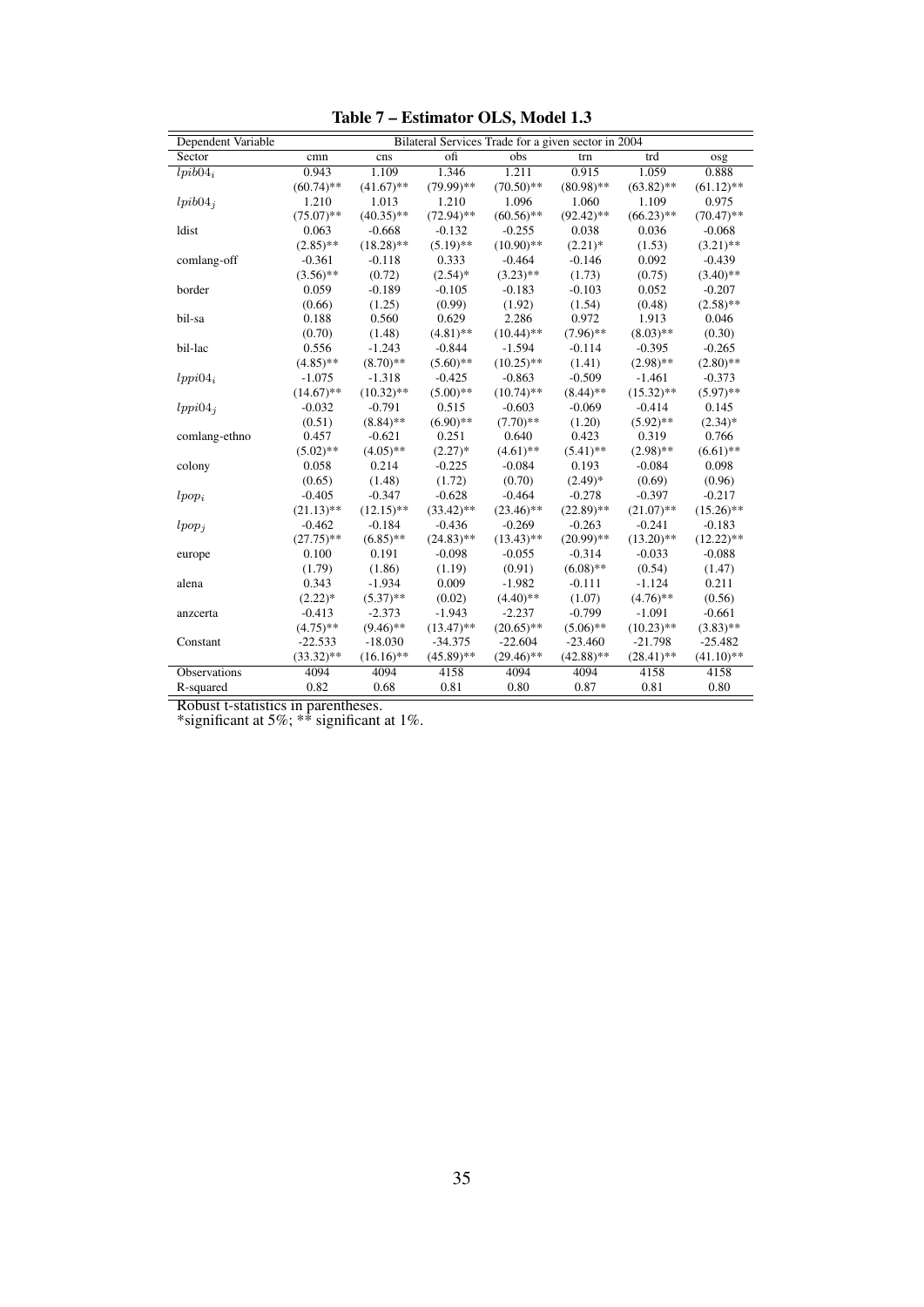|                                   |                                                                                                                       | Laple 8 - Eximator inporter and exporter FE, Nodel 2.1                                                                                                                                                                                                                                                          |                                                                                                        |                                                                                                                                                                                 |                                                                                                                                                                                                                                                                                              |                                                                                                                                                                                                                                                                                                                                  |                                                                                                                                                                                                                                                                                                                     |                    |                                                                                                                                                                                                                                                                                                              |
|-----------------------------------|-----------------------------------------------------------------------------------------------------------------------|-----------------------------------------------------------------------------------------------------------------------------------------------------------------------------------------------------------------------------------------------------------------------------------------------------------------|--------------------------------------------------------------------------------------------------------|---------------------------------------------------------------------------------------------------------------------------------------------------------------------------------|----------------------------------------------------------------------------------------------------------------------------------------------------------------------------------------------------------------------------------------------------------------------------------------------|----------------------------------------------------------------------------------------------------------------------------------------------------------------------------------------------------------------------------------------------------------------------------------------------------------------------------------|---------------------------------------------------------------------------------------------------------------------------------------------------------------------------------------------------------------------------------------------------------------------------------------------------------------------|--------------------|--------------------------------------------------------------------------------------------------------------------------------------------------------------------------------------------------------------------------------------------------------------------------------------------------------------|
| <b>Dependent Variable</b>         |                                                                                                                       |                                                                                                                                                                                                                                                                                                                 |                                                                                                        |                                                                                                                                                                                 |                                                                                                                                                                                                                                                                                              | Bilateral Services Trade for a given sector in 2004                                                                                                                                                                                                                                                                              |                                                                                                                                                                                                                                                                                                                     |                    |                                                                                                                                                                                                                                                                                                              |
| Sector                            | cmn                                                                                                                   | $\cos$                                                                                                                                                                                                                                                                                                          | $\overline{\mathbf{H}}$                                                                                | sqo                                                                                                                                                                             | $\Xi$                                                                                                                                                                                                                                                                                        | $_{\rm H}$                                                                                                                                                                                                                                                                                                                       |                                                                                                                                                                                                                                                                                                                     | ISI.               | ₫M                                                                                                                                                                                                                                                                                                           |
| $19 d \bar{p}$                    |                                                                                                                       |                                                                                                                                                                                                                                                                                                                 | 0.800                                                                                                  | 0.800                                                                                                                                                                           | 0.800                                                                                                                                                                                                                                                                                        | 0.800                                                                                                                                                                                                                                                                                                                            | $rac{1080}{380}$                                                                                                                                                                                                                                                                                                    | 0.800              | 0.800                                                                                                                                                                                                                                                                                                        |
|                                   |                                                                                                                       |                                                                                                                                                                                                                                                                                                                 |                                                                                                        |                                                                                                                                                                                 |                                                                                                                                                                                                                                                                                              | $\odot$                                                                                                                                                                                                                                                                                                                          |                                                                                                                                                                                                                                                                                                                     |                    |                                                                                                                                                                                                                                                                                                              |
| ldist                             |                                                                                                                       |                                                                                                                                                                                                                                                                                                                 |                                                                                                        |                                                                                                                                                                                 |                                                                                                                                                                                                                                                                                              |                                                                                                                                                                                                                                                                                                                                  |                                                                                                                                                                                                                                                                                                                     |                    |                                                                                                                                                                                                                                                                                                              |
|                                   |                                                                                                                       |                                                                                                                                                                                                                                                                                                                 |                                                                                                        |                                                                                                                                                                                 |                                                                                                                                                                                                                                                                                              |                                                                                                                                                                                                                                                                                                                                  |                                                                                                                                                                                                                                                                                                                     |                    |                                                                                                                                                                                                                                                                                                              |
| comlang-of                        |                                                                                                                       |                                                                                                                                                                                                                                                                                                                 |                                                                                                        |                                                                                                                                                                                 |                                                                                                                                                                                                                                                                                              |                                                                                                                                                                                                                                                                                                                                  |                                                                                                                                                                                                                                                                                                                     |                    |                                                                                                                                                                                                                                                                                                              |
|                                   |                                                                                                                       |                                                                                                                                                                                                                                                                                                                 |                                                                                                        |                                                                                                                                                                                 |                                                                                                                                                                                                                                                                                              |                                                                                                                                                                                                                                                                                                                                  |                                                                                                                                                                                                                                                                                                                     |                    |                                                                                                                                                                                                                                                                                                              |
| border                            |                                                                                                                       |                                                                                                                                                                                                                                                                                                                 |                                                                                                        |                                                                                                                                                                                 |                                                                                                                                                                                                                                                                                              |                                                                                                                                                                                                                                                                                                                                  |                                                                                                                                                                                                                                                                                                                     |                    |                                                                                                                                                                                                                                                                                                              |
|                                   |                                                                                                                       |                                                                                                                                                                                                                                                                                                                 |                                                                                                        |                                                                                                                                                                                 |                                                                                                                                                                                                                                                                                              |                                                                                                                                                                                                                                                                                                                                  |                                                                                                                                                                                                                                                                                                                     |                    |                                                                                                                                                                                                                                                                                                              |
| bil-sa                            |                                                                                                                       |                                                                                                                                                                                                                                                                                                                 |                                                                                                        |                                                                                                                                                                                 |                                                                                                                                                                                                                                                                                              |                                                                                                                                                                                                                                                                                                                                  |                                                                                                                                                                                                                                                                                                                     |                    |                                                                                                                                                                                                                                                                                                              |
|                                   |                                                                                                                       |                                                                                                                                                                                                                                                                                                                 |                                                                                                        |                                                                                                                                                                                 |                                                                                                                                                                                                                                                                                              |                                                                                                                                                                                                                                                                                                                                  |                                                                                                                                                                                                                                                                                                                     |                    |                                                                                                                                                                                                                                                                                                              |
| bil-lac                           |                                                                                                                       |                                                                                                                                                                                                                                                                                                                 |                                                                                                        |                                                                                                                                                                                 |                                                                                                                                                                                                                                                                                              |                                                                                                                                                                                                                                                                                                                                  |                                                                                                                                                                                                                                                                                                                     |                    |                                                                                                                                                                                                                                                                                                              |
|                                   | 0.800<br>(-1.0.3.6)<br>(-1.0.3.9)<br>(-1.2.9)<br>(-1.2.9)<br>(-1.2.9)<br>(-1.0.2.9)<br>(-1.0.2.9)<br>28.70)<br>28.70) | $\begin{array}{l} 0.800 \\[-2pt] 0.333 \\[-2pt] 0.0033 \\[-2pt] 0.0032 \\[-2pt] 0.002 \\[-2pt] 0.0033 \\[-2pt] 0.002 \\[-2pt] 0.0033 \\[-2pt] 0.002 \\[-2pt] 0.002 \\[-2pt] 0.002 \\[-2pt] 0.002 \\[-2pt] 0.0033 \\[-2pt] 0.0033 \\[-2pt] 0.0033 \\[-2pt] 0.0033 \\[-2pt] 0.0033 \\[-2pt] 0.0033 \\[-2pt] 0.00$ | $\begin{array}{l} 0.091\\0.091\\0.012\\0.0322\\0.050\\0.0322\\0.050\\0.050\\0.0775\\0.0775\end{array}$ | $\begin{array}{l} 0.012\\[-4pt] 0.022\\[-4pt] 0.022\\[-4pt] 0.022\\[-4pt] 0.052\\[-4pt] 0.052\\[-4pt] 0.052\\[-4pt] 0.052\\[-4pt] 0.052\\[-4pt] 0.053\\[-4pt] 0.054\end{array}$ | $\begin{array}{l} -0.0080\\ -0.0020\\ -0.0118\\ -0.0001\\ -0.0001\\ -0.0000\\ -0.0000\\ -0.0000\\ -0.0000\\ -0.0000\\ -0.0000\\ -0.0000\\ -0.0000\\ -0.0000\\ -0.0000\\ -0.0000\\ -0.0000\\ -0.0000\\ -0.0000\\ -0.0000\\ -0.0000\\ -0.0000\\ -0.0000\\ -0.0000\\ -0.0000\\ -0.0000\\ -0.00$ | $\begin{array}{c} -0.037 \\ 0.035 \\ 0.035 \\ -0.022 \\ -0.026 \\ -0.09 \\ -2.516 \\ -0.039 \\ -0.039 \\ -0.039 \\ -0.039 \\ -0.039 \\ -0.039 \\ -0.039 \\ -0.039 \\ -0.039 \\ -0.039 \\ -0.039 \\ -0.039 \\ -0.039 \\ -0.039 \\ -0.039 \\ -0.039 \\ -0.039 \\ -0.039 \\ -0.039 \\ -0.039 \\ -0.039 \\ -0.039 \\ -0.039 \\ -0.0$ | $\begin{array}{l} 0.019 \\[-4pt] 0.019 \\[-4pt] 0.012 \\[-4pt] 0.012 \\[-4pt] 0.013 \\[-4pt] 0.013 \\[-4pt] 0.020 \\[-4pt] 0.083 \\[-4pt] 0.083 \\[-4pt] 0.083 \\[-4pt] 0.083 \\[-4pt] 0.083 \\[-4pt] 0.083 \\[-4pt] 0.083 \\[-4pt] 0.083 \\[-4pt] 0.083 \\[-4pt] 0.083 \\[-4pt] 0.083 \\[-4pt] 0.083 \\[-4pt] 0.0$ |                    | $\begin{array}{c} 0.0005 \\ 0.0005 \\ 0.0005 \\ 0.0005 \\ -0.00005 \\ -0.00005 \\ -0.00005 \\ -0.00005 \\ -0.00005 \\ -0.00005 \\ -0.00005 \\ -0.00005 \\ -0.00005 \\ -0.00005 \\ -0.00005 \\ -0.00005 \\ -0.00005 \\ -0.00005 \\ -0.00005 \\ -0.00005 \\ -0.00005 \\ -0.00005 \\ -0.00005 \\ -0.00005 \\ -$ |
| Constan                           |                                                                                                                       |                                                                                                                                                                                                                                                                                                                 |                                                                                                        |                                                                                                                                                                                 |                                                                                                                                                                                                                                                                                              |                                                                                                                                                                                                                                                                                                                                  |                                                                                                                                                                                                                                                                                                                     |                    |                                                                                                                                                                                                                                                                                                              |
|                                   |                                                                                                                       |                                                                                                                                                                                                                                                                                                                 |                                                                                                        |                                                                                                                                                                                 |                                                                                                                                                                                                                                                                                              |                                                                                                                                                                                                                                                                                                                                  |                                                                                                                                                                                                                                                                                                                     |                    |                                                                                                                                                                                                                                                                                                              |
| Importer Fixed Effects            |                                                                                                                       |                                                                                                                                                                                                                                                                                                                 | ${\rm Yes}$                                                                                            |                                                                                                                                                                                 |                                                                                                                                                                                                                                                                                              | $\rm Yes$                                                                                                                                                                                                                                                                                                                        |                                                                                                                                                                                                                                                                                                                     |                    | Yes                                                                                                                                                                                                                                                                                                          |
| Exporter Fixed Effects            | ${\rm Yes}$                                                                                                           |                                                                                                                                                                                                                                                                                                                 |                                                                                                        |                                                                                                                                                                                 |                                                                                                                                                                                                                                                                                              |                                                                                                                                                                                                                                                                                                                                  |                                                                                                                                                                                                                                                                                                                     |                    | Yes                                                                                                                                                                                                                                                                                                          |
| <b>Jbservations</b>               | 2750<br>0.99                                                                                                          | $\frac{1888}{203}$                                                                                                                                                                                                                                                                                              | 275C<br>0.97                                                                                           | $\frac{168}{2750}$                                                                                                                                                              | $\frac{\text{Yes}}{2750}$                                                                                                                                                                                                                                                                    | 275C<br>0.98                                                                                                                                                                                                                                                                                                                     | $\frac{\text{Yes}}{2750}$                                                                                                                                                                                                                                                                                           | $\frac{188}{2750}$ |                                                                                                                                                                                                                                                                                                              |
| <b>R-squared</b>                  |                                                                                                                       |                                                                                                                                                                                                                                                                                                                 |                                                                                                        |                                                                                                                                                                                 |                                                                                                                                                                                                                                                                                              |                                                                                                                                                                                                                                                                                                                                  |                                                                                                                                                                                                                                                                                                                     |                    | 2750<br>0.93                                                                                                                                                                                                                                                                                                 |
| coust t-statistics in parentheses |                                                                                                                       |                                                                                                                                                                                                                                                                                                                 |                                                                                                        |                                                                                                                                                                                 |                                                                                                                                                                                                                                                                                              |                                                                                                                                                                                                                                                                                                                                  |                                                                                                                                                                                                                                                                                                                     |                    |                                                                                                                                                                                                                                                                                                              |
|                                   |                                                                                                                       |                                                                                                                                                                                                                                                                                                                 |                                                                                                        |                                                                                                                                                                                 |                                                                                                                                                                                                                                                                                              |                                                                                                                                                                                                                                                                                                                                  |                                                                                                                                                                                                                                                                                                                     |                    |                                                                                                                                                                                                                                                                                                              |

\*significant at  $5\%$ ; \*\* significant at 1%. \*significant at  $5\%$ ; \*\* significant at 1%.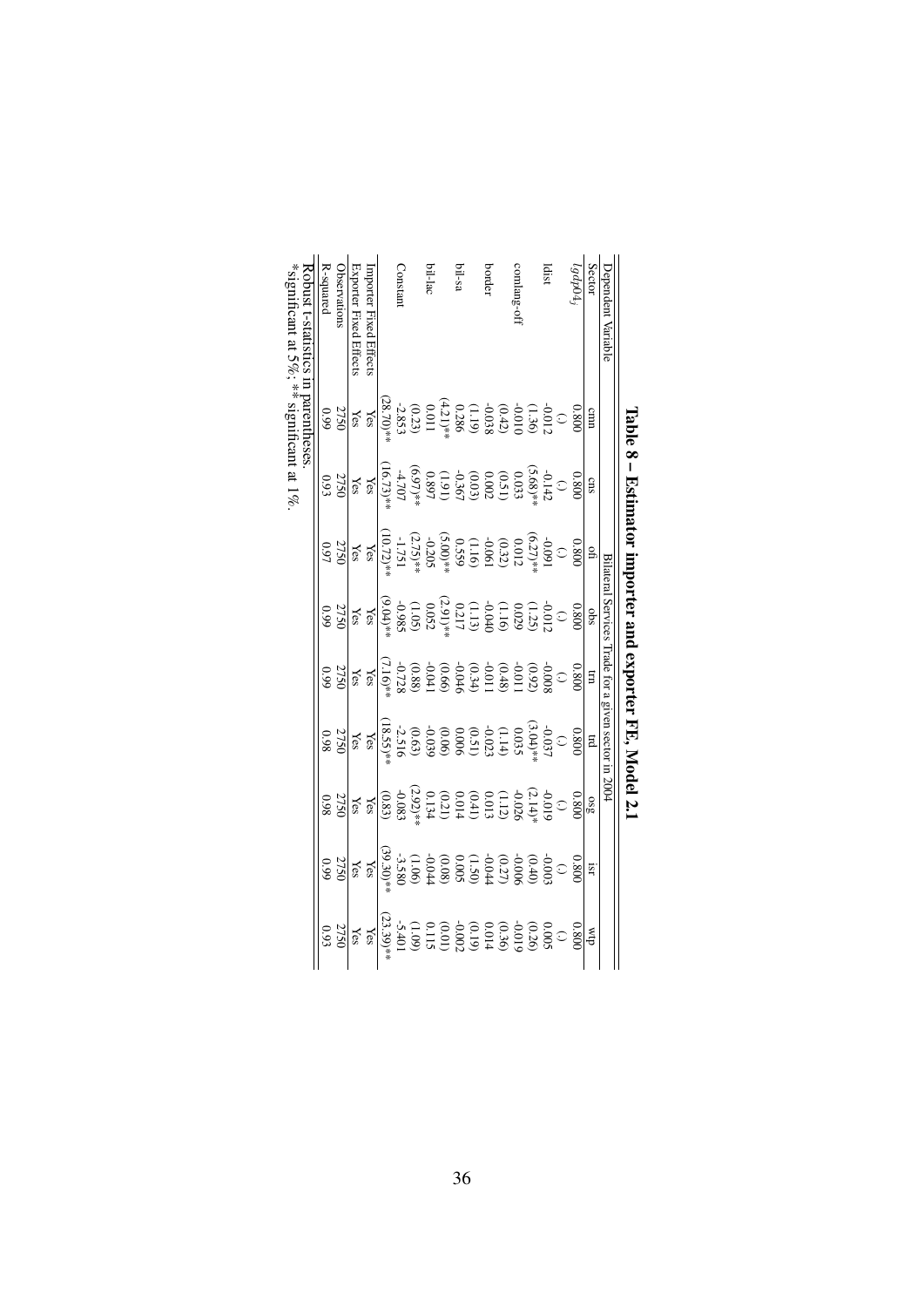|                                                                                |              |                                                                                                                                                                                                                                                                                                                                                                                                                                                               |                                                                                                                                                                                                                                                                                                                                   |              |                                                                                                                                                                                                                                                                                       | Table 9 – Estimator importer and exporter FE, Model 2.2 |              |                          |               |
|--------------------------------------------------------------------------------|--------------|---------------------------------------------------------------------------------------------------------------------------------------------------------------------------------------------------------------------------------------------------------------------------------------------------------------------------------------------------------------------------------------------------------------------------------------------------------------|-----------------------------------------------------------------------------------------------------------------------------------------------------------------------------------------------------------------------------------------------------------------------------------------------------------------------------------|--------------|---------------------------------------------------------------------------------------------------------------------------------------------------------------------------------------------------------------------------------------------------------------------------------------|---------------------------------------------------------|--------------|--------------------------|---------------|
| Dependent Variable                                                             |              |                                                                                                                                                                                                                                                                                                                                                                                                                                                               |                                                                                                                                                                                                                                                                                                                                   |              |                                                                                                                                                                                                                                                                                       | Bilateral Services Trade for a given sector in 2004     |              |                          |               |
| Sector                                                                         |              |                                                                                                                                                                                                                                                                                                                                                                                                                                                               |                                                                                                                                                                                                                                                                                                                                   |              |                                                                                                                                                                                                                                                                                       |                                                         |              |                          |               |
| logdp04                                                                        |              | $\begin{array}{l} \text{g} \\ \text{m} \\ \text{m} \\ \text{m} \\ \text{m} \\ \text{m} \\ \text{m} \\ \text{m} \\ \text{m} \\ \text{m} \\ \text{m} \\ \text{m} \\ \text{m} \\ \text{m} \\ \text{m} \\ \text{m} \\ \text{m} \\ \text{m} \\ \text{m} \\ \text{m} \\ \text{m} \\ \text{m} \\ \text{m} \\ \text{m} \\ \text{m} \\ \text{m} \\ \text{m} \\ \text{m} \\ \text{m} \\ \text{m} \\ \text{m} \\ \text{m} \\ \text{m} \\ \text{m} \\ \text{m} \\ \text{$ | $\frac{66}{0.800}$                                                                                                                                                                                                                                                                                                                |              | $\begin{array}{r} \mathbb{E}\left[ \begin{array}{ccccc} 0.800 & 0.800 & 0.0000 & 0.0000 & 0.0000 & 0.0000 & 0.0000 & 0.0000 & 0.0000 & 0.0000 & 0.0000 & 0.0000 & 0.0000 & 0.0000 & 0.0000 & 0.0000 & 0.0000 & 0.0000 & 0.0000 & 0.0000 & 0.0000 & 0.0000 & 0.0000 & 0.0000 & 0.0000$ |                                                         |              | $rac{\text{isr}}{1.800}$ | $rac{1}{800}$ |
|                                                                                |              |                                                                                                                                                                                                                                                                                                                                                                                                                                                               |                                                                                                                                                                                                                                                                                                                                   |              |                                                                                                                                                                                                                                                                                       |                                                         |              |                          |               |
| ldist                                                                          |              |                                                                                                                                                                                                                                                                                                                                                                                                                                                               |                                                                                                                                                                                                                                                                                                                                   |              |                                                                                                                                                                                                                                                                                       |                                                         |              |                          |               |
|                                                                                |              |                                                                                                                                                                                                                                                                                                                                                                                                                                                               |                                                                                                                                                                                                                                                                                                                                   |              |                                                                                                                                                                                                                                                                                       |                                                         |              |                          |               |
| comlang-off                                                                    |              |                                                                                                                                                                                                                                                                                                                                                                                                                                                               |                                                                                                                                                                                                                                                                                                                                   |              |                                                                                                                                                                                                                                                                                       |                                                         |              |                          |               |
|                                                                                |              |                                                                                                                                                                                                                                                                                                                                                                                                                                                               |                                                                                                                                                                                                                                                                                                                                   |              |                                                                                                                                                                                                                                                                                       |                                                         |              |                          |               |
| border                                                                         |              |                                                                                                                                                                                                                                                                                                                                                                                                                                                               |                                                                                                                                                                                                                                                                                                                                   |              |                                                                                                                                                                                                                                                                                       |                                                         |              |                          |               |
|                                                                                |              |                                                                                                                                                                                                                                                                                                                                                                                                                                                               |                                                                                                                                                                                                                                                                                                                                   |              |                                                                                                                                                                                                                                                                                       |                                                         |              |                          |               |
| bil-sa                                                                         |              |                                                                                                                                                                                                                                                                                                                                                                                                                                                               |                                                                                                                                                                                                                                                                                                                                   |              |                                                                                                                                                                                                                                                                                       |                                                         |              |                          |               |
|                                                                                |              |                                                                                                                                                                                                                                                                                                                                                                                                                                                               |                                                                                                                                                                                                                                                                                                                                   |              |                                                                                                                                                                                                                                                                                       |                                                         |              |                          |               |
| bil-lac                                                                        |              |                                                                                                                                                                                                                                                                                                                                                                                                                                                               |                                                                                                                                                                                                                                                                                                                                   |              |                                                                                                                                                                                                                                                                                       |                                                         |              |                          |               |
|                                                                                |              |                                                                                                                                                                                                                                                                                                                                                                                                                                                               |                                                                                                                                                                                                                                                                                                                                   |              |                                                                                                                                                                                                                                                                                       |                                                         |              |                          |               |
| comlang-ethno                                                                  |              |                                                                                                                                                                                                                                                                                                                                                                                                                                                               |                                                                                                                                                                                                                                                                                                                                   |              |                                                                                                                                                                                                                                                                                       |                                                         |              |                          |               |
|                                                                                |              |                                                                                                                                                                                                                                                                                                                                                                                                                                                               |                                                                                                                                                                                                                                                                                                                                   |              |                                                                                                                                                                                                                                                                                       |                                                         |              |                          |               |
| colony                                                                         |              |                                                                                                                                                                                                                                                                                                                                                                                                                                                               |                                                                                                                                                                                                                                                                                                                                   |              |                                                                                                                                                                                                                                                                                       |                                                         |              |                          |               |
|                                                                                |              |                                                                                                                                                                                                                                                                                                                                                                                                                                                               |                                                                                                                                                                                                                                                                                                                                   |              |                                                                                                                                                                                                                                                                                       |                                                         |              |                          |               |
| europe                                                                         |              |                                                                                                                                                                                                                                                                                                                                                                                                                                                               |                                                                                                                                                                                                                                                                                                                                   |              |                                                                                                                                                                                                                                                                                       |                                                         |              |                          |               |
|                                                                                |              |                                                                                                                                                                                                                                                                                                                                                                                                                                                               |                                                                                                                                                                                                                                                                                                                                   |              |                                                                                                                                                                                                                                                                                       |                                                         |              |                          |               |
| alena                                                                          |              |                                                                                                                                                                                                                                                                                                                                                                                                                                                               |                                                                                                                                                                                                                                                                                                                                   |              |                                                                                                                                                                                                                                                                                       |                                                         |              |                          |               |
|                                                                                |              |                                                                                                                                                                                                                                                                                                                                                                                                                                                               |                                                                                                                                                                                                                                                                                                                                   |              |                                                                                                                                                                                                                                                                                       |                                                         |              |                          |               |
| anzcerta                                                                       |              |                                                                                                                                                                                                                                                                                                                                                                                                                                                               |                                                                                                                                                                                                                                                                                                                                   |              |                                                                                                                                                                                                                                                                                       |                                                         |              |                          |               |
|                                                                                |              |                                                                                                                                                                                                                                                                                                                                                                                                                                                               |                                                                                                                                                                                                                                                                                                                                   |              |                                                                                                                                                                                                                                                                                       |                                                         |              |                          |               |
| Constant                                                                       |              |                                                                                                                                                                                                                                                                                                                                                                                                                                                               |                                                                                                                                                                                                                                                                                                                                   |              |                                                                                                                                                                                                                                                                                       |                                                         |              |                          |               |
|                                                                                |              |                                                                                                                                                                                                                                                                                                                                                                                                                                                               | $\begin{array}{c} 0.093 \\ -9.095 \\ -0.095 \\ -0.095 \\ -0.095 \\ -0.095 \\ -0.095 \\ -0.095 \\ -0.095 \\ -0.095 \\ -0.095 \\ -0.095 \\ -0.095 \\ -0.095 \\ -0.095 \\ -0.095 \\ -0.095 \\ -0.095 \\ -0.095 \\ -0.095 \\ -0.095 \\ -0.095 \\ -0.095 \\ -0.095 \\ -0.095 \\ -0.095 \\ -0.095 \\ -0.095 \\ -0.095 \\ -0.095 \\ -0.$ |              |                                                                                                                                                                                                                                                                                       |                                                         |              |                          |               |
| Importer Fixed Effects                                                         | Yes          |                                                                                                                                                                                                                                                                                                                                                                                                                                                               |                                                                                                                                                                                                                                                                                                                                   |              | Yes<br>Yes                                                                                                                                                                                                                                                                            |                                                         |              |                          | Yes<br>Yes    |
| <b>Exporter Fixed Effects</b>                                                  | Yes          |                                                                                                                                                                                                                                                                                                                                                                                                                                                               |                                                                                                                                                                                                                                                                                                                                   | Yes          |                                                                                                                                                                                                                                                                                       | Yes                                                     |              | Yes                      |               |
| Observations                                                                   | 2750<br>0.99 | 2750<br>0.93                                                                                                                                                                                                                                                                                                                                                                                                                                                  | 2750<br>0.97                                                                                                                                                                                                                                                                                                                      | 2750<br>0.99 | 2750<br>0.99                                                                                                                                                                                                                                                                          | 2750<br>0.98                                            | 2750<br>0.98 | 2750<br>0.99             | 2750<br>0.93  |
| R-squared                                                                      |              |                                                                                                                                                                                                                                                                                                                                                                                                                                                               |                                                                                                                                                                                                                                                                                                                                   |              |                                                                                                                                                                                                                                                                                       |                                                         |              |                          |               |
| *significant at 5%; ** significant at 1%<br>Robust t-statistics in parentheses |              |                                                                                                                                                                                                                                                                                                                                                                                                                                                               |                                                                                                                                                                                                                                                                                                                                   |              |                                                                                                                                                                                                                                                                                       |                                                         |              |                          |               |

| ֕                             |
|-------------------------------|
|                               |
|                               |
| I                             |
|                               |
|                               |
| ι                             |
| $\overline{\phantom{a}}$<br>l |
| i                             |
|                               |
|                               |
| ι                             |
| i                             |
|                               |
|                               |
|                               |
| i                             |
| ا الله<br>ا                   |
|                               |
| l                             |
|                               |
|                               |
|                               |
| ι                             |
| ֚                             |
|                               |
|                               |
|                               |
|                               |
|                               |
|                               |
| ֠                             |
| ۱                             |
|                               |
|                               |
|                               |
|                               |
|                               |
|                               |
|                               |
|                               |
|                               |
|                               |
|                               |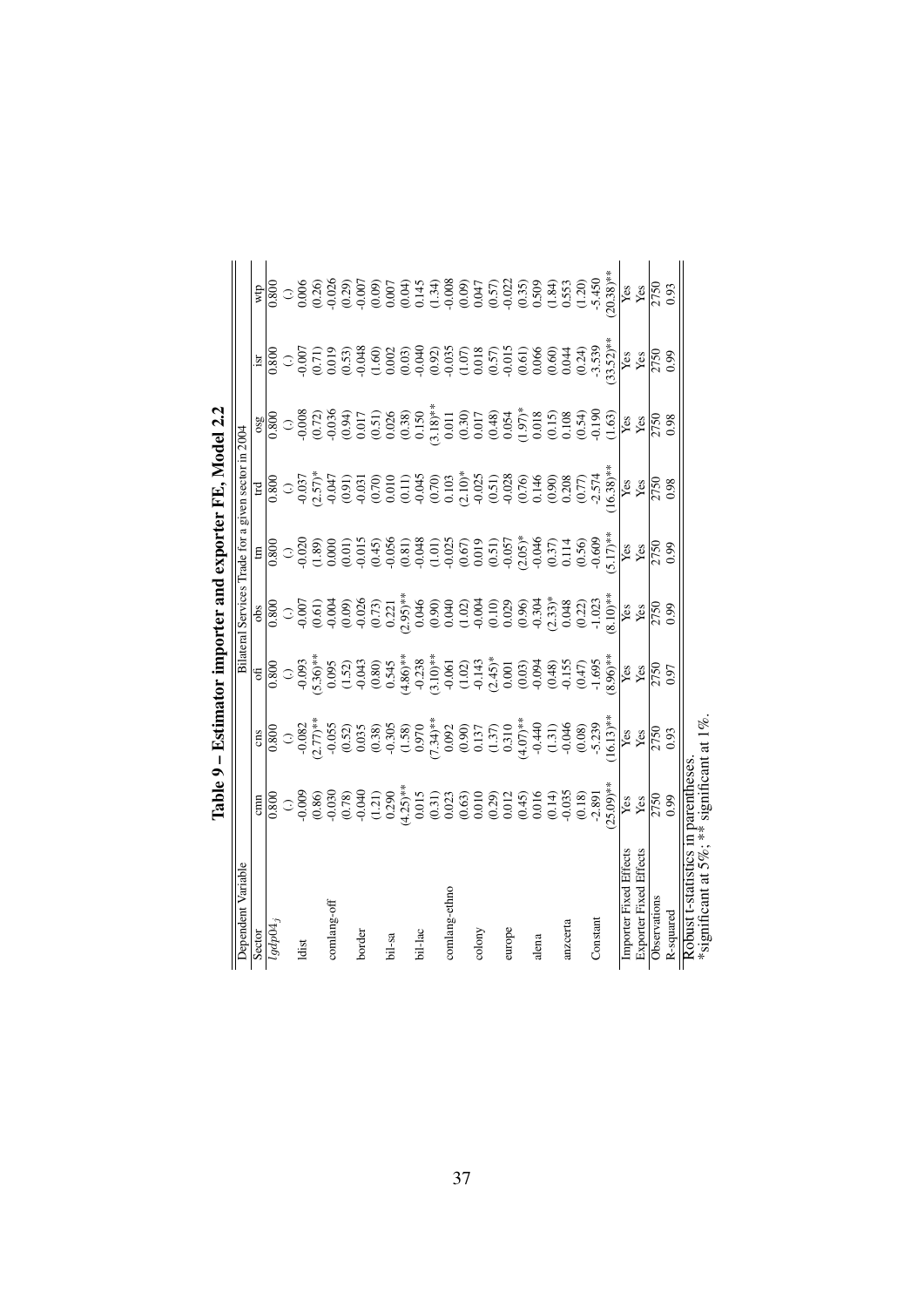# <span id="page-37-1"></span><span id="page-37-0"></span>8.2. Ad-valorem equivalents by country from cross section estimations using GTAP data

|                                    |                |                |       | (Percent) |                |      |         |               |       |
|------------------------------------|----------------|----------------|-------|-----------|----------------|------|---------|---------------|-------|
| Country                            | cmn            | cns            | ofi   | isr       | obs            | osg  | trd     | trn           | wtp   |
| <b>ALB</b>                         | 44.5           | 126.9          | 95.4  | 24.9      | 86.5           | 28.7 | 59.6    | 35.0          | 102.5 |
| <b>ARG</b>                         | 36.4           | 93.2           | 38.0  | 30.4      | 55.4           | 20.5 | 43.0    | 11.8          | 68.8  |
| <b>AUS</b>                         | 31.5           | 126.8          | 64.2  | 44.9      | 66.6           | 44.4 | 64.5    | 26.8          | 61.2  |
| <b>AUT</b>                         | 23.4           | 25.4           | 23.3  | 16.1      | 0.0            | 26.4 | 24.4    | 14.5          | 67.0  |
| <b>BEL</b>                         | 10.7           | 25.5           | 0.0   | 21.6      | 9.9            | 19.5 | 23.7    | 13.5          | 55.7  |
| <b>BGD</b>                         | 113.5          | 120.3          | 99.1  | 50.9      | 128.7          | 58.5 | 125.2   | 68.1          | 175.9 |
| <b>BGR</b>                         | 43.2           | 60.8           | 48.3  | 50.4      | 40.9           | 51.0 | 71.0    | 30.5          | 86.4  |
| <b>BRA</b>                         | 71.1           | 148.3          | 54.9  | 53.2      | 46.2           | 36.8 | 70.7    | 37.2          | 51.0  |
| CAN                                | 27.5           | 73.9           | 33.8  | 16.8      | 31.3           | 35.9 | 51.2    | 25.7          | 67.2  |
| <b>CHE</b>                         | 19.5           | 113.2          | 39.8  | 46.8      | 52.6           | 35.8 | 52.7    | 17.0          | 71.5  |
| <b>CHL</b>                         | 33.0           | 133.3          | 105.6 | 48.3      | 69.9           | 40.3 | 45.9    | 18.1          | 29.3  |
| <b>CHN</b>                         | 85.2           | 45.6           | 92.6  | 40.7      | 98.1           | 59.6 | 32.9    | 52.8          | 119.1 |
| <b>COL</b>                         | 43.3           | 142.4          | 48.3  | 32.4      | 76.4           | 49.8 | 70.8    | 30.9          | 110.5 |
| <b>CYP</b>                         | 48.5           | 126.1          | 95.6  | 27.5      | 65.8           | 35.3 | 55.3    | 19.9          | 83.2  |
| <b>CZE</b>                         | 49.6           | 32.7           | 34.9  | 44.3      | 22.4           | 41.5 | 50.2    | 33.2          | 87.6  |
| DEU                                | 22.3           | 15.0           | 30.4  | 39.3      | 16.6           | 23.7 | 18.8    | 10.8          | 38.1  |
| $\mathbf{D}\mathbf{N}\mathbf{K}$   | 9.4            | 12.7           | 19.3  | 14.0      | 26.4           | 12.1 | 35.0    | 7.9           | 21.2  |
| <b>ECU</b>                         | 46.3           | 158.2          | 94.2  | 62.3      | 118.0          | 54.9 | 33.6    | 47.2          | 85.3  |
| <b>EGY</b>                         | 58.1           | 111.8          | 70.6  | 19.9      | 16.0           | 10.8 | 68.3    | 38.1          | 113.6 |
| <b>ESP</b>                         | 39.2           | 88.4           | 47.9  | 41.2      | 29.2           | 56.7 | 59.0    | 34.2          | 79.3  |
| <b>EST</b>                         | 45.4           | 34.5           | 63.7  | 76.1      | 35.2           | 18.9 | 61.5    | 28.1          | 22.3  |
| <b>FIN</b>                         | 29.5           | 54.0           | 109.8 | 66.5      | 36.9           | 50.4 | 52.1    | 32.7          | 40.8  |
| <b>FRA</b>                         | 37.6           | 36.4           | 50.7  | 61.7      | 35.6           | 39.8 | 42.0    | 20.3          | 40.9  |
| <b>GBR</b>                         | 23.0           | 84.9           | 19.6  | 36.0      | 30.9           | 16.0 | 34.6    | 6.1           | 38.0  |
| <b>GRC</b>                         | 28.6           | 48.3           | 68.8  | 39.9      | 57.8           | 25.9 | 49.5    | 5.0           | 0.0   |
| <b>HKG</b>                         | 0.0            | 0.0            | 6.7   | 6.1       | 10.6           | 0.0  | 16.2    | 1.5           | 18.1  |
| <b>HRV</b>                         | 113.7          | 130.4          | 105.0 | 92.8      | 23.4           | 63.9 | 72.3    | 31.0          | 53.6  |
| <b>HUN</b>                         | 53.6           | 46.1           | 44.3  | 46.8      | 36.1           | 45.8 | 31.3    | 40.1          | 72.0  |
| <b>IDN</b>                         | 80.0           | 112.9          | 95.3  | 38.1      | 22.2           | 38.3 | 29.1    | 35.6          | 56.2  |
| <b>IND</b>                         | 160.3          | 153.8          | 136.8 | 47.1      | 48.4           | 68.4 | 58.6    | 49.6          | 61.6  |
| $\ensuremath{\mathsf{IRL}}\xspace$ | 28.8           | 72.3           | 8.9   | 4.5       | 1.4            | 37.7 | $0.0\,$ | 31.7          | 61.9  |
| <b>IRN</b>                         | $\blacksquare$ | $\Box$         | 125.0 | 48.4      | $\blacksquare$ | 43.3 | 97.8    | $\sim$ $\sim$ |       |
| <b>ITA</b>                         | 22.5           | 33.6           | 65.2  | 39.9      | 32.6           | 33.5 | 29.2    | 24.5          | 43.5  |
| <b>JPN</b>                         | 63.1           | 25.7           | 61.0  | 45.1      | 43.9           | 48.4 | 42.3    | 26.7          | 48.2  |
| KAZ                                | 55.4           | $\blacksquare$ | 86.5  | 53.1      | 35.2           | 55.5 | 84.1    | 46.1          | 124.8 |
| KGZ                                | 39.3           | 46.5           | 74.6  | 39.3      | 43.5           | 78.6 | 148.3   | 71.7          | 198.7 |
| <b>KOR</b>                         | 29.2           | 101.6          | 67.2  | 67.2      | 25.5           | 36.2 | 49.0    | 13.0          | 23.2  |
| <b>LKA</b>                         | 129.3          | 126.2          | 110.6 | 29.7      | 52.0           | 48.4 | 54.0    | 29.7          | 48.9  |
| <b>LTU</b>                         | 45.7           | 72.3           | 98.4  | 65.7      | 59.7           | 53.8 | 80.5    | 55.0          | 101.7 |
| <b>LUX</b>                         | 24.2           | 40.2           | 12.3  | 33.8      | 23.1           | 35.2 | 40.3    | 28.4          | 75.5  |

# Table 10 – AVE derived from Model 2.3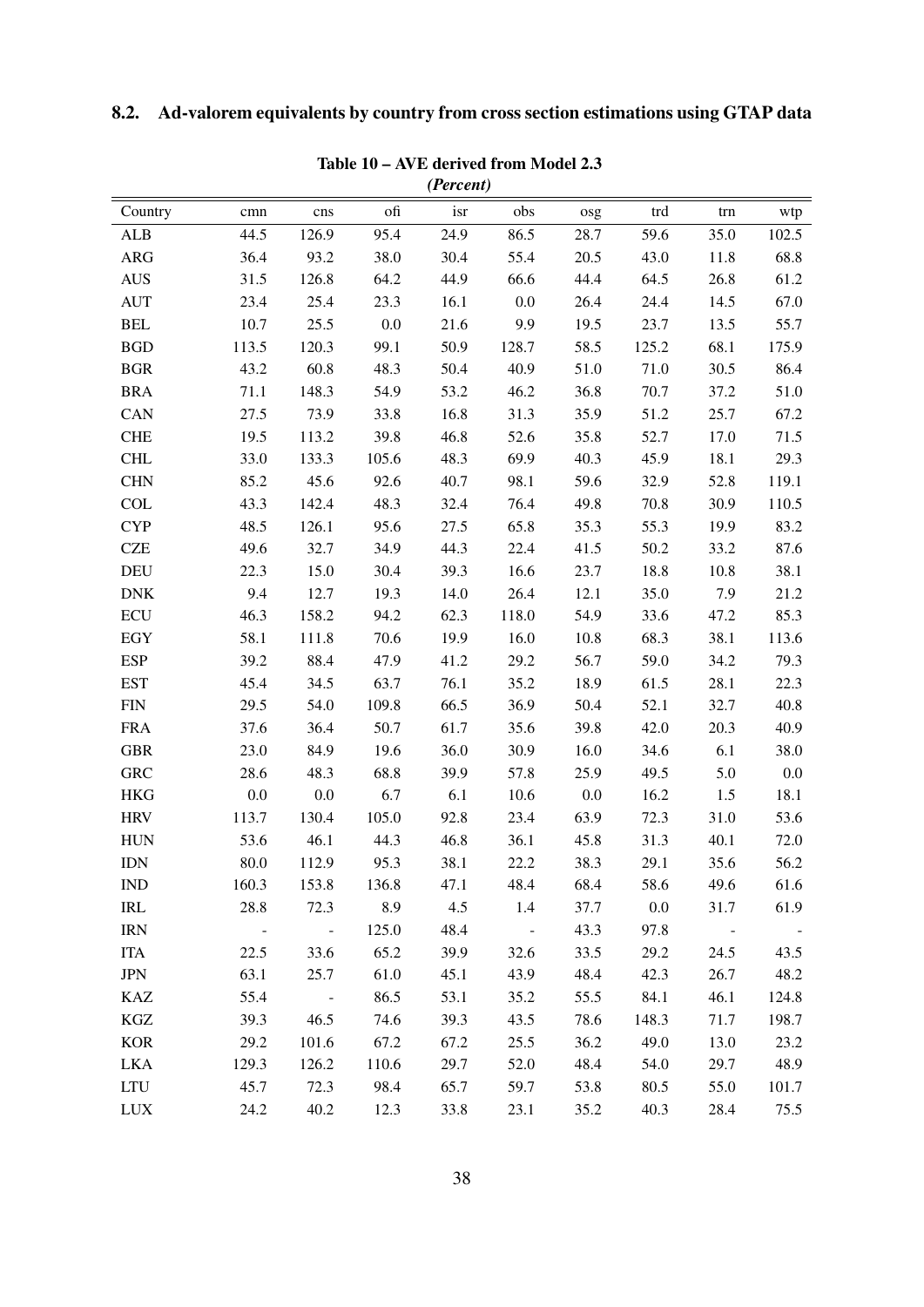| Country    | cmn   | cns   | ofi   | isr     | obs   | osg  | trd   | trn  | wtp   |
|------------|-------|-------|-------|---------|-------|------|-------|------|-------|
| <b>LVA</b> | 67.1  | 53.4  | 49.1  | 32.7    | 45.9  | 30.1 | 68.6  | 33.4 | 49.3  |
| <b>MEX</b> | 55.5  | 135.8 | 52.6  | $0.0\,$ | 133.6 | 38.9 | 50.6  | 35.5 | 133.6 |
| <b>MUS</b> | 62.9  | 101.9 | 60.2  | 27.2    | 19.3  | 36.0 | 47.8  | 16.8 | 31.1  |
| <b>MYS</b> | 45.2  | 8.4   | 51.8  | 41.2    | 0.1   | 31.6 | 57.3  | 19.0 | 46.0  |
| NLD        | 10.7  | 18.7  | 29.5  | 34.2    | 9.1   | 20.2 | 19.9  | 17.1 | 75.1  |
| $\sf NZL$  | 38.4  | 88.1  | 70.5  | 47.1    | 49.3  | 45.4 | 62.7  | 24.2 | 45.9  |
| <b>PAK</b> | 100.0 | 180.2 | 90.3  | 78.3    | 93.3  | 47.9 | 87.2  | 44.1 | 123.2 |
| PER        | 56.9  | 159.1 | 73.7  | 37.6    | 54.7  | 44.4 | 100.3 | 47.1 | 109.0 |
| PHL        | 26.4  | 17.6  | 58.5  | 39.5    | 52.4  | 58.9 | 50.1  | 25.6 | 49.6  |
| <b>POL</b> | 34.3  | 43.8  | 64.6  | 27.6    | 48.2  | 59.8 | 85.9  | 45.0 | 64.2  |
| <b>PRT</b> | 44.8  | 61.7  | 58.4  | 55.4    | 61.9  | 41.1 | 55.2  | 34.3 | 89.5  |
| <b>PRY</b> | 117.0 | 131.9 | 62.9  | 18.3    | 82.1  | 32.4 | 75.6  | 31.8 | 139.3 |
| <b>ROM</b> | 60.3  | 88.5  | 71.2  | 68.0    | 47.8  | 67.1 | 96.6  | 63.7 | 121.2 |
| <b>RUS</b> | 48.1  | 44.9  | 71.7  | 37.2    | 30.7  | 42.1 | 43.7  | 20.6 | 56.2  |
| SGP        | 62.9  | 67.8  | 52.6  | 5.4     | 2.3   | 15.0 | 3.9   | 0.0  | 14.7  |
| <b>SVK</b> | 63.9  | 40.6  | 55.3  | 62.6    | 29.5  | 60.8 | 45.4  | 59.9 | 148.8 |
| <b>SVN</b> | 39.5  | 49.3  | 70.8  | 73.5    | 41.0  | 54.3 | 56.6  | 45.3 | 101.0 |
| <b>SWE</b> | 22.5  | 40.2  | 37.9  | 40.6    | 13.3  | 35.9 | 37.1  | 18.7 | 46.1  |
| <b>THA</b> | 43.0  | 39.6  | 79.6  | 14.4    | 32.5  | 33.3 | 30.3  | 23.4 | 53.9  |
| <b>TUN</b> | 93.9  | 65.1  | 63.3  | 42.3    | 59.6  | 30.1 | 66.6  | 42.2 | 57.8  |
| <b>TUR</b> | 83.0  | 106.4 | 48.0  | 63.2    | 115.8 | 50.0 | 67.5  | 53.2 | 71.7  |
| <b>URY</b> | 30.8  | 128.9 | 57.3  | 33.6    | 77.6  | 28.9 | 69.2  | 17.4 | 35.5  |
| <b>USA</b> | 36.9  | 95.4  | 51.3  | 43.7    | 42.3  | 8.8  | 61.5  | 17.5 | 98.4  |
| <b>VEN</b> | 46.8  | 133.1 | 63.6  | 50.5    | 67.1  | 34.2 | 64.8  | 31.8 | 56.0  |
| ZAF        | 73.4  | 144.0 | 116.2 | 36.2    | 73.2  | 51.3 | 70.1  | 39.0 | 79.2  |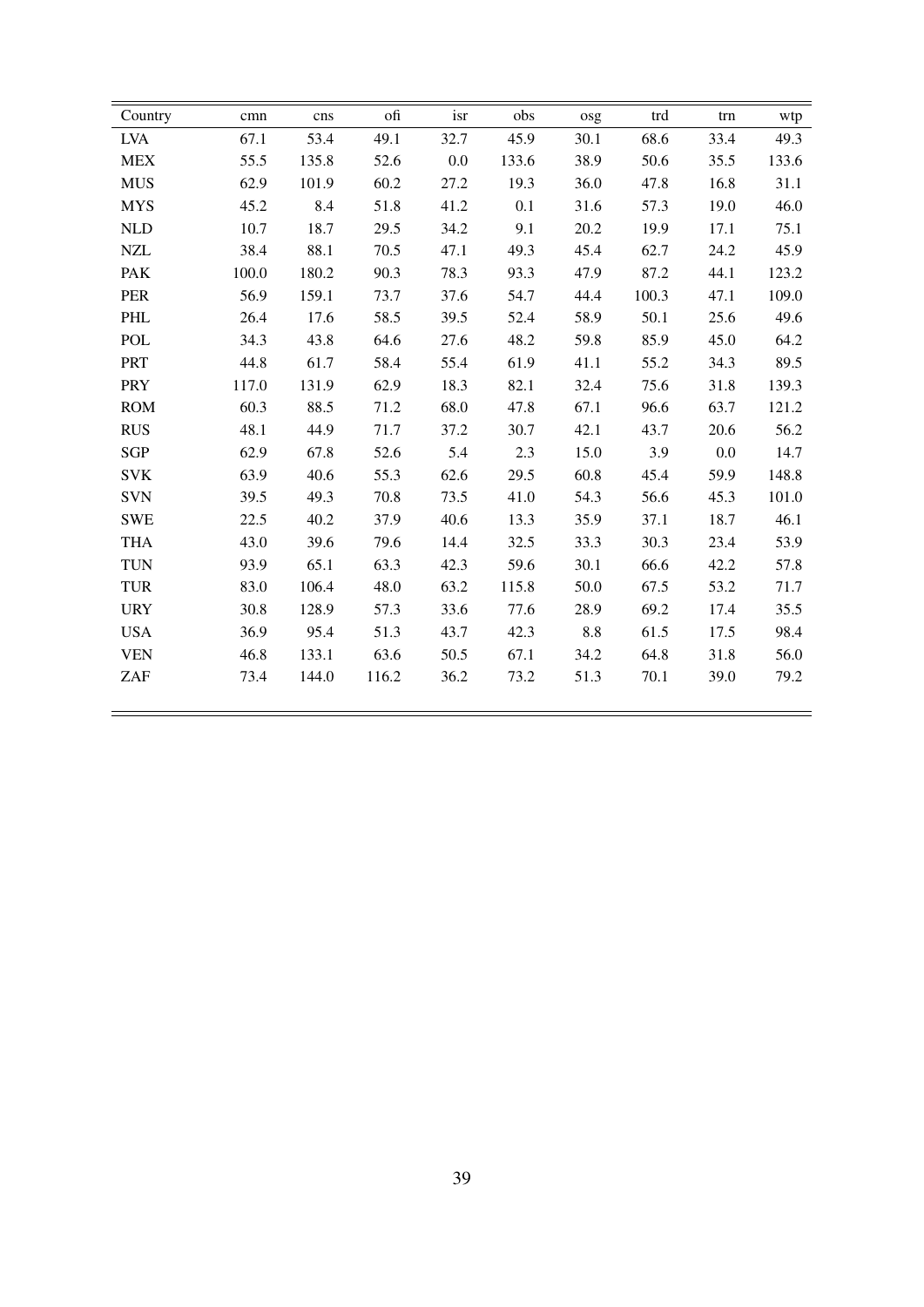# <span id="page-39-1"></span><span id="page-39-0"></span>8.3. Reliability

| Country         | Year of original matrix | Split                          |
|-----------------|-------------------------|--------------------------------|
| Albania         | 2000                    | transport*                     |
| Argentina       | 2000                    | none                           |
| Australia       | 1997                    | transport**                    |
| Austria         | 1983                    | none                           |
| Bangladesh      | 1994                    | transport**                    |
| Belgium         | 1995                    | none                           |
| Bulgaria        | 1996                    | none                           |
| <b>Bostwana</b> | 1994                    | transport, finance, insurance* |
| Canada          | 1990                    | no available                   |
| China           | 1997                    | none                           |
| Croatia         | 1995                    | none                           |
| Cyprus          | 1986                    | none                           |
| Czech Republic  | 1996                    | none                           |
| Denmark         | 1992                    | none                           |
| Estonia         | 1997                    | none                           |
| Finland         | 1995                    | none                           |
| France          | 1992                    | none                           |
| Germany         | 1995                    | none                           |
| Greece          | 1995                    | none                           |
| Hungary         | 1991                    | transport, business**          |
| Hong Kong       | 1988                    | no available                   |
| India           | 1994                    | transport, business*           |
| Indonesia       | 1995                    | transport**                    |
| Ireland         | 1990                    | none                           |
| Italy           | 1992                    | none                           |
| Japan           | 2000                    | no available                   |
| Korea           | 2000                    | none                           |
| Latvia          | 1997                    | none                           |
| Lithuania       | 1997                    | none                           |
| Luxembourg      | 1995                    | none                           |
| Madagascar      | 1999                    | no available                   |
| Malaysia        | 1995                    | transport**                    |
| Malawi          | 1994                    | transport, finance, insurance* |
| Malta           | 1996                    | none                           |
| Morocco         | 1990                    | no available                   |
| Mozambique      | 1995                    | $all*$                         |
| Netherlands     | 2001                    | none                           |
| New Zealand     | 1996                    | none                           |
| Peru            | 1989                    | no available                   |
| Philippines     | 1989                    | transport**                    |
| Poland          | 1997                    | none                           |

Table 11 – Original Input-0utput data

*Continued on next page*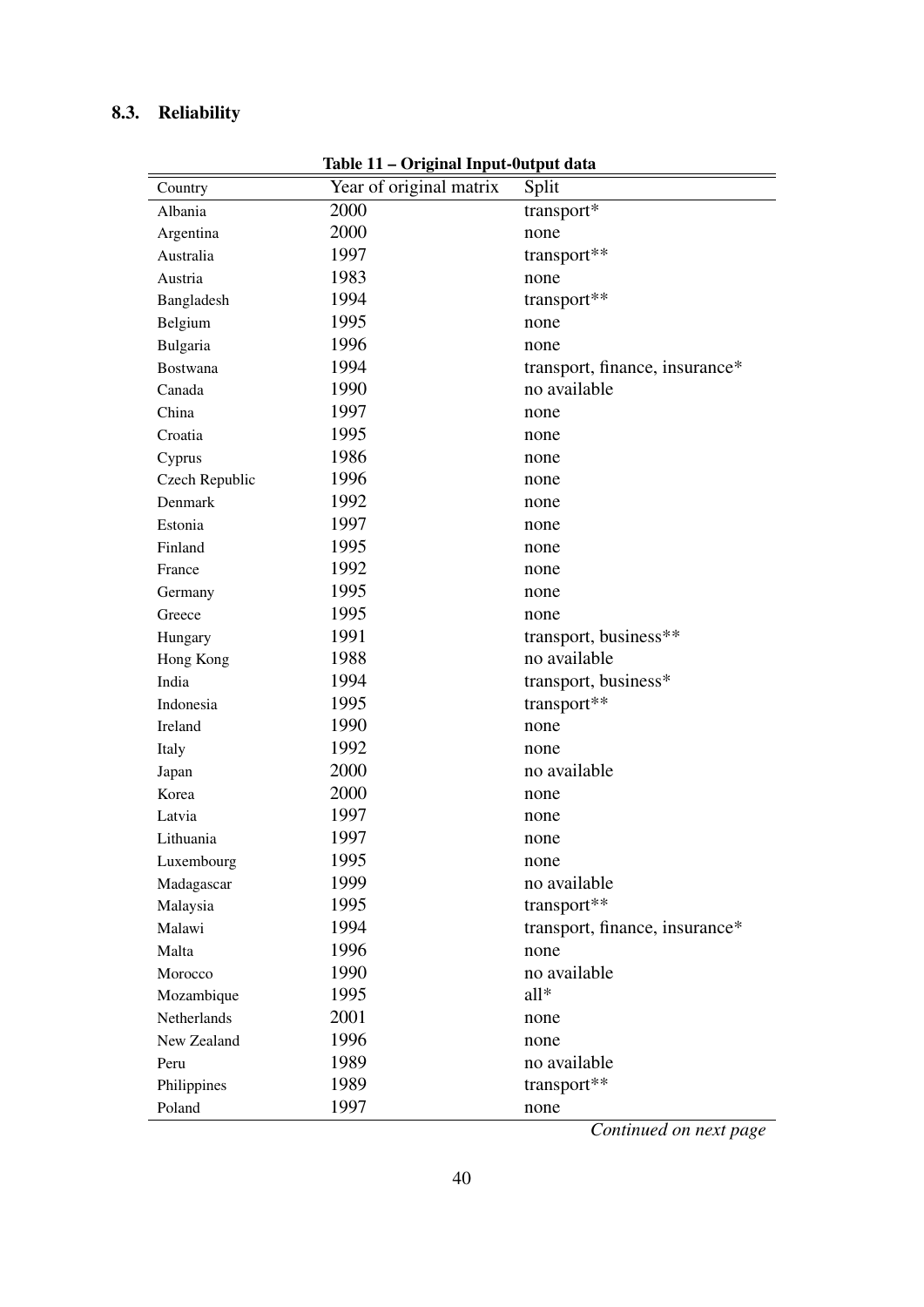| 1993<br>Portugal<br>none           |                                   |
|------------------------------------|-----------------------------------|
| 1997<br><b>Russian Federation</b>  | transport, finance, insurance**   |
| 1997<br>Romania<br>none            |                                   |
| 1996<br>transport**<br>Singapore   |                                   |
| 1997<br>Slovakia<br>none           |                                   |
| 1997<br>Slovenia<br>none           |                                   |
| 1995<br>South Africa               | transport, finance, insurance*    |
| 1994<br>Spain<br>none              |                                   |
| 1989<br>no available<br>Sri Lanka  |                                   |
| 1985<br>Sweden<br>none             |                                   |
| 1990<br>transport**<br>Switzerland |                                   |
| 1999<br>transport**<br>Taiwan      |                                   |
| 1992<br>$all*$<br>Tanzania         |                                   |
| 1995<br>transport**<br>Thailand    |                                   |
| 1995<br>Tunisia<br>none            |                                   |
| 1995<br>Turkey<br>none             |                                   |
| 1992<br>finance**<br>Uganda        |                                   |
| 1990<br>United Kingdom             | other services, recreational ser- |
| vices, business*                   |                                   |
| 1983<br>Uruguay<br>none            |                                   |
| 1986<br>no available<br>Venezuela  |                                   |
| $all*$<br>1995<br>Zambia           |                                   |
| all*<br>1991<br>Zimbabwe           |                                   |

Source: Note: Gtap documentations provide all the information.

\*: the different weights are notified.

\*\*: no information on the weights.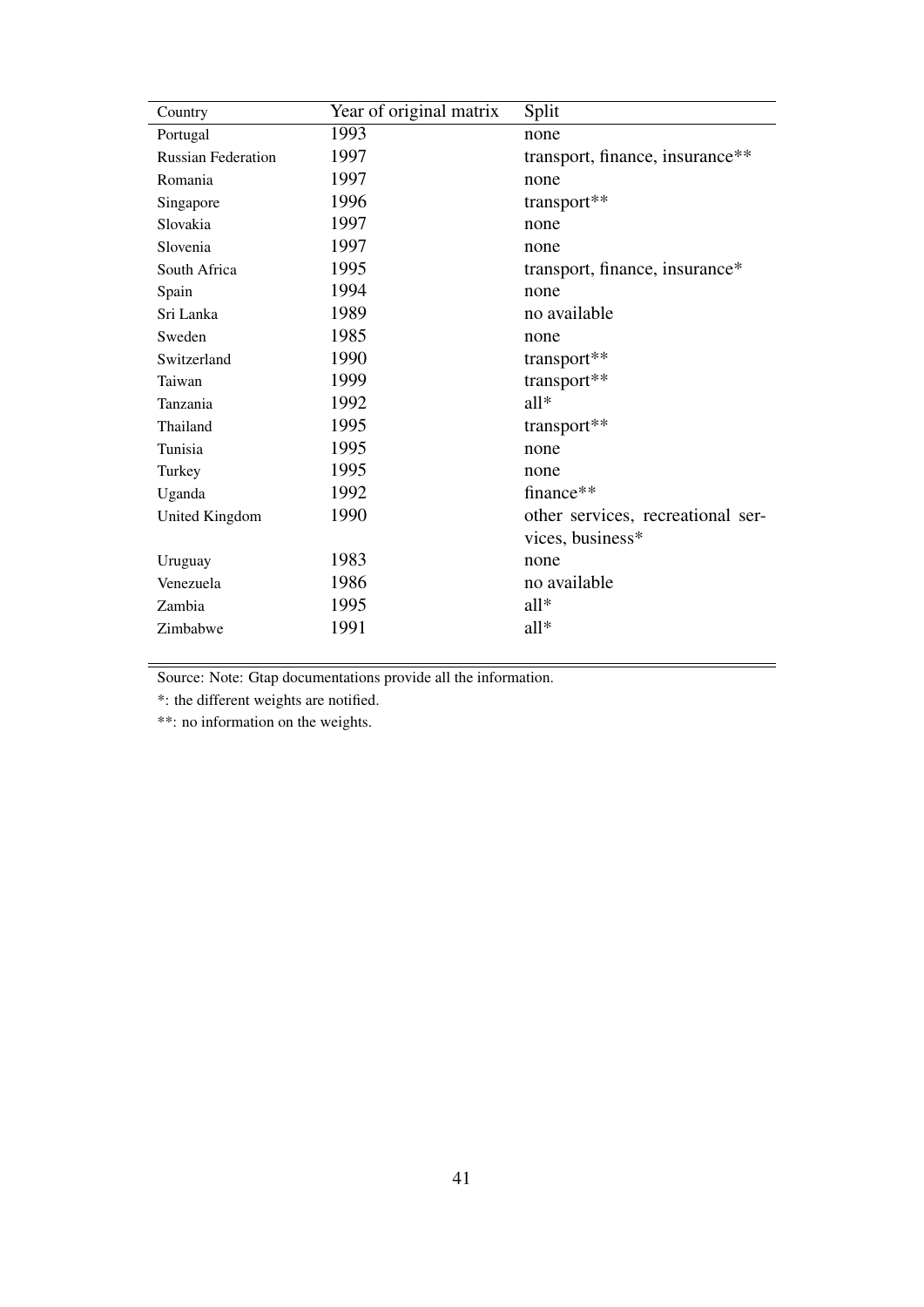## <span id="page-41-0"></span>8.4. RTAs

| Region          | <b>Members</b>                                                |  |  |  |
|-----------------|---------------------------------------------------------------|--|--|--|
| <b>NAFTA</b>    | Canada, Mexico, United States                                 |  |  |  |
| Europe          | Belgium, France, Germany, Italy, Luxembourg, Netherlands,     |  |  |  |
|                 | Denmark, Ireland, United Kingdom, Greece, Portugal, Spain,    |  |  |  |
|                 | Austria, Finland, Sweden, Bulgaria, Czech Republic, Cyprus,   |  |  |  |
|                 | Estonia, Hungary, Latvia, Lithuania, Malta, Poland, Slovakia, |  |  |  |
|                 | Slovenia, Romania, Bulgaria                                   |  |  |  |
| ASEAN (bil-sa)  | Indonesia, Malaysia, Philippines, Singapour,<br>Thailand.     |  |  |  |
|                 | Brunei(1984), Vietnam(1995), Laos(1997), Myanmar(1997),       |  |  |  |
|                 | Cambodia(1999)                                                |  |  |  |
| <b>ANZCERTA</b> | Australia, New Zealand                                        |  |  |  |

Table 12 – Regional Trade Agreements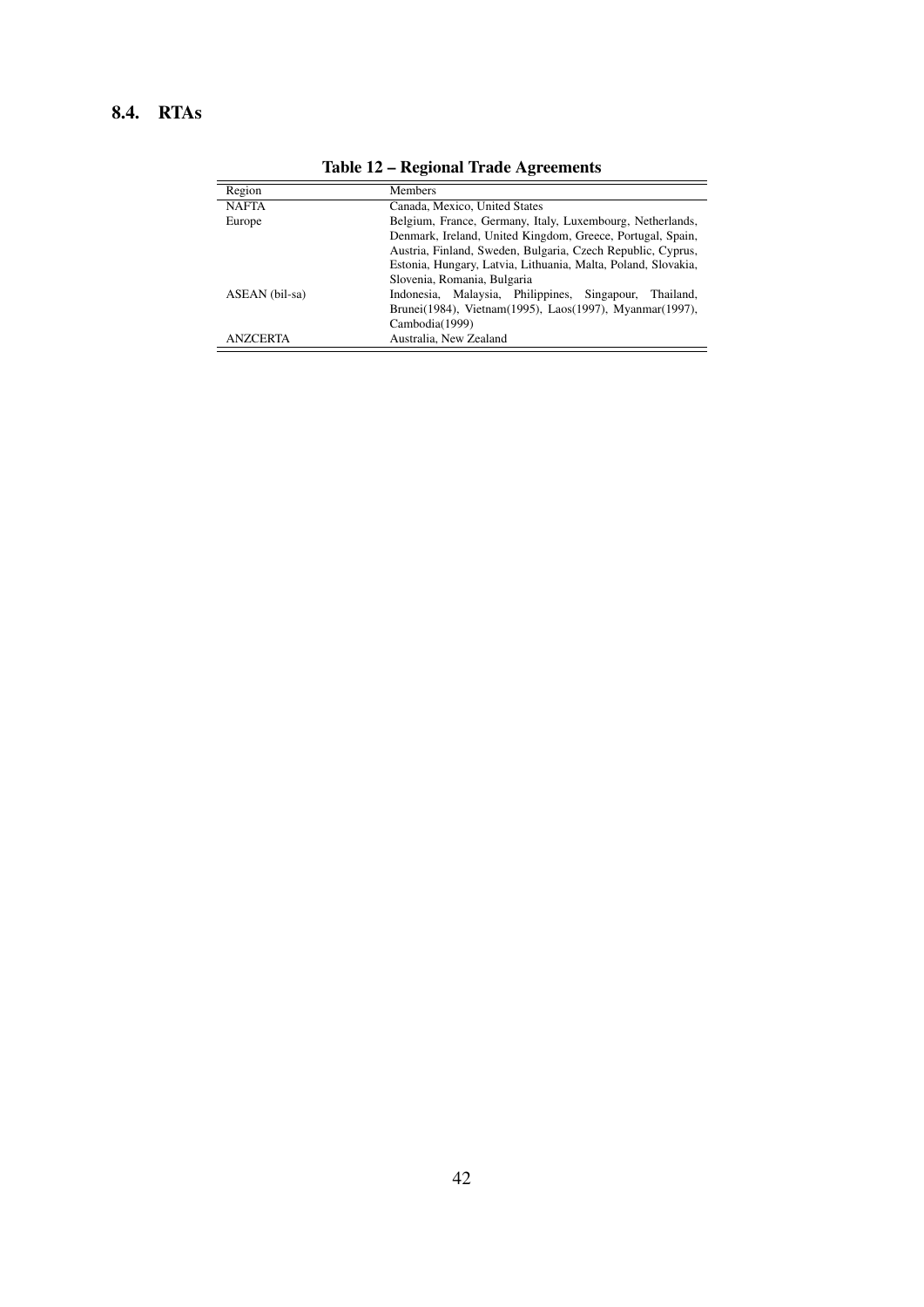#### LIST OF WORKING PAPERS RELEASED BY CEPII

# *An Exhaustive list is available on the website: \\www.cepii.fr.*

| $N_{0}$ | <b>Tittle</b>                                                                                                                                                          | <b>Authors</b>                      |
|---------|------------------------------------------------------------------------------------------------------------------------------------------------------------------------|-------------------------------------|
| 2011-23 | Economic Impact of Potential Outcome of the DDA                                                                                                                        | Y. Decreux<br>& L. Fontagné         |
| 2011-22 | More Bankers, more Growth? Evidence from OECD<br>Countries                                                                                                             | G. Capelle-Blancard<br>& C. Labonne |
| 2011-21 | EMU, EU, Market Integration and Consumption<br>Smoothing                                                                                                               | A. Christev & J. Mélitz             |
| 2011-20 | Real Time Data and Fiscal Policy Analysis                                                                                                                              | J. Cimadomo                         |
| 2011-19 | On the inclusion of the Chinese renminbi in the SDR<br>basket                                                                                                          | A. Bénassy-Quéré<br>& D. Capelle    |
| 2011-18 | Unilateral trade reform, Market Access and Foreign<br>Competition: the Patterns of Multi-Product Exporters                                                             | M. Bas & P. Bombarda                |
| 2011-17 | The "Forward Premium Puzzle" and the Sovereign<br>Default Risk                                                                                                         | V. Coudert & V. Mignon              |
| 2011-16 | Occupation-Eduction Mismatch of<br>Immigrant<br>Workers in Europe: Context and Policies                                                                                | M. Aleksynska<br>& A. Tritah        |
| 2011-15 | Does Importing More Inputs Raise Exports? Firm<br>Level Evidence from France                                                                                           | M. Bas<br>& V. Strauss-Kahn         |
| 2011-14 | Joint Estimates of Automatic and Discretionary Fiscal<br>Policy: the OECD 1981-2003                                                                                    | J. Darby & J. Mélitz                |
| 2011-13 | Immigration, vieillissement<br>démographique<br>et<br>financement de la protection sociale : une évaluation<br>par l'équilibre général calculable appliqué à la France | X. Chojnicki & L. Ragot             |
| 2011-12 | The Performance of Socially Responsible Funds:<br>Does the Screening Process Matter?                                                                                   | G. Capelle-Blancard<br>& S. Monjon  |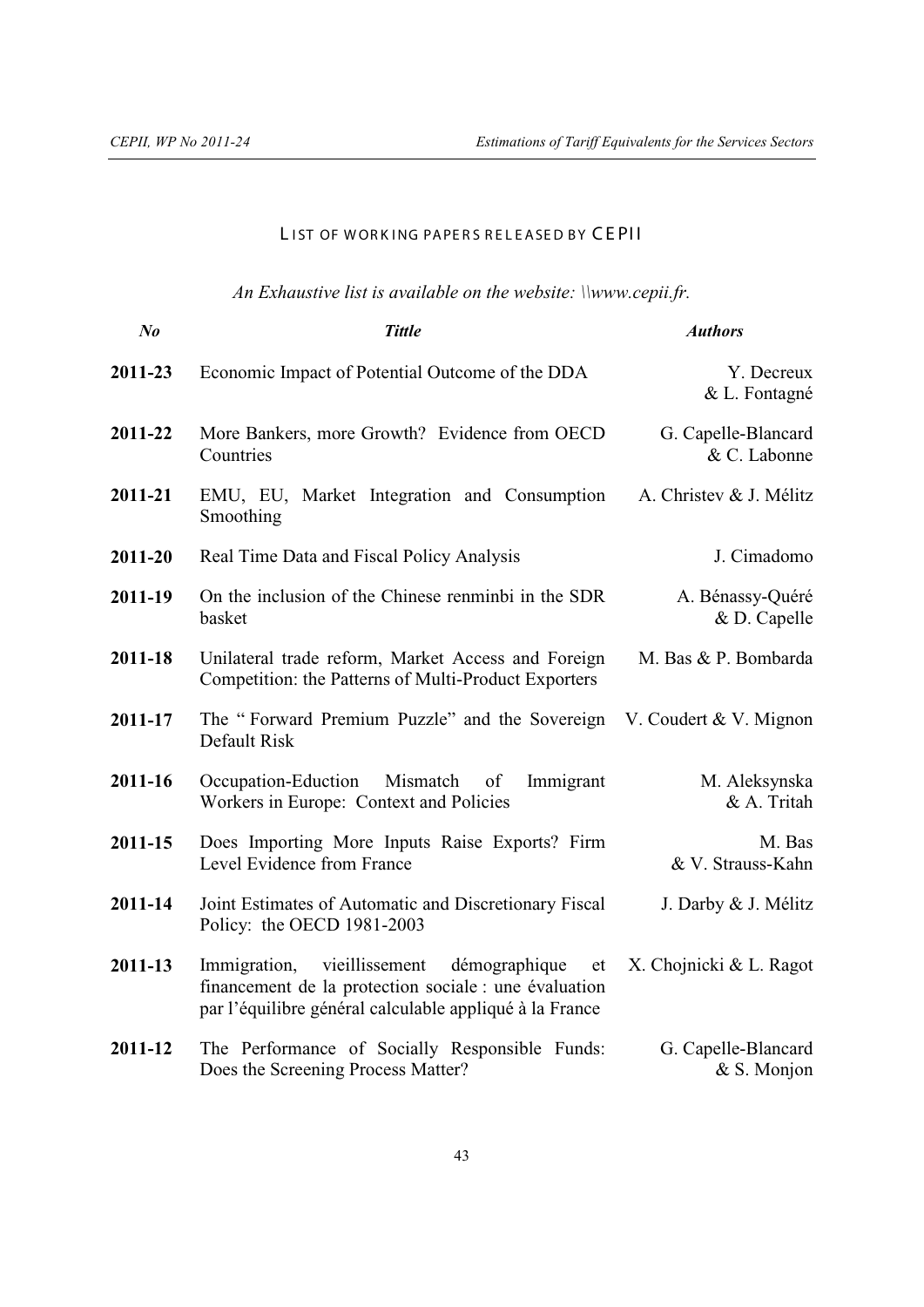| $N_{0}$      | <b>Tittle</b>                                                                                 | <b>Authors</b>                             |
|--------------|-----------------------------------------------------------------------------------------------|--------------------------------------------|
| 2011-11      | Market Size, Competition, and the Product Mix of<br>Exporters                                 | T. Mayer, M. Melitz<br>& G. Ottaviano      |
| 2011-10      | The Trade Unit Values Database                                                                | A. Berthou<br>$&$ C. Emlinger              |
| 2011-09      | Carbon Price Drivers: Phase I versus Phase II<br>Equilibrium                                  | A. Creti, P.-A. Jouvet<br>& V. Mignon      |
| 2011-08      | Rebalancing Growth in China:<br>An International<br>Perspective                               | A. Bénassy-Quéré,<br>B. Carton & L. Gauvin |
| 2011-07      | Economic Integration in the EuroMed: Current Status<br>and Review of Studies                  | J. Jarreau                                 |
| 2011-06      | The Decision to Import Capital Goods in India: Firms'<br><b>Financial Factors Matter</b>      | A. Berthou & M. Bas                        |
| 2011-05      | FDI from the South: the Role of Institutional Distance<br>and Natural Resources               | M. Aleksynska<br>& O. Havrylchyk           |
| $2011 - 04b$ | What International Monetary System for a fast-<br>changing World Economy?                     | A. Bénassy-Quéré<br>& J. Pisani-Ferry      |
| $2011 - 04a$ | Quel système monétaire international<br>pour<br>une<br>économie mondiale en mutation rapide ? | A. Bénassy-Quéré<br>& J. Pisani-Ferry      |
| 2011-03      | China's Foreign Trade in the Perspective of a more<br><b>Balanced Economic Growth</b>         | G. Gaulier, F. Lemoine<br>$&$ D. Unal      |
| 2011-02      | The Interactions between the Credit Default Swap and<br>the Bond Markets in Financial Turmoil | V. Coudert & M. Gex                        |
| 2011-01      | Comparative Advantage and Within-Industry Firms $M$ . Crozet & F. Trionfetti<br>Performance   |                                            |
| 2010-33      | Export Performance and Credit Constraints in China                                            | J. Jarreau & S. Poncet                     |
| 2010-32      | Export Performance of China's domestic Firms: The<br>Role of Foreign Export Spillovers        | F. Mayneris & S. Poncet                    |
| 2010-31      | Wholesalers in International Trade                                                            | M. Crozet, G. Lalanne<br>& S. Poncet       |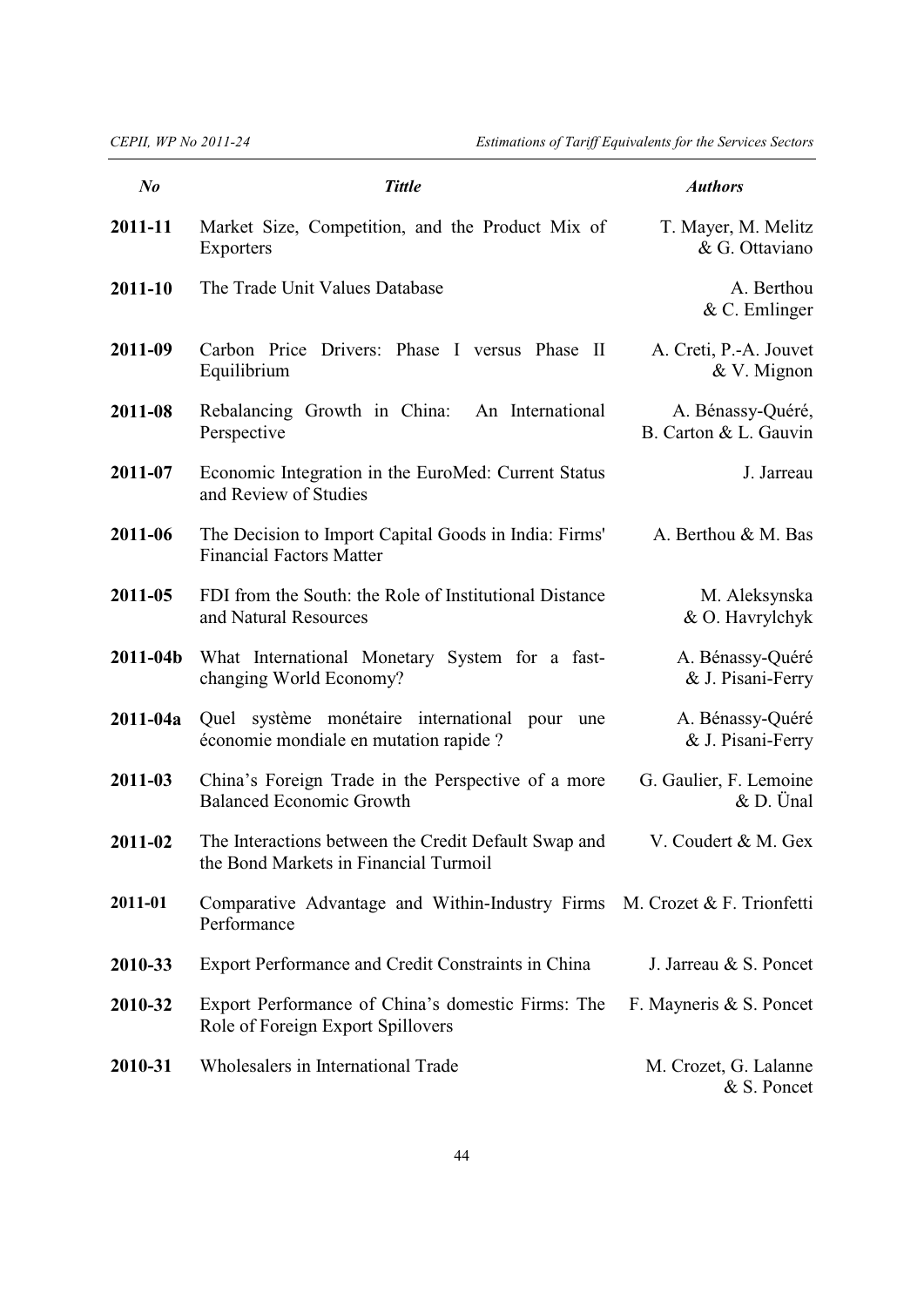| $N_{0}$ | <b>Tittle</b>                                                                                            | <b>Authors</b>                                         |
|---------|----------------------------------------------------------------------------------------------------------|--------------------------------------------------------|
| 2010-30 | TVA et taux de marge : une analyse empirique sur<br>données d'entreprises                                | P. Andra, M. Carré<br>& A. Bénassy-Quéré               |
| 2010-29 | Economic and Cultural Assimilation and Integration<br>of Immigrants in Europe                            | M. Aleksynska<br>& Y. Algan                            |
| 2010-28 | Les firmes françaises dans le commerce de service                                                        | G. Gaulier, E. Milet<br>& D. Mirza                     |
| 2010-27 | The world Economy in 2050: a Tentative Picture                                                           | J. Fouré,<br>A. Bénassy-Quéré<br>& L. Fontagné         |
| 2010-26 | Determinants and Pervasiveness of the Evasion of<br><b>Customs Duties</b>                                | S. Jean<br>& C. Mitaritonna                            |
| 2010-25 | On the Link between Credit Procyclicality and Bank<br>Competition                                        | V. Bouvatier,<br>A. Lopez-Villavicencio<br>& V. Mignon |
| 2010-24 | Are Derivatives Dangerous? A Literature Survey                                                           | G. Capelle-Blancard                                    |
| 2010-23 | BACI: International Trade Database at the Product-<br>Level – The $1994-2007$ Version                    | G. Gaulier<br>& Soledad Zignago                        |
| 2010-22 | <b>Indirect Exporters</b>                                                                                | F. McCann                                              |
| 2010-21 | Réformes des retraites en France : évaluation de la<br>mise en place d'un système par comptes notionnels | X. Chojnicki<br>& R. Magnani                           |
| 2010-20 | The Art of Exceptions: Sensitive Products in the Doha<br>Negotiations                                    | C. Gouel, C. Mitaritonna<br>& M.P. Ramos               |
| 2010-19 | Measuring Intangible<br>Capital<br>Investment:<br>an<br>Application to the "French Data"                 | V. Delbecque<br>& L. Nayman                            |
| 2010-18 | Clustering the Winners: The French Policy of<br><b>Competitiveness Clusters</b>                          | L. Fontagné, P. Koenig,<br>F. Mayneris & S. Poncet     |
| 2010-17 | The Credit Default Swap Market and the Settlement<br>of Large Defauts                                    | V. Coudert & M. Gex                                    |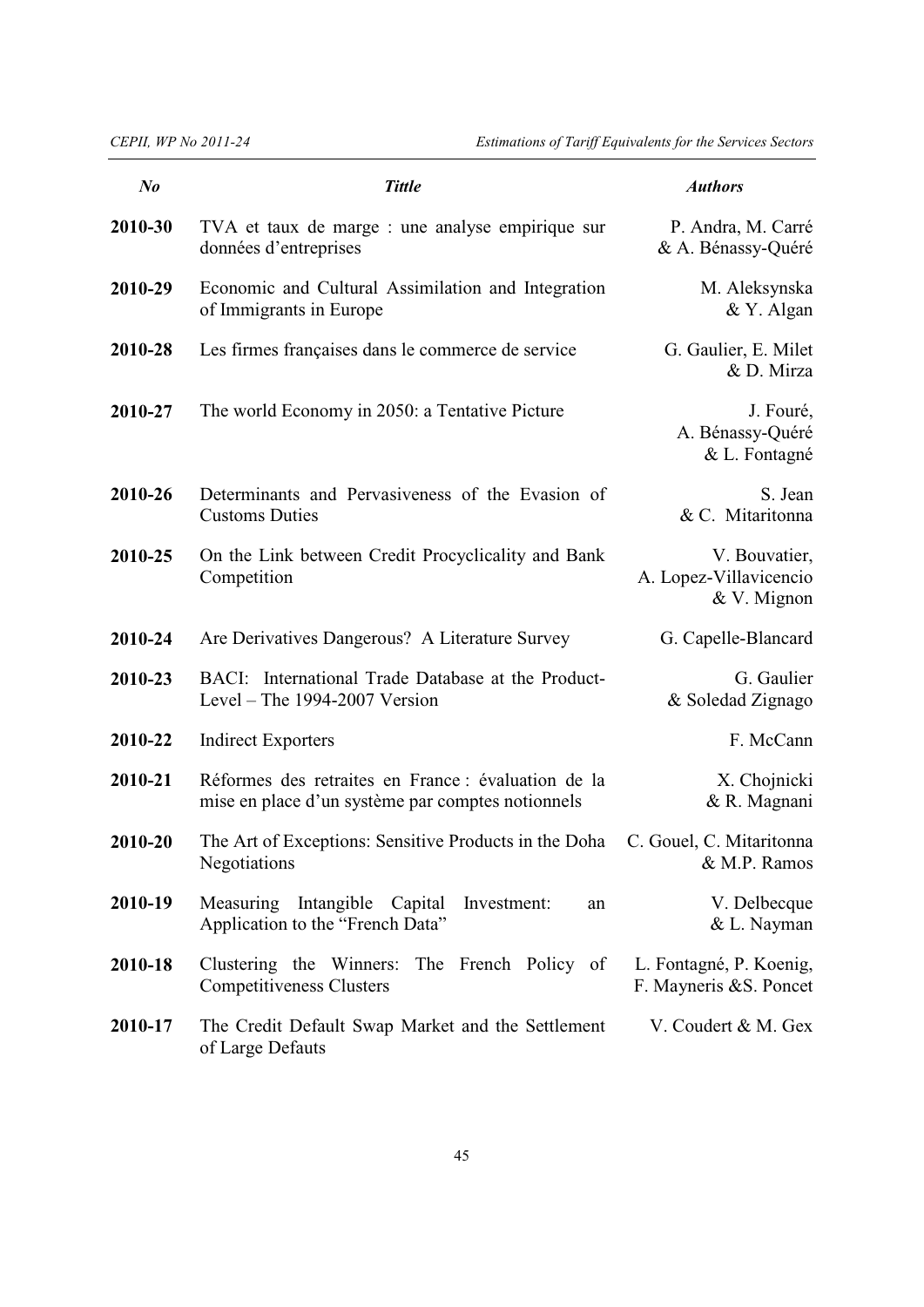*CEPII, WP No 2011-24 Estimations of Tariff Equivalents for the Services Sectors*

| $N_{0}$ | <b>Tittle</b>                                                                                                            | <b>Authors</b>                                  |
|---------|--------------------------------------------------------------------------------------------------------------------------|-------------------------------------------------|
| 2010-16 | The Impact of the 2007-10 Crisis on the Geography<br>of Finance                                                          | G. Capelle-Blancard<br>& Y. Tadjeddine          |
| 2010-15 | Socially Responsible Investing : It Takes more than<br>Words                                                             | G. Capelle-Blancard<br>& S. Monjon              |
| 2010-14 | A Case for Intermediate Exchange-Rate Regimes                                                                            | V. Salins<br>& A. Bénassy-Quéré                 |
| 2010-13 | Gold and Financial Assets: Are they any Safe Havens<br>in Bear Markets?                                                  | V. Coudert<br>& H. Raymond                      |
| 2010-12 | European Export Performance                                                                                              | A. Cheptea, L. Fontagné<br>& S. Zignago         |
| 2010-11 | The Effects of the Subprime Crisis on the Latin American<br>Financial Markets: An Empirical Assessment                   | G. Dufrénot, V. Mignon<br>& A. Péguin-Feissolle |
| 2010-10 | Foreign Bank Presence and its Effect on Firm Entry and<br><b>Exit in Transition Economies</b>                            | O. Havrylchyk                                   |
| 2010-09 | The Disorted Effect of Financial Development on<br><b>International Trade Flows</b>                                      | A. Berthou                                      |
| 2010-08 | Exchange Rate Flexibility across Financial Crises                                                                        | V. Coudert, C. Couharde<br>& V. Mignon          |
| 2010-07 | Crises and the Collapse of World Trade: The Shift to<br>Lower Quality                                                    | A. Berthou & C. Emlinger                        |
| 2010-06 | The heterogeneous effect of international outsourcing on<br>firm productivity                                            | Fergal McCann                                   |
| 2010-05 | Fiscal Expectations on the Stability and Growth Pact:<br><b>Evidence from Survey Data</b>                                | M. Poplawski-Ribeiro<br>& J.C. Rüle             |
| 2010-04 | Terrorism Networks and Trade: Does the Neighbor Hurt                                                                     | J. de Sousa, D. Mirza<br>& T. Verdier           |
| 2010-03 | Wage Bargaining and the Boundaries of the Multinational<br>Firm                                                          | M. Bas & J. Carluccio                           |
| 2010-02 | <b>Estimation of Consistent Multi-Country FEERs</b>                                                                      | B. Carton & K. Hervé                            |
| 2010-01 | The Elusive Impact of Investing Abroad for Japanese<br>Parent Firms: Can Disaggregation According to FDI<br>Motives Help | L. Hering, T. Inui<br>& S. Poncet               |